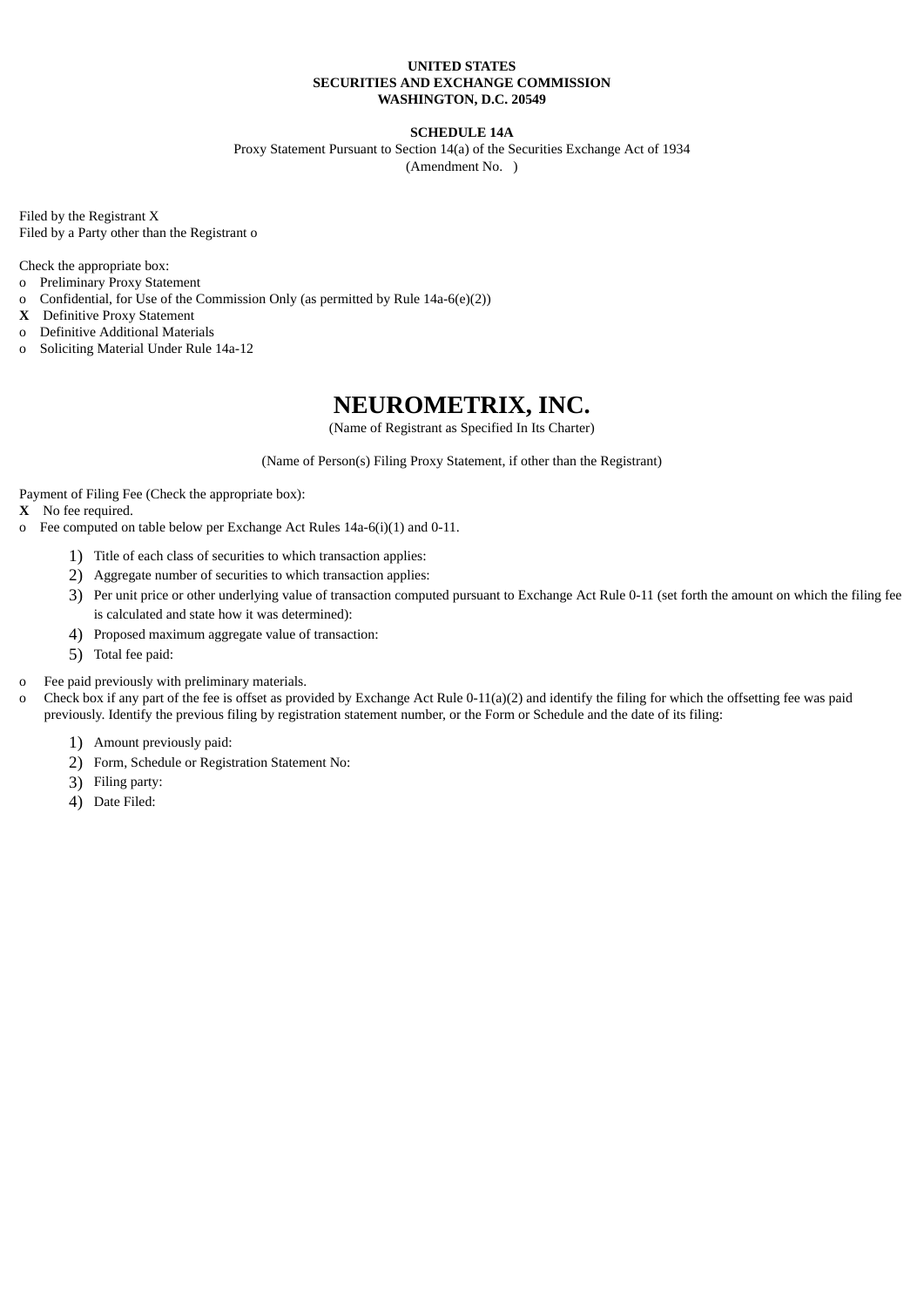# NEUROMetrix

# **NeuroMetrix, Inc. 4 Gill Street, Suite B Woburn, Massachusetts 01801**

**October 18, 2019**

Dear Stockholder:

You are cordially invited to attend a special meeting (the "Special Meeting") of stockholders of NeuroMetrix, Inc. (the "Company"), to be held at 9:00 a.m. Eastern Time on Tuesday, November 12, 2019, at the offices of Mintz, Levin, Cohn, Ferris, Glovsky and Popeo, P.C., One Financial Center, Boston, Massachusetts 02111.

Details regarding the Special Meeting, the business to be conducted at the Special Meeting, and information about the Company that you should consider when you vote your shares are described in this proxy statement. You may obtain additional information about the Company from documents we file with the Securities and Exchange Commission.

At the Special Meeting, we will ask stockholders to consider the following proposals:

- 1. To approve a proposed amendment to the NeuroMetrix, Inc. Amended and Restated Certificate of Incorporation, as amended, to effect (a) a reverse stock split of our issued and outstanding shares of common stock, at a ratio of between 1:4 and 1:10, and (b) a reduction in the number of authorized shares of the Company's common stock from 100,000,000 to 25,000,000;
- 2. To approve the Company's Eleventh Amended and Restated 2004 Stock Option and Incentive Plan which increases the number of shares of the Company's common stock authorized for issuance thereunder by 3,270,000 shares (subject to adjustment if Proposal 1 is adopted and implemented); and
- 3. To authorize an adjournment of the Special Meeting, if necessary, if a quorum is present, to solicit additional proxies if there are not sufficient votes in favor of Proposal 1.

The Board of Directors (the "Board") recommends the approval of each of these proposals. Such other business will be transacted as may properly come before the Special Meeting.

We hope you will be able to attend the Special Meeting. Whether or not you plan to attend the Special Meeting, we urge you to complete, sign, date and mail promptly the enclosed proxy which is being solicited on behalf of the Board so that your shares will be represented at the Special Meeting. A return envelope which requires no postage if mailed in the United States is enclosed for that purpose. You need to vote in accordance with the instructions listed on the proxy card. If shares are held in a bank or brokerage account, you may be eligible to vote electronically or by telephone. Please refer to the enclosed voting instruction form for instructions. If you attend the Special Meeting, you may vote in person even if you have previously returned your proxy card. Your prompt cooperation will be greatly appreciated.

Sincerely,

Shai N. Gozani, M.D., Ph.D. *Chairman, Chief Executive Officer and President*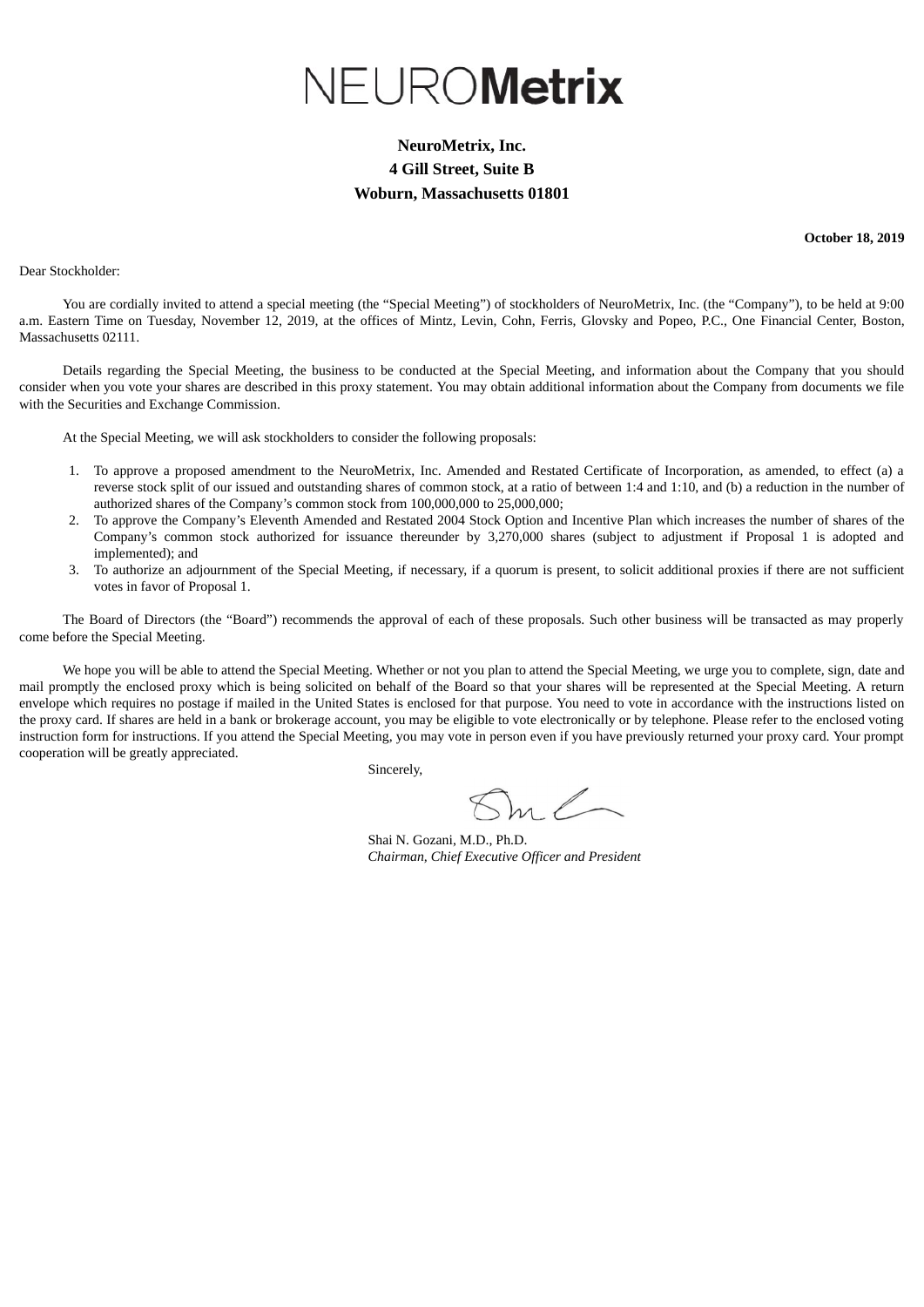# **NEUROMETRIX, INC.**

## **4 Gill Street, Suite B Woburn, Massachusetts 01801 781-890-9989**

# **NOTICE OF SPECIAL MEETING OF STOCKHOLDERS**

TIME: 9:00 a.m. Eastern Time

DATE: November 12, 2019

PLACE: Mintz, Levin, Cohn, Ferris, Glovsky and Popeo, P.C., One Financial Center, Boston, Massachusetts 02111

PURPOSES:

- 1. To approve a proposed amendment to the NeuroMetrix, Inc. Amended and Restated Certificate of Incorporation, as amended, to effect (a) a reverse stock split of our issued and outstanding shares of common stock, at a ratio of between 1:4 and 1:10, and (b) a reduction in the number of authorized shares of the Company's common stock from 100,000,000 to 25,000,000;
- 2. To approve the Company's Eleventh Amended and Restated 2004 Stock Option and Incentive Plan which increases the number of shares of the Company's common stock authorized for issuance thereunder by 3,270,000 shares (subject to adjustment if Proposal 1 is adopted and implemented); and
- 3. To authorize an adjournment of the Special Meeting, if necessary, if a quorum is present, to solicit additional proxies if there are not sufficient votes in favor of Proposal 1.

#### WHO MAY VOTE:

Only stockholders of record at the close of business on October 10, 2019, are entitled to notice of and to vote at the Special Meeting and at any adjournment or postponement thereof.

All stockholders are cordially invited to attend the Special Meeting. Whether you plan to attend the Special Meeting or not, we urge you to vote and submit your proxy by the Internet, telephone or mail in order to ensure the presence of a quorum. You may change or revoke your proxy at any time before it is voted at the meeting.

By Order of the Board of Directors,

Shai N. Gozani, M.D., Ph.D. *Chairman, Chief Executive Officer and President* Woburn, Massachusetts October 18, 2019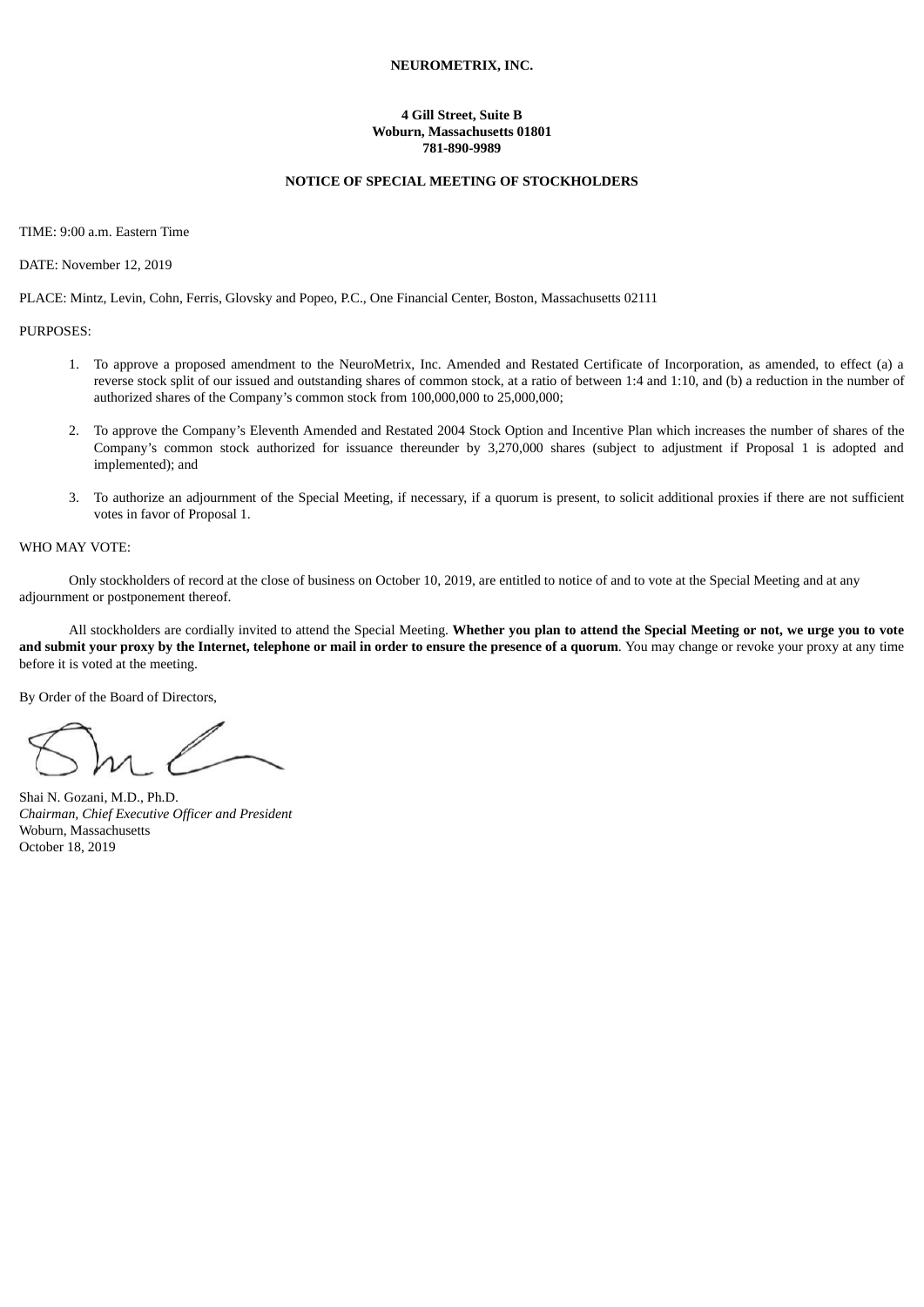**Stockholders are requested to sign the enclosed proxy card and return it in the enclosed stamped envelope by return mail. —OR— Stockholders may also complete a proxy via the Internet or by telephone**

**in accordance with the instructions listed on the proxy card.**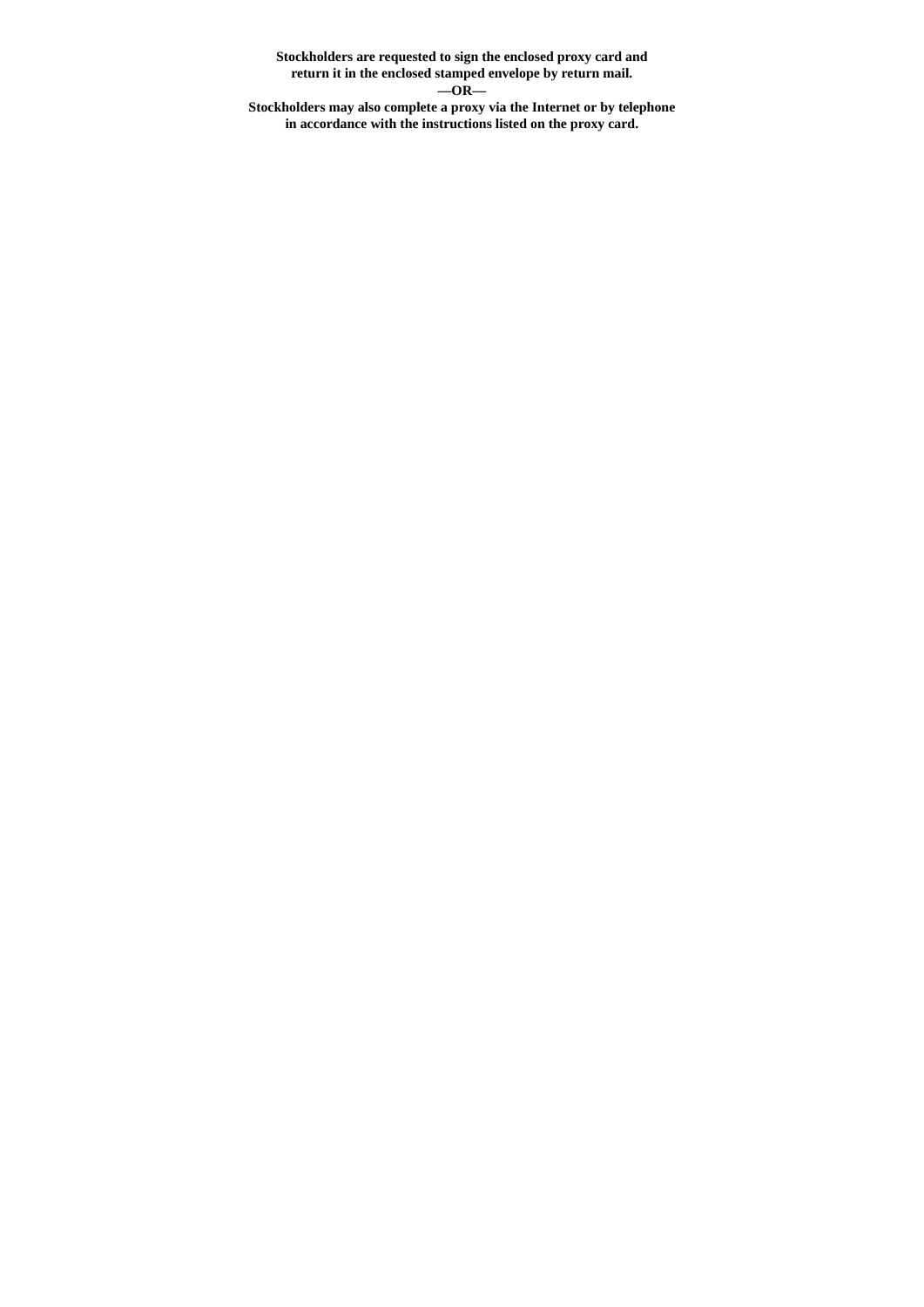# **NEUROMETRIX, INC. 4 Gill Street, Suite B Woburn, Massachusetts 01801**

# **PROXY STATEMENT FOR THE NEUROMETRIX, INC. SPECIAL MEETING OF STOCKHOLDERS TO BE HELD ON NOVEMBER 12, 2019**

This proxy statement, along with the accompanying Notice of the Special Meeting of Stockholders, contains information about the Special Meeting of Stockholders of NeuroMetrix, Inc., including any adjournments or postponements of the Special Meeting. We are holding the Special Meeting at 9:00 a.m. Eastern Time, on November 12, 2019, at the offices of Mintz, Levin, Cohn, Ferris, Glovsky and Popeo, P.C., One Financial Center, Boston, Massachusetts 02111.

In this proxy statement, we refer to NeuroMetrix, Inc. as "**NeuroMetrix**," "**the Company**," "**we**" and "**us**."

This proxy statement relates to the solicitation of proxies by our Board for use at the Special Meeting.

On or about October 18, 2019, we intend to begin sending this proxy statement, the attached Notice of Special Meeting of Stockholders and the enclosed proxy card to all stockholders entitled to vote at the Special Meeting.

# **IMPORTANT NOTICE REGARDING THE AVAILABILITY OF PROXY MATERIALS FOR THE STOCKHOLDER MEETING TO BE HELD ON NOVEMBER 12, 2019**

This proxy statement is available for viewing, printing and downloading at https://www.viewproxy.com/neurometrix/2019SM. To view these **materials, please have your proxy card available.**

Additionally, you can find a copy of our 2018 annual report on Form 10-K, which includes our financial statements, for the fiscal year ended December 31, 2018 on the website of the Securities and Exchange Commission, or the SEC, at https://www.sec.gov. or in the "Financials and Filings" section of the "Investor Relations" section of our website at https://www.neurometrix.com. You may also obtain a printed copy of our annual report on Form 10-K, including our financial statements, free of charge, from us by sending a written request to: Attention: Secretary, NeuroMetrix, Inc, 4 Gill Street. Suite B. Woburn. MA 01801. Exhibits will be provided upon written request and payment of an appropriate processing fee.

# **IMPORTANT INFORMATION ABOUT THE SPECIAL MEETING AND VOTING**

Only common stockholders of record as of the close of business on October 10, 2019 will be entitled to vote at the meeting and any adjournments or postponements thereof. Our convertible preferred stock has no voting rights. As of that date, 9,781,755 shares of our common stock, \$0.0001 par value per share (the "common stock"), were issued and outstanding. Each share outstanding as of the record date will be entitled to one vote, and stockholders may vote in person or by proxy. Execution of a proxy will not in any way affect a stockholder's right to attend the meeting and vote in person, although the presence (without further action) of a stockholder at the Special Meeting will not constitute revocation of a previously given proxy. Any stockholder delivering a proxy has the right to revoke it by either: (1) filing a written revocation with our Secretary at NeuroMetrix, Inc., 4 Gill Street, Suite B, Woburn, Massachusetts 01801; (2) submitting a new proxy by telephone, Internet, or proxy card after the date of the previously submitted proxy; or (3) appearing in person at the meeting and voting by ballot at the Special Meeting. Your most current vote, whether by telephone, Internet or proxy card is the one that will be counted.

Whether you plan to attend the Special Meeting or not, we urge you to vote by proxy. If you vote by proxy, the individuals named on the proxy card, or your "proxies," will vote your shares in the manner you indicate. You may specify whether your shares should be voted for, against or abstain with respect to each of the proposals. If you properly submit a proxy without giving specific voting instructions, your shares will be voted in accordance with the Board's recommendations as noted below. Voting by proxy will not affect your right to attend the Special Meeting. If your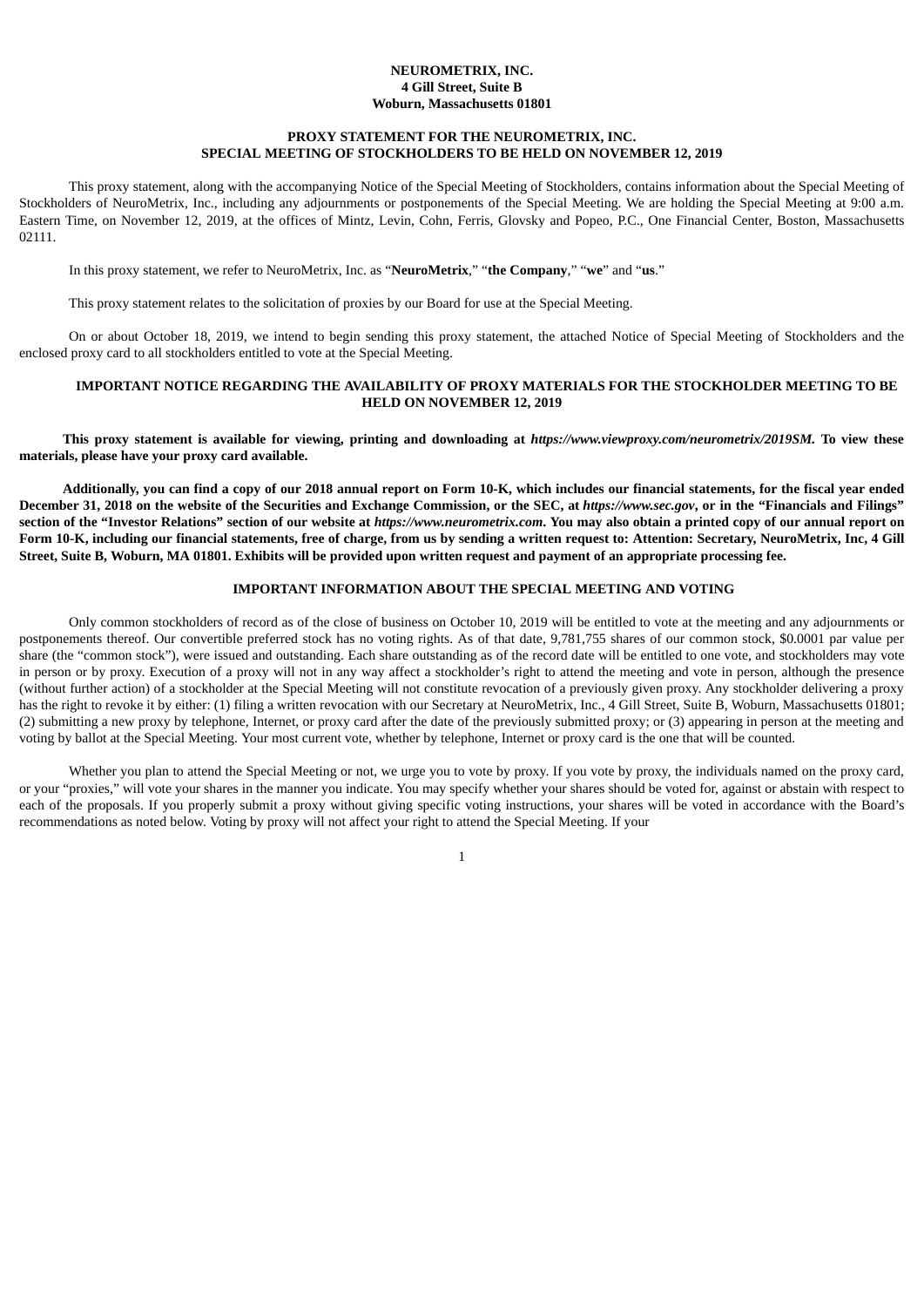shares are registered directly in your name through our stock transfer agent, American Stock Transfer and Trust Company, or you have stock certificates registered in your name, you may vote:

- **By the Internet or by telephone.** Follow the instructions included in the proxy card to vote by the Internet or telephone.
- **By mail**. Complete and mail the enclosed proxy card in the enclosed postage prepaid envelope. Your proxy will be voted in accordance with your instructions. If you sign the proxy card but do not specify how you want your shares voted, they will be voted as recommended by our Board.
- **In person at the meeting.** If you attend the meeting, you may deliver a completed proxy card in person or you may vote by completing a ballot, which will be available at the meeting.

# Telephone and Internet voting facilities for stockholders of record will be available 24 hours a day and will close at 11:59 p.m. Eastern Time **on November 11, 2019.**

If your shares are held in "street name" (held in the name of a bank, broker, or other nominee), you must provide the bank, broker, or other holder of record with instructions on how to vote your shares and can do so as follows:

- **By mail**. Follow the instructions you receive from your broker or other nominee explaining how to vote your shares.
- **By Internet or by telephone**. Follow the instructions you receive from your broker or other nominee to vote by Internet or telephone.
- **In person at the meeting**. Contact the broker or other nominee who holds your shares to obtain a broker's proxy card and bring it with you to the Special Meeting. You will not be able to vote at the Special Meeting unless you have a proxy card from your broker.

If you need assistance in voting by telephone or over the Internet or completing your proxy card or have questions regarding the meeting, please contact or proxy advisor:

> Alliance Advisors, LLC. 200 Broadacres Drive, 3rd Floor Bloomfield, NJ 07003 +1 (877) 777-5603 (toll free in the United States)

The representation in person or by proxy of at least a majority of the outstanding shares of common stock entitled to vote at the Special Meeting is necessary to constitute a quorum for the transaction of business. Abstentions are counted as present or represented for purposes of determining the presence or absence of a quorum for the Special Meeting, and will have the same effect as "against" votes. If your shares are held in street name, and you do not instruct the broker as to how to vote your shares on the proposals to be acted on at the Special Meeting, the broker will have discretion to vote for or against such proposal. However, if the broker chooses not to exercise such discretion, your shares will not be counted as present or represented for purposes of determining the presence or absence of a quorum for the Special Meeting and it will have the same effect as an "against" vote. This would be a broker "non-vote". Please vote your proxy so your vote can be counted.

If any other matter is presented at the Special Meeting, your proxy provides that your shares will be voted by the proxy holder listed in the proxy in accordance with his or her best judgment. At the time this proxy statement was first made available, we knew of no matters that needed to be acted on at the Special Meeting, other than those discussed in this proxy statement.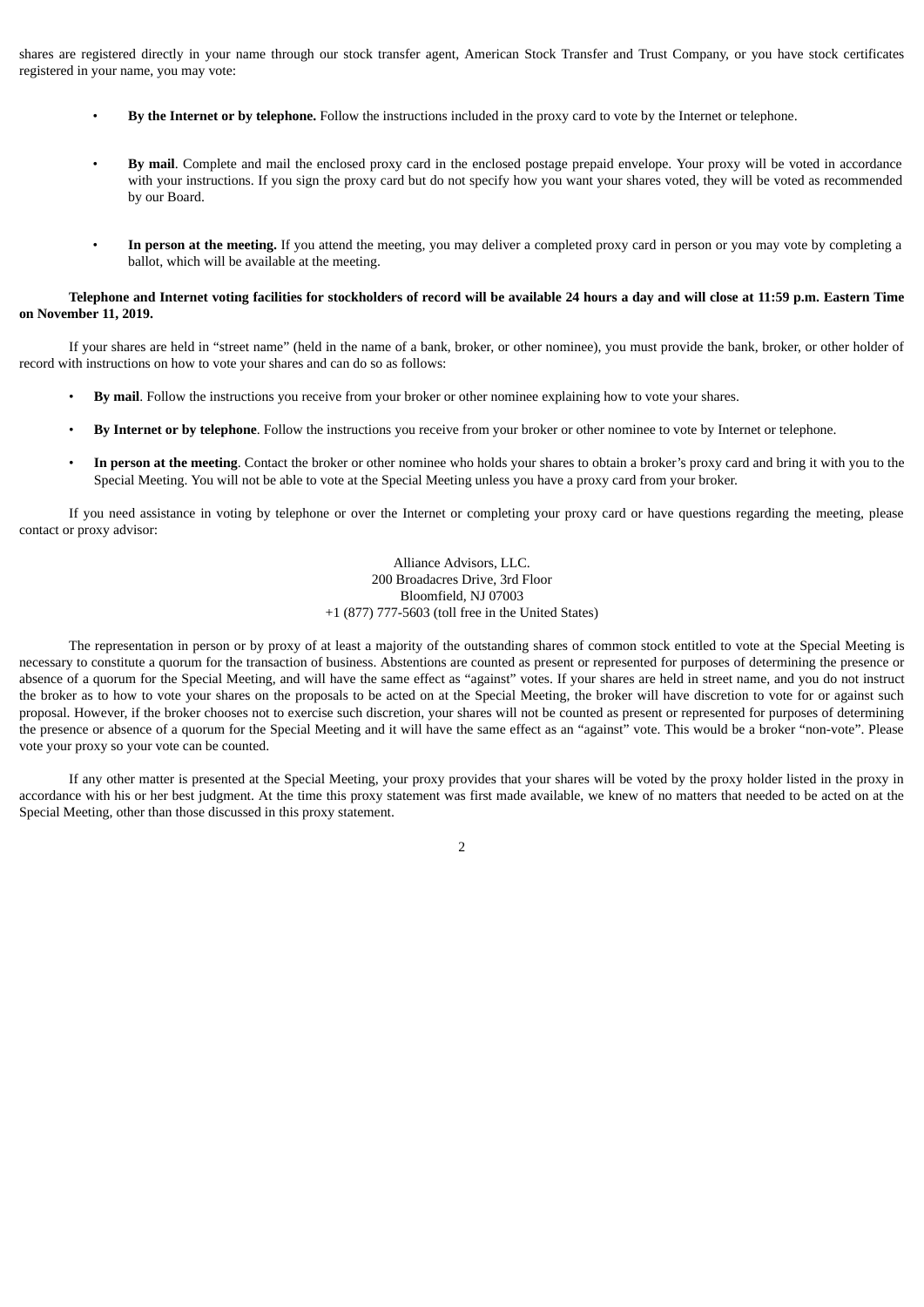The following sets forth the vote required to approve each proposal and how votes are counted:

# **Proposal 1: Reverse Stock Split and Authorized Share Reduction**

**Proposal 2: Approve Company's Eleventh Amended and Restated 2004 Stock Plan**

3: Approve an Adjournment of the Special Meeting, if Necessary, to Solicit Additional Proxies if there are not Sufficient Votes in Favor a reduction in **of Proposal 1**

**Proposal** stock, and (b) The affirmative vote of the holders of a majority of the shares of our common stock having voting power outstanding on the Record Date is required to approve the amendment to our Amended and Restated Certificate of Incorporation, as amended, to effect (a) a reverse stock split of our common the number of authorized shares of the Company's common stock. Abstentions will be treated as votes against this proposal. Brokerage firms have authority to vote customers' unvoted shares held by the firms in street name on this proposal. If a broker does not exercise this authority, such broker non-votes will have the same effect as a vote against such proposal. The affirmative

vote of a majority of the votes cast for or against this proposal is required to approve the Company's Eleventh Amended and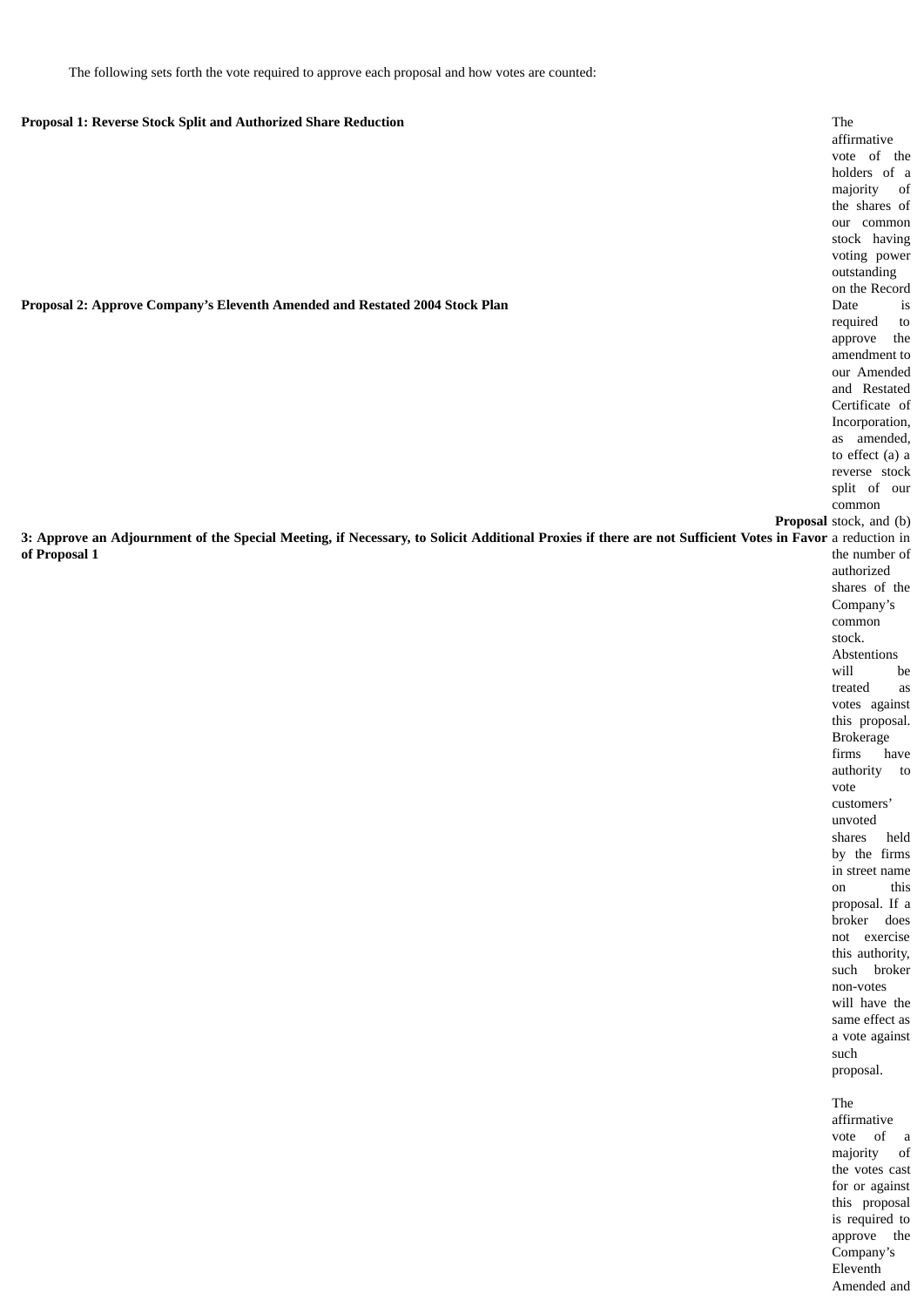Restated Stock Plan which increases the number of shares of the common stock authorized for issuance thereunder by 3,270,000 shares, thereby increasing the total reserved shares under the Eleventh Amended and Restated 2004 Stock Plan from 1,128,945 shares to 4,398,945 shares. If Proposal 1 is adopted and implemented, a proportionate adjustment shall be made to the total reserved shares under the Eleventh Amended and Restated 2004 Stock Plan. Abstentions will have no effect on the results of this vote. Brokerage firms do not have authority to vote customers' unvoted shares held by the firms in street name on this proposal. As a result, any shares not voted by a customer will be treated as a broker nonvote. Such broker non-<br>votes will votes have no effect on the results of this vote. Approval of the adjournment of the Special Meeting, if

> necessary, to solicit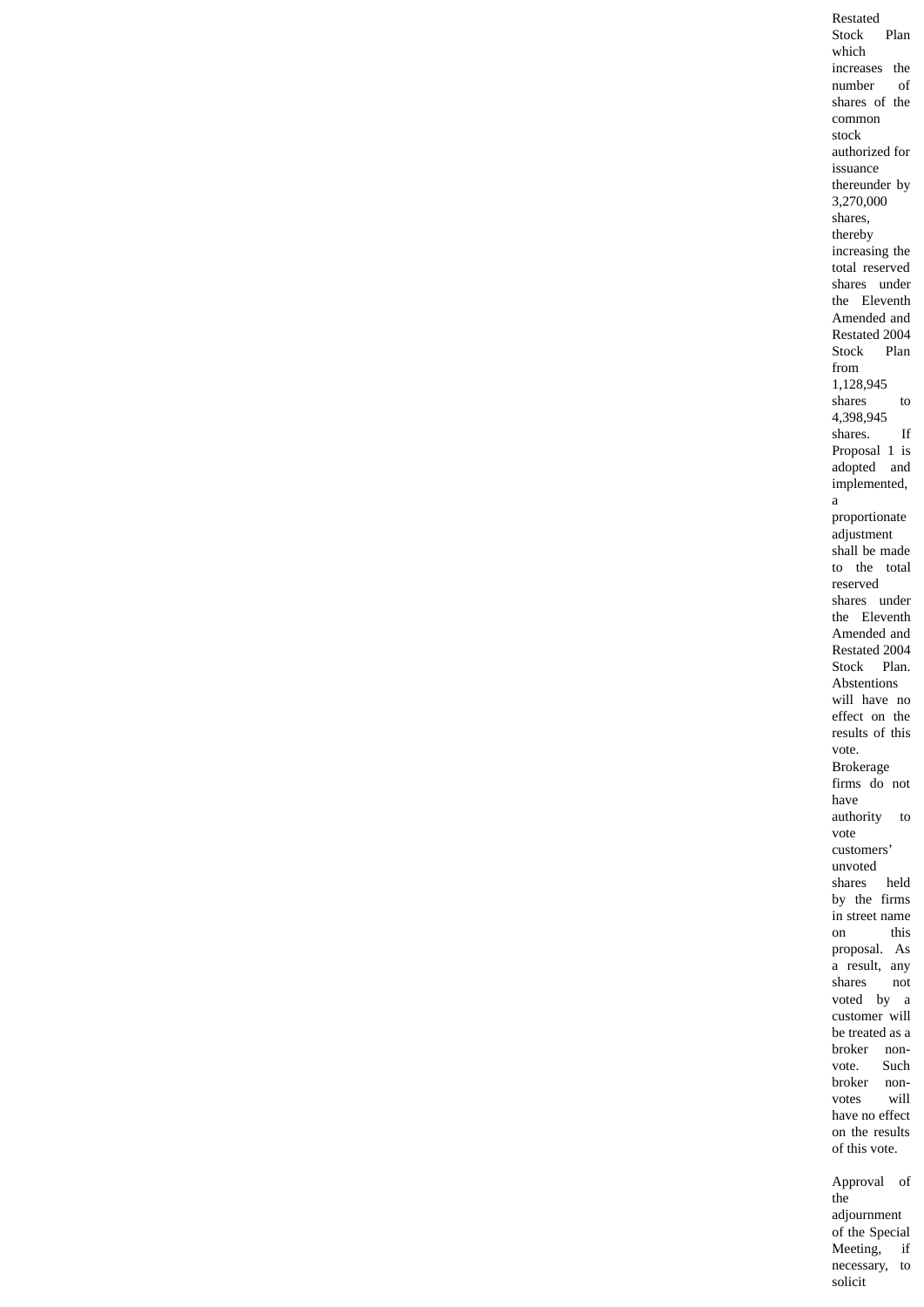additional proxies if there are not sufficient votes in favor of Proposal 1 requires the affirmative vote of the holders of a majority of the shares of common stock present and entitled to vote on the matter either in person or by proxy at the Special Meeting. A "broker nonvote" or a failure to submit a proxy or vote at the Special Meeting will have no effect on the outcome of the vote for this Proposal 3. For purposes of the vote on this Proposal 3, an abstention will have the same effect as a vote "AGAINST" such proposal.

The preliminary voting results will be announced at the Special Meeting, and we will publish preliminary, or final results, if available, in a Current Report on Form 8-K within four business days of the Special Meeting. If final results are unavailable at the time we file the Form 8-K, then we will file an amended report on Form 8-K to disclose the final voting results within four business days after the final voting results are known.

#### **Electronic Delivery of Future Stockholder Communications**

Most stockholders can elect to view or receive copies of future proxy materials over the Internet instead of receiving paper copies in the mail.

If you are a stockholder of record, you can choose this option and save the Company the cost of producing and mailing these documents by going to https://www.astfinancial.com, accessing your account information and following the instructions provided.

#### **How Does the Board Recommend That I Vote on the Proposals?**

The Board recommends that you vote as follows: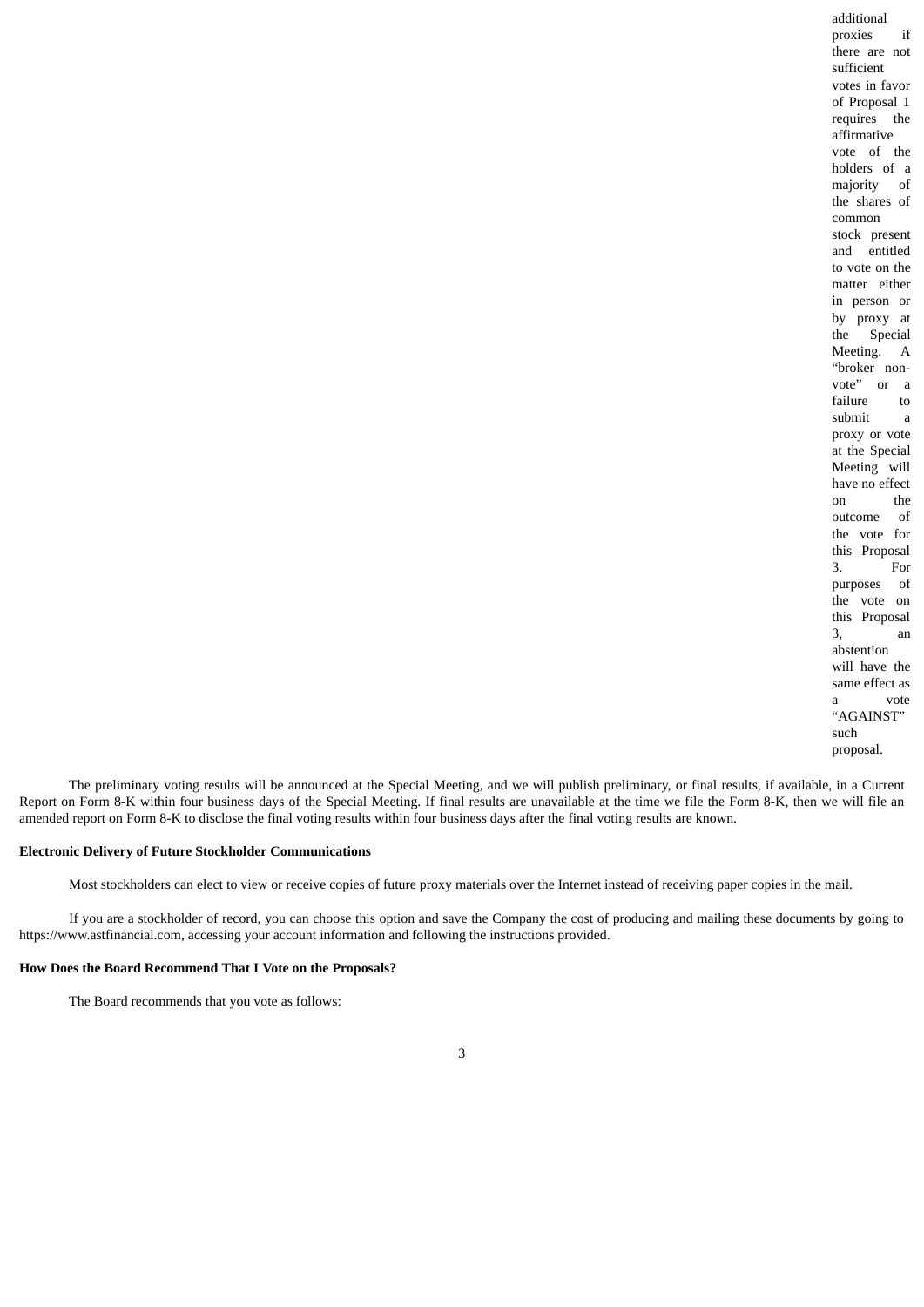"**FOR**" the approval of the amendment to the NeuroMetrix, Inc. Amended and Restated Certificate of Incorporation, as amended, to effect (a) a reverse stock split of our issued and outstanding shares of common stock, at a ratio of between 1:4 and 1:10, and (b) a reduction in the number of authorized shares of the Company's common stock from 100,000,000 to 25,000,000;

"**FOR**" the approval of the Company's Eleventh Amended and Restated 2004 Stock Option and Incentive Plan, which increases the number of shares of the Company's common stock authorized for issuance thereunder by 3,270,000 shares (subject to adjustment if Proposal 1 is adopted and implemented); and

"**FOR**" the adjournment of our Special Meeting of stockholders, if necessary, to solicit additional proxies if there are not sufficient votes in favor of Proposal 1.

If any other matter is presented at the Special Meeting, your proxy provides that your shares will be voted by the proxy holder listed in the proxy in accordance with his or her best judgment. At the time this proxy statement was first made available, we knew of no matters that needed to be acted on at the Special Meeting, other than those discussed in this proxy statement.

# **Why is the Company seeking approval for the reverse stock split?**

On June 3, 2019, we received a notification letter from The Nasdaq Capital Market ("Nasdaq") informing us that for the last 30 consecutive business days, the bid price of our securities had closed below \$1.00 per share as required by Nasdaq Listing Rule 5550(a)(2). This notice has no immediate effect on our Nasdaq listing, and we have 180 calendar days, or until December 2, 2019, to regain compliance. As of October 17, 2019, we had not regained compliance since the closing bid price of our securities was not at least \$1.00 per share for a minimum of ten consecutive business days. To cure the deficiency, we may conduct the reverse stock split of our common stock for which we are seeking stockholder approval in this proxy statement. On October 17, 2019, the closing price of our common stock as reported on Nasdaq was \$0.30 per share.

The Board has approved the reverse stock split as a potential means of increasing the share price of our common stock, and may choose to implement it if other options are unavailable, undesirable or insufficient. Our Board believes that maintaining our listing on The Nasdaq Capital Market may provide a broader market for our common stock and facilitate the use of our common stock in financing and other transactions. We expect the reverse stock split, if effected, to facilitate the continuation of such listing. We cannot assure you, however, that the reverse stock split, if effected, will result in an increase in the per share price of our common stock, or if it does, how long the increase would be sustained, if at all. Although the reverse stock split is designed to raise the stock price, there is no guarantee that the share price will rise proportionately to the reverse stock split, so the end result could be a loss of value.

If our stockholders approve this proposal, the Board in its sole discretion will determine whether to effect the reverse stock split. For more information, see "Proposal 1: Reverse Stock Split and Reduction in Authorized Shares" contained elsewhere in this proxy statement.

#### **What Are the Costs of Soliciting these Proxies?**

We will pay all of the costs of soliciting these proxies. In addition, our directors and employees may solicit proxies in person or by telephone or email. We will pay these employees and directors no additional compensation for these services. We will ask banks, brokers and other institutions, nominees and fiduciaries to forward these proxy materials to their principals and to obtain authority to execute proxies. We will then reimburse them for their expenses. We have engaged Alliance Advisors LLC ("Alliance") to advise us on the solicitation of proxies and to manage the production and distribution of this proxy statement. We expect to pay Alliance approximately \$23,000 for their services.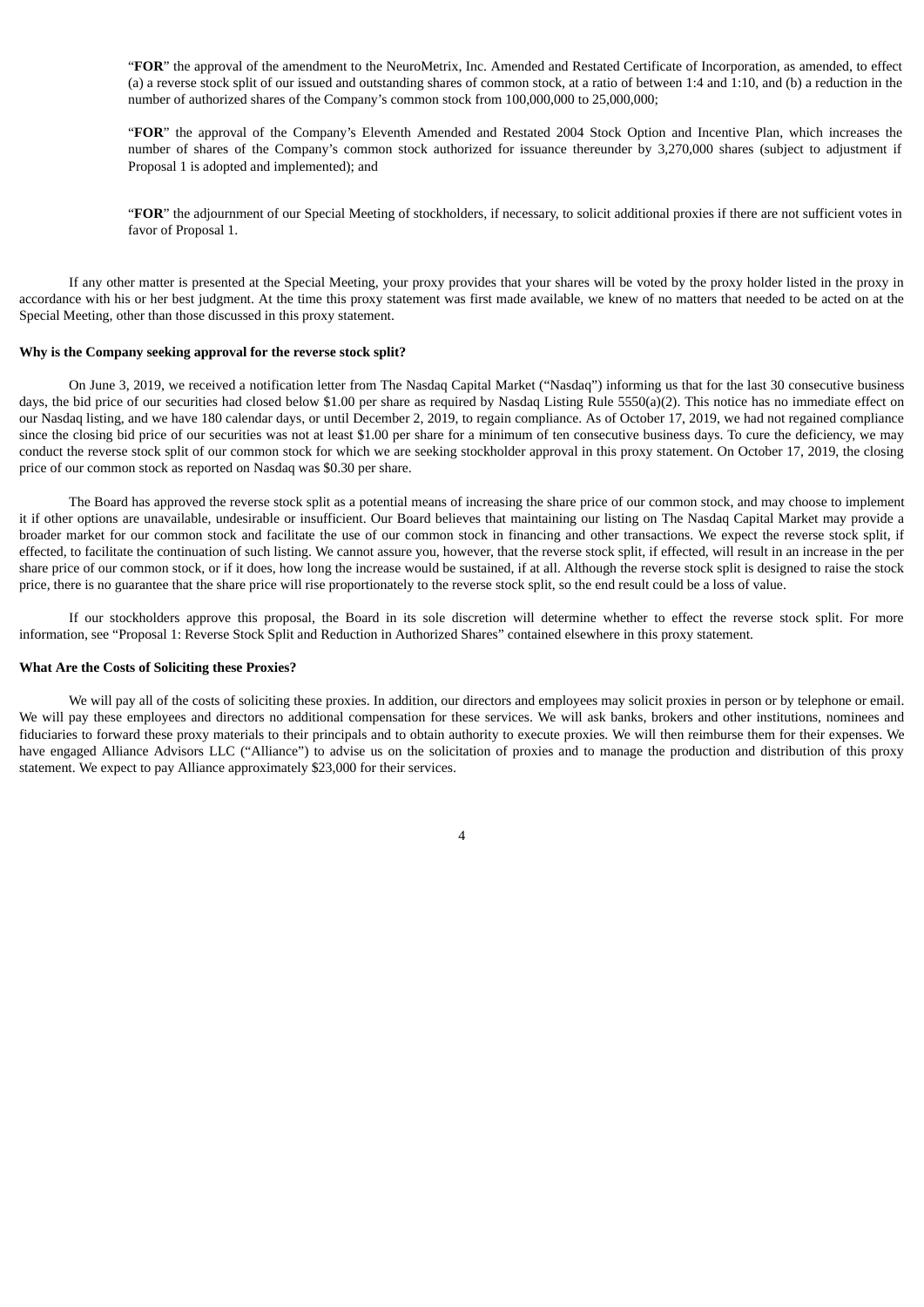# **SECURITY OWNERSHIP OF CERTAIN BENEFICIAL OWNERS AND MANAGEMENT**

The following table sets forth certain information with respect to the beneficial ownership of our common stock as of October 7, 2019 for (a) our directors, (b) our named executive officers, (c) our executive officers and directors as a group, and (d) each stockholder known to us to beneficially own more than five percent of our common stock.

The number of common shares "beneficially owned" by each stockholder is determined under rules issued by the SEC regarding the beneficial ownership of securities. This information is not necessarily indicative of beneficial ownership for any other purpose. Under these rules, beneficial ownership of common stock includes (1) any shares as to which the person or entity has sole or shared voting power or investment power and (2) any shares as to which the person or entity has the right to acquire beneficial ownership within 60 days after October 7, 2019, including any shares that could be purchased by the exercise of options or warrants on or within 60 days after October 7, 2019. We deem shares of common stock that may be acquired by an individual or group within 60 days of October 7, 2019 pursuant to the exercise of options or warrants to be outstanding for the purpose of computing the percentage ownership of such individual or group, but are not deemed to be outstanding for the purpose of computing the percentage ownership of any other person shown in the table. Each stockholder's percentage ownership is based on 9,781,755 shares of our common stock outstanding as of October 7, 2019 plus the number of shares of common stock that may be acquired by such stockholder upon exercise of options or warrants that are exercisable on or within 60 days after October 7, 2019.

Unless otherwise indicated in footnotes to this table, we believe that the stockholders named in this table have sole voting and investment power with respect to all shares of common stock shown to be beneficially owned by them based on information provided to us by these stockholders, except to the extent authority is shared by spouses under community property laws.

|                                                                        | <b>Amount and Nature of Beneficial Ownership</b> |            |              |                                     |
|------------------------------------------------------------------------|--------------------------------------------------|------------|--------------|-------------------------------------|
| Name and Address(1) of Beneficial<br>Owner                             | Common<br><b>Stock</b>                           | Options(2) | <b>Total</b> | Percent of<br><b>Class of Total</b> |
| Shai N. Gozani, M.D., Ph.D.                                            | 153,803                                          |            | 153,803      | 1.6%                                |
| Thomas T. Higgins                                                      | 83.441                                           |            | 83.441       | $\ast$                              |
| Francis X. McGillin                                                    | 48.497                                           |            | 48.497       | $\ast$                              |
| David E. Goodman, M.D.                                                 | 26                                               | 13.226     | 13,252       | $\ast$                              |
| Timothy R. Surgenor                                                    | 229                                              | 13.226     | 13,455       | $\ast$                              |
| Nancy E. Katz                                                          | 26                                               | 13.253     | 13,279       | $\ast$                              |
| David Van Avermaete                                                    |                                                  | 13,534     | 13,534       | $\ast$                              |
| All Current Directors and Executive<br>Officers as a group (7 persons) | 286,022                                          | 53.239     | 339,261      | 3.4%                                |

Represents less than 1% of the outstanding shares of common stock.

|                                                                              | <b>Amount and Nature of Beneficial Ownership</b> |                       |           |                                     |
|------------------------------------------------------------------------------|--------------------------------------------------|-----------------------|-----------|-------------------------------------|
| Name and Address(1) of Beneficial<br>Owner                                   | Common<br><b>Stock</b>                           | Preferred<br>Stock(2) | Total     | Percent of<br><b>Class of Total</b> |
| Beneficial Owner of 5% or More Other<br>than Directors or Executive Officers |                                                  |                       |           |                                     |
| Sabby Management, LLC (3)                                                    |                                                  | 1,085,654             | 1,085,654 | 9.99%                               |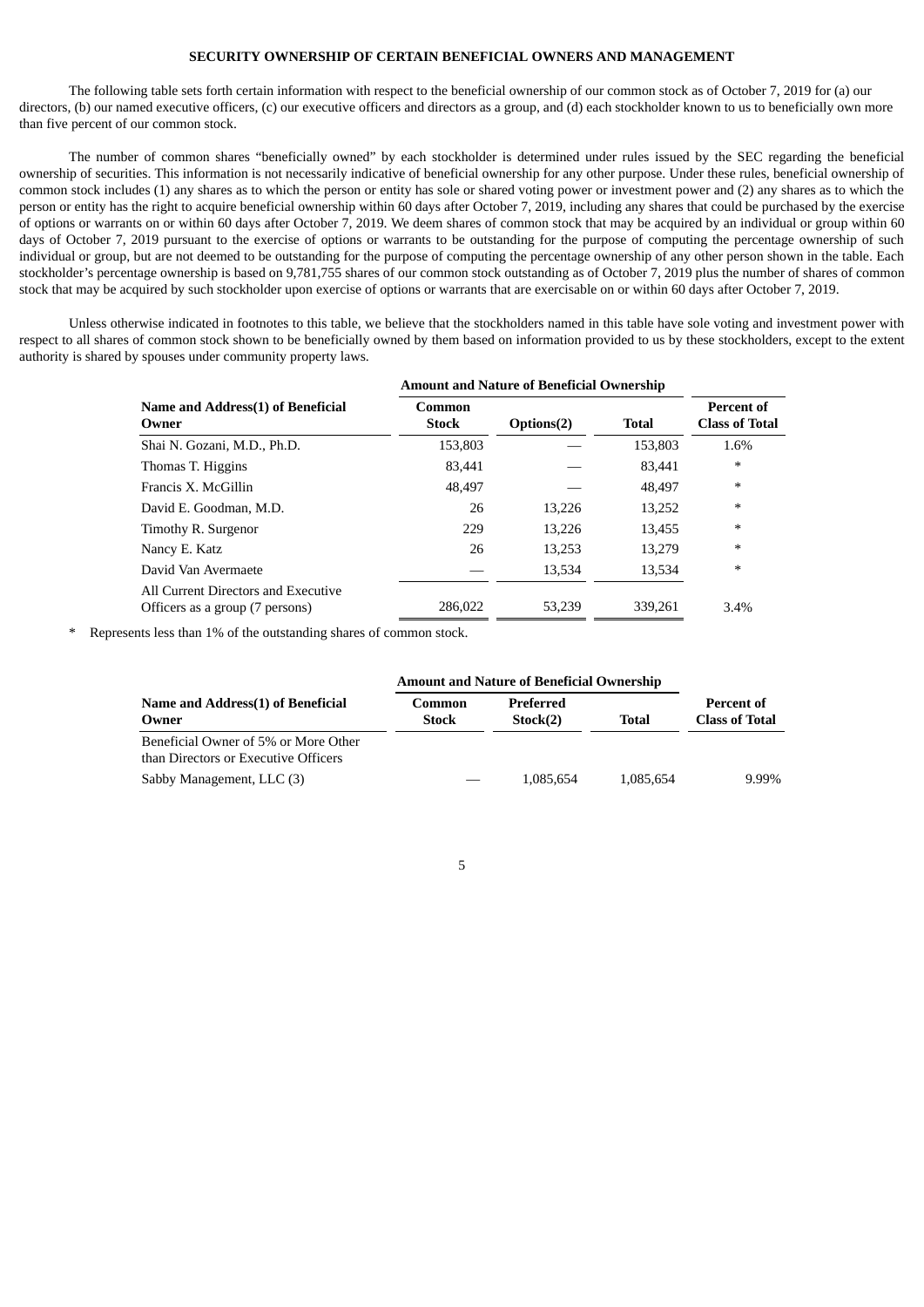- (1) Unless otherwise indicated, the address of each stockholder is c/o NeuroMetrix, Inc., 4 Gill Street, Suite B, Woburn, Massachusetts 01801.
- (2) Includes all options that are exercisable on or within 60 days from October 7, 2019 by the beneficial owner, except as otherwise noted.
- (3) Reflects shares of common stock issuable upon the conversion of preferred stock beneficially owned by Sabby Healthcare Master Fund, Ltd. ("SHMF") and Sabby Volatility Warrant Master Fund ("SVWMF"). The amount does not include an aggregate of 3,117,663 shares of common stock issuable upon the conversion of 11,054.725 shares of Series D convertible preferred stock issued to SHMF and SVWMF. All convertible preferred stock held by SHMF and SVWMF is subject to a 9.99% beneficial ownership limitation. Sabby Management, LLC and Hal Mintz do not directly own shares of common stock, but are deemed to have beneficial ownership over these shares of common stock because Sabby Management, LLC is the investment manager for both SHMF and SVWMF and Hal Mintz is the manager of Sabby Management, LLC. The address for the reporting persons is 10 Mountainview Road, Suite 205, Upper Saddle River, New Jersey 07458.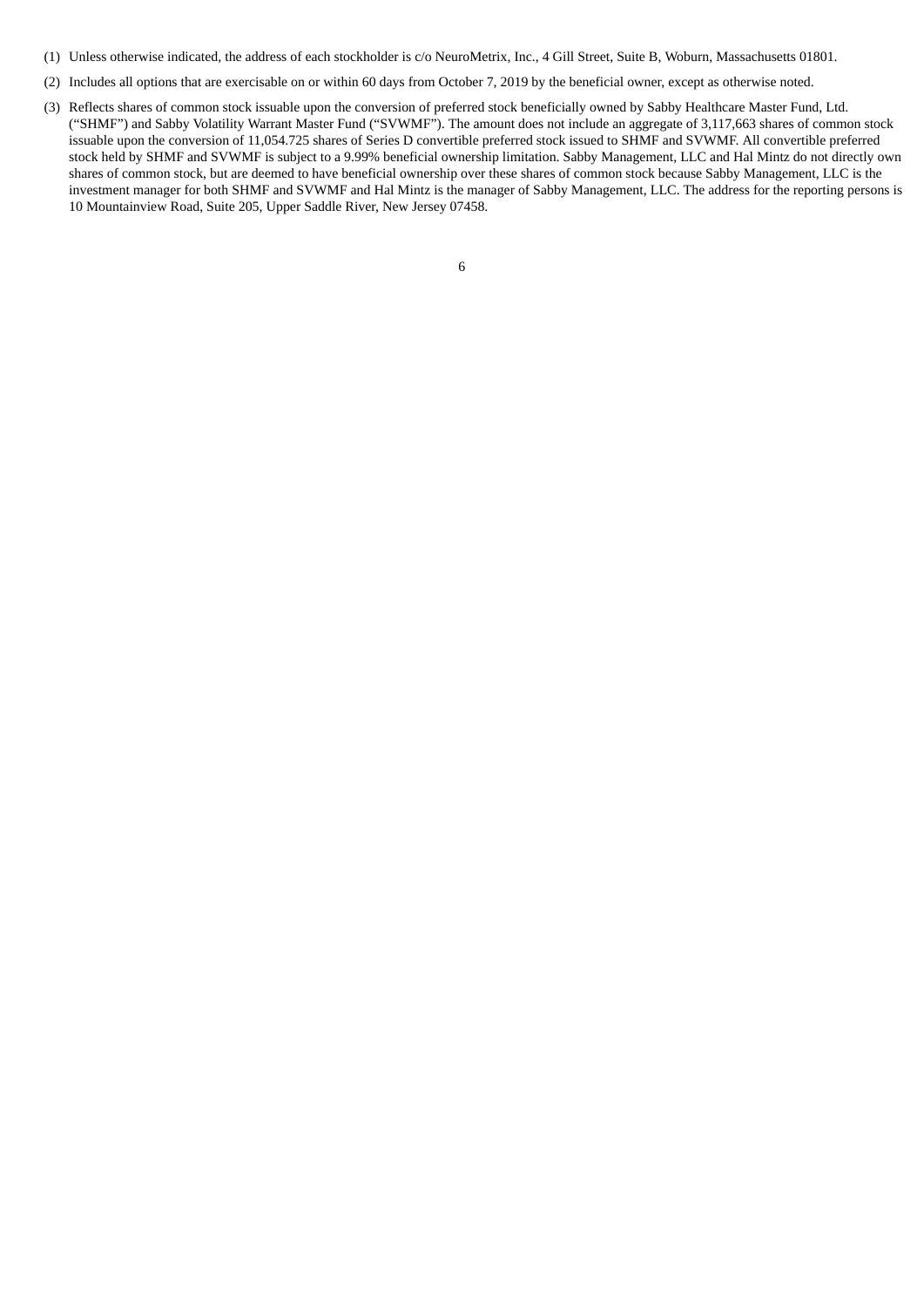#### **PROPOSAL 1: REVERSE STOCK SPLIT AND REDUCTION IN AUTHORIZED SHARES**

#### **(Notice Item 1)**

#### **General**

At the Special Meeting of Stockholders, holders of our common stock are being asked to approve the proposal that our Amended and Restated Certificate of Incorporation, as amended (the "Certificate of Incorporation"), be amended to effect (a) a reverse stock split of the issued and outstanding shares of common stock (such split to combine a number of outstanding shares of our common stock between 1-for-4 to 1-for-10, such number consisting of only whole shares, into one (1) share of common stock) and (b) a reduction in the number of authorized shares of our common stock from 100,000,000 shares to 25,000,000 shares. The full text of the proposed amendment to our Certificate of Incorporation is attached to this proxy statement as Appendix B.

If approved by the stockholders, the reverse stock split would become effective at a time, and at a ratio, to be designated by the Board. The Board may effect only one reverse stock split as a result of this authorization. The Board's decision as to whether and when to effect the reverse stock split will be based on a number of factors, including market conditions, existing and expected trading prices for our common stock and the continued listing requirements of The Nasdaq Capital Market. Even if the stockholders approve the reverse stock split, we reserve the right not to effect the reverse stock split if the Board does not deem it to be in the best interests of us and our stockholders to effect the reverse stock split. The reverse stock split, if authorized pursuant to this resolution and if deemed by the Board to be in the best interests of us and our stockholders, will be effected, if at all, at a time that is not later than six months after the date of the Special Meeting.

If effected, the proposed amendment to our Certificate of Incorporation to effect the reverse stock split, as more fully described below, will effect the reverse stock split and reduce the number of authorized shares of common stock. As of the date of this proxy statement, we do not have any current arrangements or understandings relating to the issuance of any additional shares of common stock following the reverse stock split.

#### **Purpose**

#### *Reverse Stock Split*

The Board has approved the proposal authorizing the reverse stock split for the following reasons:

- the Board believes that effecting the reverse stock split may be an effective means of regaining compliance with the bid price requirement for continued listing of our common stock on The Nasdaq Capital Market; and
- the Board believes that a higher stock price may help generate investor interest in us, including interest among institutional investors.

If the reverse stock split successfully increases the per share price of our common stock and facilitates the continued listing of our common stock on The Nasdaq Capital Market, as to which no assurance can be given, the Board believes this increase may facilitate future financings, enhance our ability to transact with our securities and increase the appetite of third parties with whom we may be negotiating for purposes of evaluating potential strategic alternatives.

# *Reduction in Authorized Shares*

As a matter of Delaware law, the implementation of the reverse stock split does not require a reduction in the total number of authorized shares of our common stock. However, if shareholders adopt and approve the amendment to our Certificate of Incorporation to effect the reverse stock split and the reduction in the number of authorized shares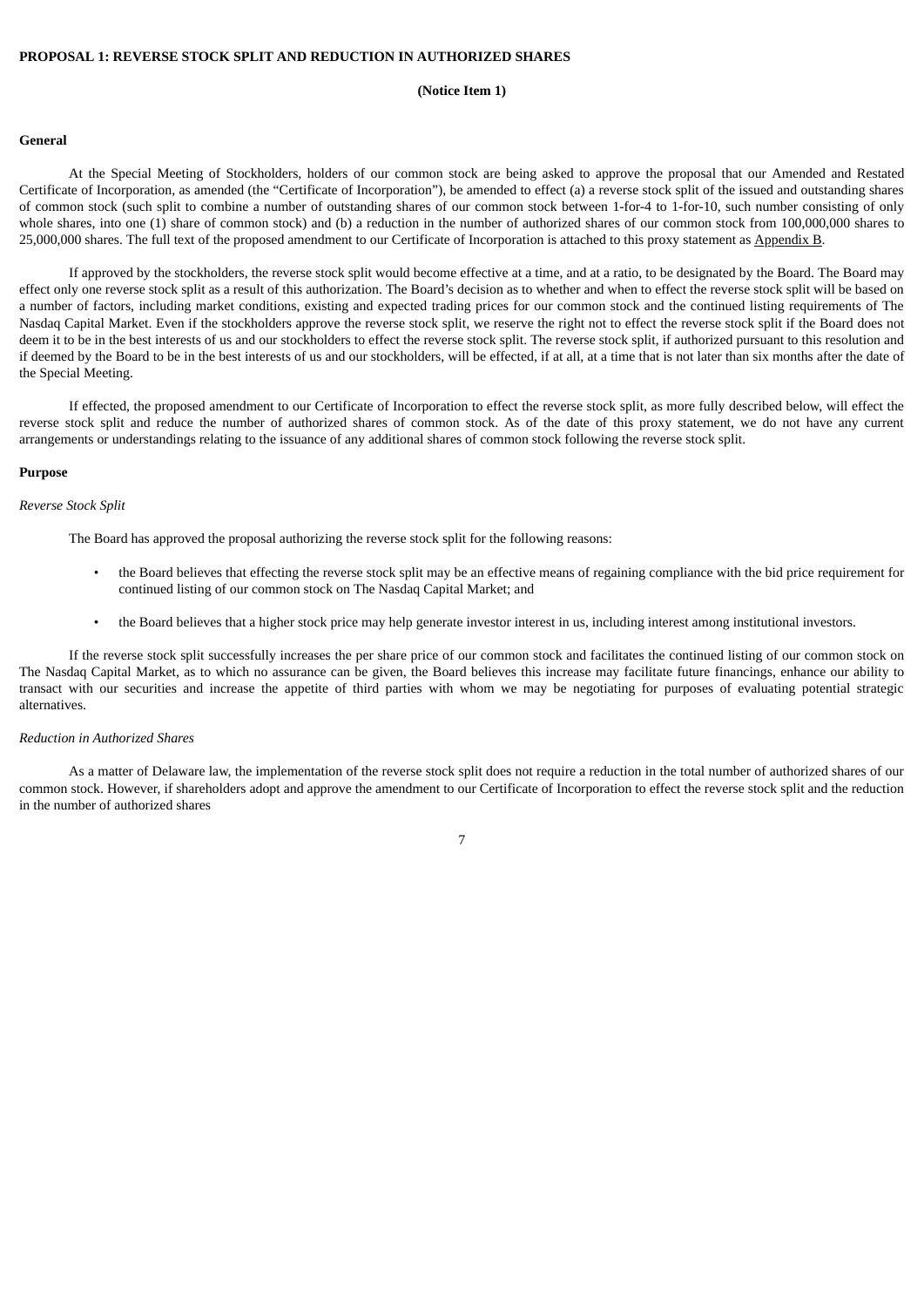and the reverse stock split is implemented, the number of authorized shares of our common stock will be reduced from 100,000,000 shares to 25,000,000 shares. The Board believes that this decrease is advisable because a reduction in the number of our authorized shares of common stock is expected to result in significantly lower franchise tax due to the State of Delaware, which is the state in which we are incorporated. The State of Delaware imposes a franchise tax on corporations that are incorporated under the laws of that state, and the franchise tax is calculated taking into account a corporation's number of authorized shares of common stock. We expect that the amount of this tax will be less if we reduce the number of our authorized shares of common stock. We believe that having 25,000,000 authorized shares of common stock will give us sufficient flexibility for corporate purposes for the foreseeable future.

#### **Nasdaq Requirements for Continued Listing**

Our common stock is listed on The Nasdaq Capital Market ("Nasdaq") under the symbol "NURO." One of the requirements for continued listing on Nasdaq is maintenance of a minimum closing bid price of \$1.00. On October 17, 2019, the closing market price per share of our common stock was \$0.30, as reported by Nasdaq.

On June 3, 2019, we received a notification letter from Nasdaq informing us that for the last 30 consecutive business days, the bid price of our securities had closed below \$1.00 per share as required by Nasdaq Listing Rule 5550(a)(2). This notice has no immediate effect on our Nasdaq listing and we have 180 calendar days, or until December 2, 2019, to regain compliance, which may be extended for another 180 calendar day period if approved by Nasdaq. As of October 17, 2019, we had not regained compliance with this listing requirement, since the closing bid price of our securities had not been at least \$1.00 per share for a minimum of ten consecutive business days. To cure the deficiency, we may conduct the reverse stock split of our common stock for which we are seeking stockholder approval in this proxy statement.

If we do proceed with the reverse stock split for which we are seeking stockholder approval in this proposal, we cannot assure you that our share price will comply with the requirements for continued listing of our common stock on the Nasdaq Capital Market in the future or that we will comply with the other continued listing requirements. If our common stock loses its status on the Nasdaq Capital Market, our common stock would likely trade in the over-thecounter market.

If our shares were to trade on the over-the-counter market, selling our common stock could be more difficult because smaller quantities of shares would likely be bought and sold, and transactions could be delayed. In addition, in the event our common stock is delisted, broker-dealers have certain regulatory burdens imposed upon them, which may discourage broker-dealers from effecting transactions in our common stock, further limiting the liquidity of our common stock. These factors could result in lower prices and larger spreads in the bid and ask prices for our common stock.

Such delisting from Nasdaq and continued or further declines in our share price could also greatly impair our ability to raise additional necessary capital through equity or debt financing, and could significantly increase the ownership dilution to stockholders caused by our issuing equity in financing or other transactions.

In light of the factors mentioned above, our Board approved the reverse stock split as a potential means of increasing the share price of our common stock above \$1.00 per share and of maintaining the share price of our common stock above \$1.00 per share in compliance with Nasdaq requirements.

#### **Potential Increased Investor Interest**

In approving the proposal authorizing the reverse stock split, the Board considered that our common stock may not appeal to brokerage firms that are reluctant to recommend lower priced securities to their clients. Investors may also be dissuaded from purchasing lower priced stocks because the brokerage commissions, as a percentage of the total transaction, tend to be higher for such stocks. Moreover, the analysts at many brokerage firms do not monitor the trading activity or otherwise provide coverage of lower priced stocks.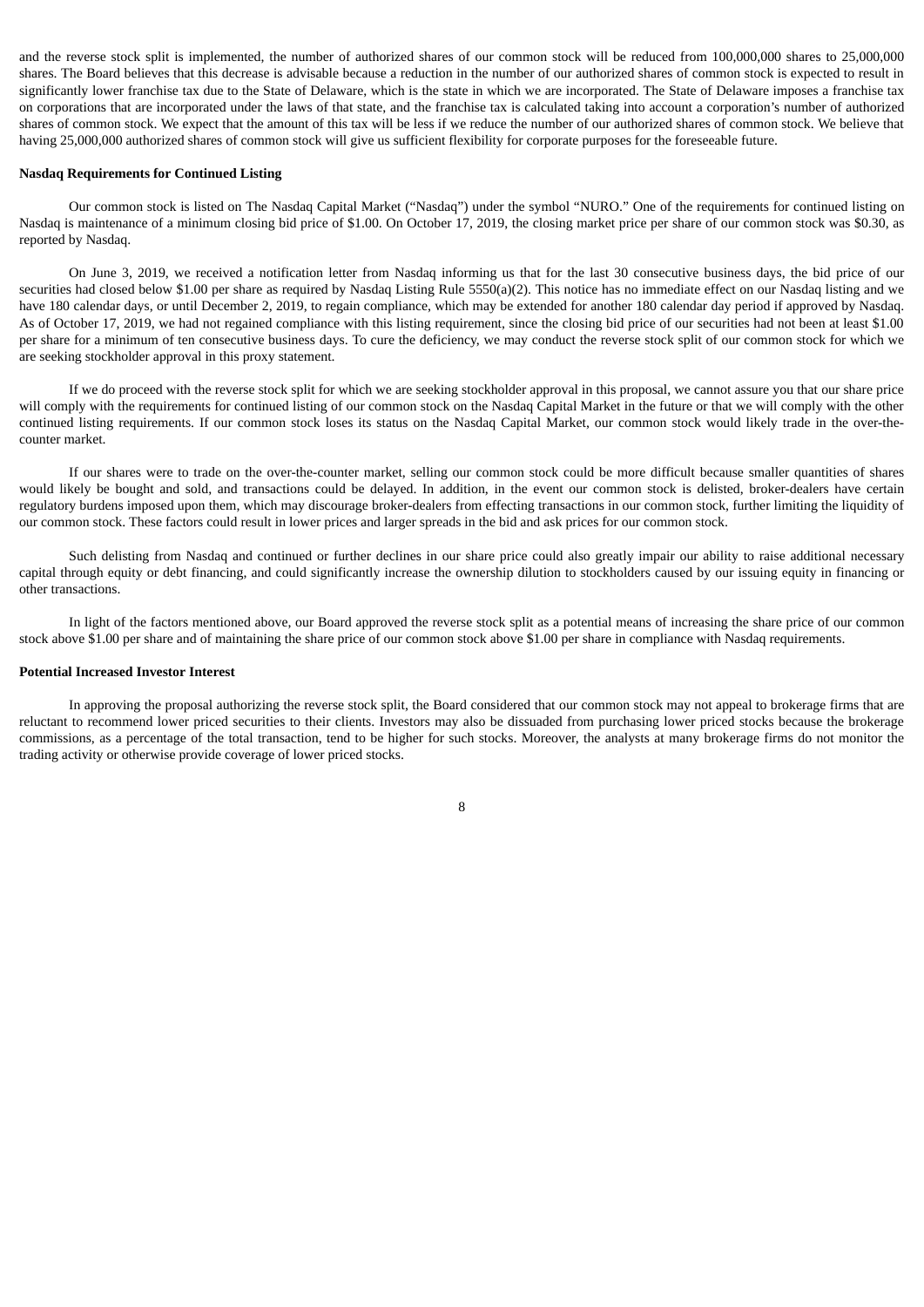There are risks associated with the reverse stock split, including that the reverse stock split may not result in a sustained increase in the per share price of our common stock.

We cannot predict whether the reverse stock split will increase the market price for our common stock on a sustained basis. The history of similar stock split combinations for companies in like circumstances is varied. There is no assurance that:

- the market price per share of our common stock after the reverse stock split will rise in proportion to the reduction in the number of shares of our common stock outstanding before the reverse stock split;
- the reverse stock split will result in a per share price that will attract brokers and investors who do not trade in lower priced stocks;
- our ability to conduct future financings will be enhanced; and
- the market price per share will either exceed or remain in excess of the \$1.00 minimum bid price as required by Nasdaq, or that we will otherwise meet the requirements of Nasdaq for continued inclusion for trading on The Nasdaq Capital Market.

The market price of our common stock will also be based on our performance and other factors, some of which are unrelated to the number of shares outstanding. If the reverse stock split is effected and the market price of our common stock declines, the percentage decline as an absolute number and as a percentage of our overall market capitalization may be greater than would occur in the absence of a reverse stock split. Furthermore, the liquidity of our common stock could be adversely affected by the reduced number of shares that would be outstanding after the reverse stock split.

# **Principal Effects of the Reverse Stock Split and Reduction in Authorized Shares**

If the stockholders approve the proposal to authorize the Board to implement the reverse stock split and the Board implements the reverse stock split, we will amend our Certificate of Incorporation by striking out the first two paragraphs of the section titled "Capital Stock" of Article IV in their entirety and by substituting in lieu thereof the following three paragraphs:

"The total number of shares of capital stock which the Corporation shall have authority to issue is thirty million (30,000,000) shares, of which (i) twenty-five million (25,000,000) shares shall be a class designated as common stock, par value \$0.0001 per share (the "Common Stock"), and (ii) five million (5,000,000) shares shall be a class designated as preferred stock, par value \$0.001 per share, of which twenty-five thousand (25,000) shares shall be designated as Series A Junior Participating Cumulative Preferred Stock, par value \$0.001 per share, one thousand sixty-seven (1,067) shares shall be designated as Series A-1 Convertible Preferred Stock, par value \$0.001 per share, three thousand three hundred seventy-one (3,371) shares shall be designated as Series A-2 Convertible Preferred Stock, par value \$0.001 per share, two thousand six hundred twenty-two (2,622) shares shall be designated as Series A-3 Convertible Preferred Stock, par value \$0.001 per share, four thousand twenty-three (4,023) shares shall be designated as Series A-4 Convertible Preferred Stock, par value \$0.001 per share, one hundred forty-seven thousand (147,000) shares shall be designated as Series B Convertible Preferred Stock, par value \$0.001 per share, thirteen thousand eight hundred (13,800) shares shall be designated as Series C Convertible Preferred Stock, par value \$0.001 per share, twenty-one hundred thousand three hundred (21,300) shares shall be designated as Series D Convertible Preferred Stock, seven thousand (7,000) shares shall be designated as Series E Convertible Preferred Stock, ten thousand six hundred and twenty-one (10,621) shares shall be designated as Series F Convertible Preferred Stock, and four million seven hundred seventy-four thousand eight hundred seventeen (4,764,196) shares shall be undesignated preferred stock, par value \$0.001 per share (the "Undesignated Preferred Stock").

Upon effectiveness of this Certificate of Amendment (the "Effective Time"), the shares of Common Stock issued and outstanding immediately prior to the Effective Time and the shares of Common Stock issued and held in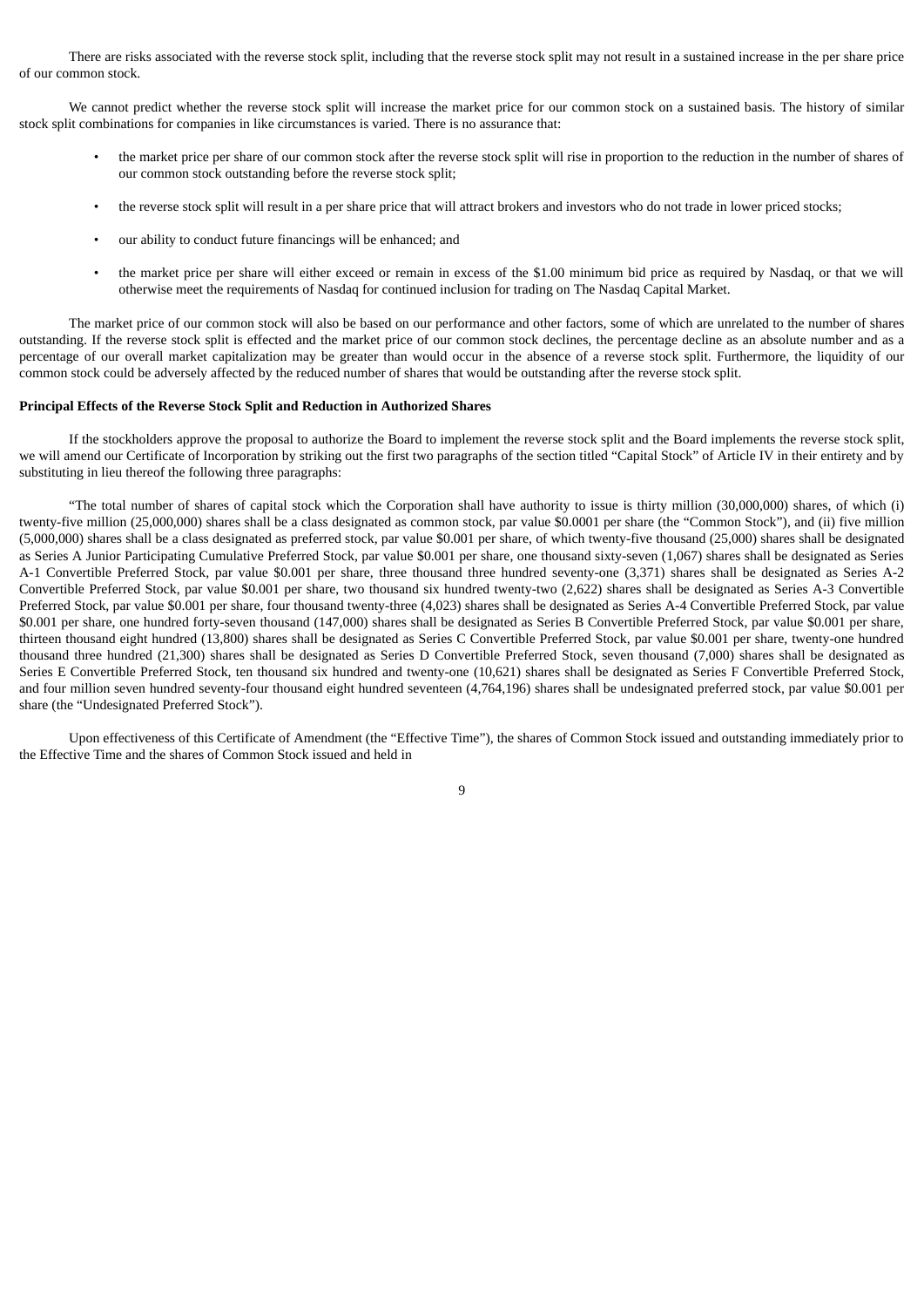the treasury of the Corporation immediately prior to the Effective Time are reclassified into a smaller number of shares such that each [\_] shares of issued Common Stock immediately prior to the Effective Time is reclassified into one (1) share of Common Stock. Notwithstanding the immediately preceding sentence, no fractional shares shall be issued as a result of the reverse stock split. Instead, any stockholder who would otherwise be entitled to a fractional share of our Common Stock as a result of the reclassification shall be entitled to receive a cash payment equal to the product of such resulting fractional interest in one share of our Common Stock multiplied by the closing trading price of our Common Stock on the trading day immediately preceding the effective date of the reverse stock split. Notwithstanding the foregoing, the Corporation shall not be obliged to issue certificates evidencing the shares of Common Stock outstanding as a result of the reverse stock split or cash in lieu of fractional shares, if any, unless and until the certificates evidencing the shares held by a holder prior to the reverse stock split are either delivered to the Corporation or its transfer agent, or the holder notifies the Corporation or its transfer agent that such certificates have been lost, stolen or destroyed and executes an agreement satisfactory to the Corporation to indemnify the Corporation from any loss incurred by it in connection with such certificates.

Each stock certificate that, immediately prior to the Effective Time, represented shares of Common Stock that were issued and outstanding immediately prior to the Effective Time shall, from and after the Effective Time, automatically and without the necessity of presenting the same for exchange, represent the number of whole shares of Common Stock after the Effective Time into which the shares of Common Stock formerly represented by such certificate shall have been reclassified (as well as the right to receive a cash payment in lieu of a fractional share of Common Stock), provided, however, that each person of record holding a certificate that represented shares of Common Stock that were issued and outstanding immediately prior to the Effective Time shall receive, upon surrender of such certificate, a new certificate evidencing and representing the number of whole shares of Common Stock after the Effective Time into which the shares of Common Stock formerly represented by such certificate shall have been reclassified (including the right to receive a cash payment in lieu of a fractional share of Common Stock)."

The reverse stock split will be effected simultaneously for all issued and outstanding shares of common stock, and the exchange ratio will be the same for all issued and outstanding shares of common stock. The reverse stock split will affect all of our stockholders uniformly and will not affect any stockholder's percentage ownership interests in the Company, except to the extent that cash payments are made in lieu of fractional shares. Common stock issued pursuant to the reverse stock split will remain fully paid and nonassessable. The reverse stock split will not affect the Company continuing to be subject to the periodic reporting requirements of the Exchange Act. Following the reverse stock split, our common stock will continue to be listed on The Nasdaq Capital Market, under the symbol "NURO," although it would receive a new CUSIP number.

By approving this amendment, stockholders will approve the combination of any whole number of shares of common stock between and including four (4) and ten (10) into one (1) share. The certificate of amendment to be filed with the Secretary of State of the State of Delaware will include only that number determined by the Board to be in the best interests of the Company and its stockholders. The Board will not implement any amendment providing for a different split ratio.

# **Procedure for Effecting Reverse Stock Split and Exchange of Stock Certificates**

If the certificate of amendment is approved by our stockholders, and if at such time the Board still believes that a reverse stock split is in the best interests of the Company and its stockholders, the Board will determine the ratio of the reverse stock split to be implemented. We will file the certificate of amendment with the Secretary of State of the State of Delaware at such time as the Board has determined the appropriate effective time for the reverse stock split. The Board may delay effecting the reverse stock split, if at all, until a time that is not later than six months from the date of the Special Meeting, without re-soliciting stockholder approval. The reverse stock split will become effective on the date of filing of the certificate of amendment with the Secretary of State of the State of Delaware. Beginning on the effective date of the split, each certificate representing pre-split shares will be deemed for all corporate purposes to evidence ownership of post-split shares.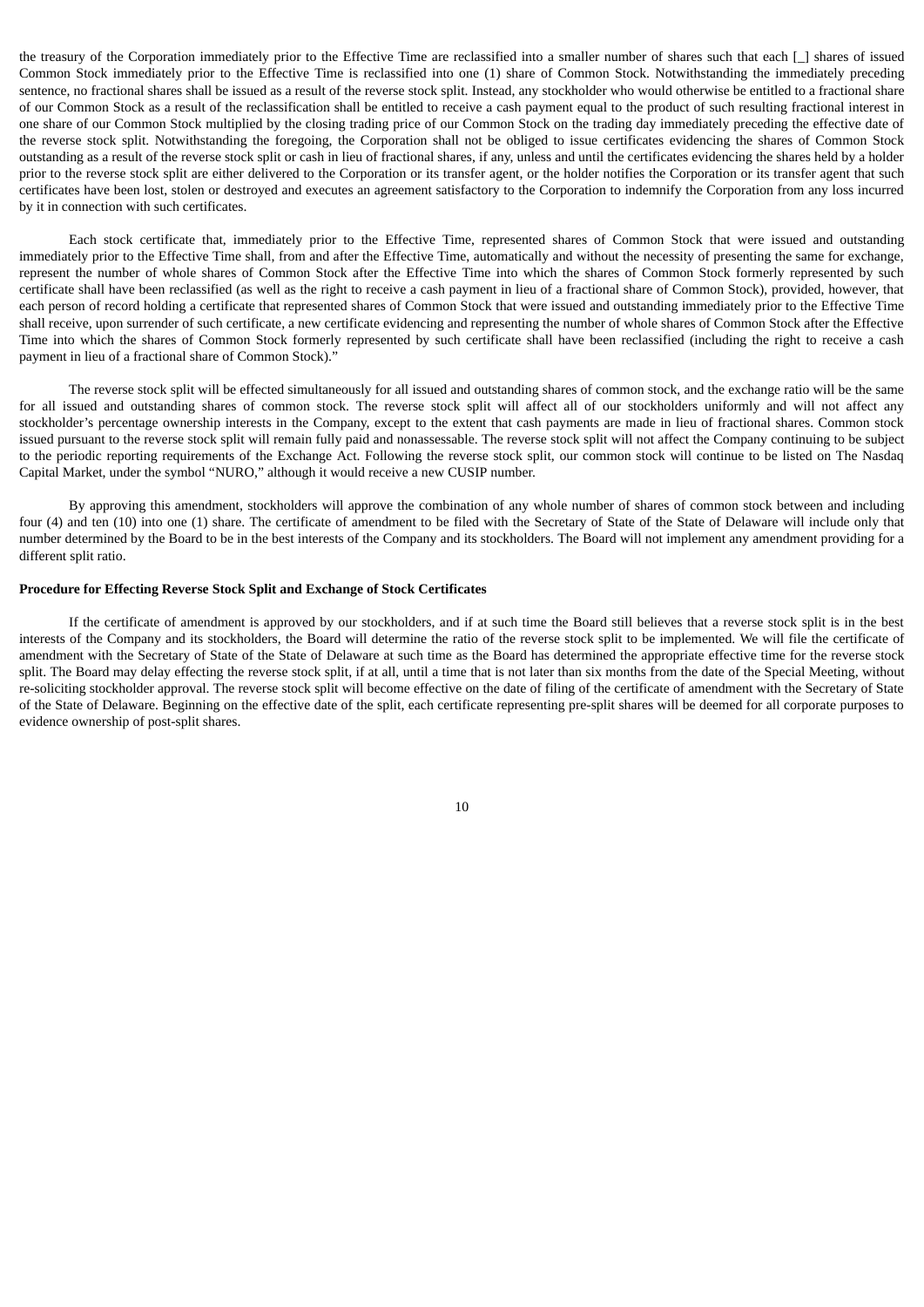# **Book-Entry Shares**

If the reverse stock split is effected, stockholders who hold uncertificated shares (i.e., shares held in book-entry form and not represented by a physical stock certificate), either as direct or beneficial owners, will have their holdings electronically adjusted automatically by our transfer agent (and, for beneficial owners, by their brokers or banks that hold in "street name" for their benefit, as the case may be) to give effect to the reverse stock split. Stockholders who hold uncertificated shares as direct owners will be sent a statement of holding from our transfer agent that indicates the number of post-reverse stock split shares of our common stock owned in book-entry form.

#### **Certificated Shares**

As soon as practicable after the effective date of the split, stockholders will be notified that the reverse stock split has been effected. We expect that our transfer agent will act as exchange agent for purposes of implementing the exchange of stock certificates. Holders of pre-split shares will be asked to surrender to the exchange agent certificates representing pre-split shares in exchange for certificates representing post-split shares in accordance with the procedures to be set forth in a letter of transmittal to be sent by us or our exchange agent. No new certificates will be issued to a stockholder until such stockholder has surrendered such stockholder's outstanding certificate(s) together with the properly completed and executed letter of transmittal to the exchange agent. Any pre-split shares submitted for transfer, whether pursuant to a sale or other disposition, or otherwise, will automatically be exchanged for post-split shares. STOCKHOLDERS SHOULD NOT DESTROY ANY STOCK CERTIFICATE(S) AND SHOULD NOT SUBMIT ANY CERTIFICATE(S) UNTIL REQUESTED TO DO SO.

#### **Fractional Shares**

No fractional shares will be issued in connection with the reverse stock split. Stockholders of record on the effective date of the split who otherwise would be entitled to receive fractional shares because they hold a number of pre-split shares not evenly divisible by the number of pre-split shares for which each post-split share is to be exchanged, will in lieu of a fractional share, be entitled upon surrender to the exchange agent of certificates representing such presplit shares, if any, to receive payment in cash in lieu of any such resulting fractional shares of common stock as the post-reverse split amounts of common stock will be rounded down to the nearest full share. Such cash payment in lieu of a fractional share of common stock will be calculated by multiplying such fractional interest in one share of common stock by the closing trading price of our common stock on the trading day immediately preceding the effective date of the reverse stock split, and rounded to the nearest cent. No fractional shares will be issued in connection with the reverse stock split.

#### **Accounting Matters**

The reverse stock split will not affect the common stock capital account on our balance sheet. However, because the par value of our common stock will remain unchanged on the effective date of the split, the components that make up the common stock capital account will change by offsetting amounts. The stated capital component will be reduced, and the additional paid-in capital component will be increased with the amount by which the stated capital is reduced. The per share net loss and net book value of our common stock will be increased because there will be fewer weighted average shares of common stock outstanding. Prior periods' common stock and additional paid-in capital balances and net loss per share amounts will be restated to reflect the reverse stock split.

# **Effect on Par Value**

The proposed amendment to our Certificate of Incorporation will not affect the par value of our common stock, which will remain at \$0.0001 per share.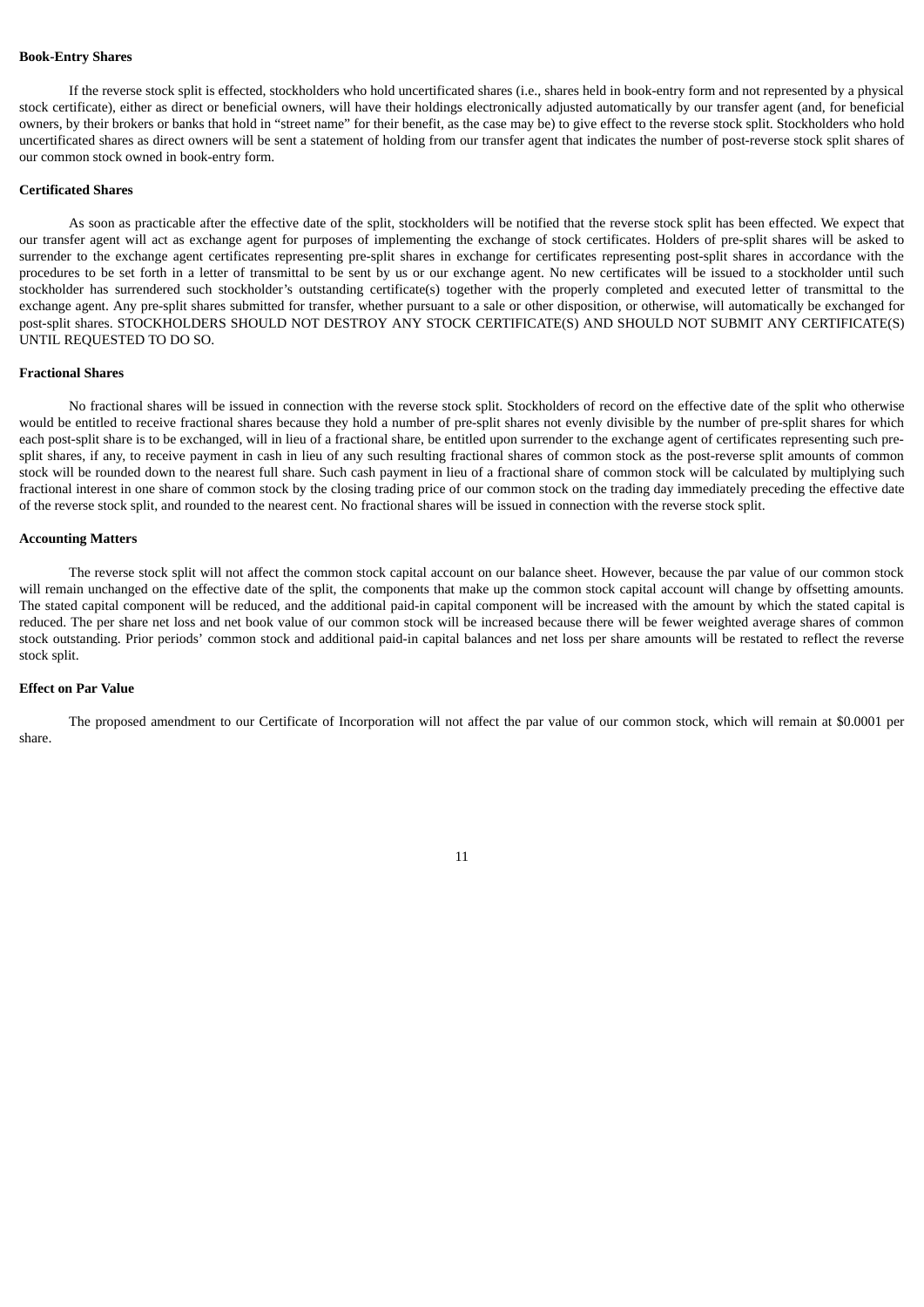# **No Going Private Transaction**

Notwithstanding the anticipated decrease in the number of outstanding shares following the proposed reverse stock split, if effected, our Board does not intend for this transaction to be the first step in a "going private transaction" within the meaning of Rule 13e-3 under the Exchange Act.

#### **Potential Anti-Takeover Effect**

Although the increased proportion of unissued authorized shares to issued shares could, under certain circumstances, have an anti-takeover effect (for example, by permitting issuances that would dilute the stock ownership of a person seeking to effect a change in the composition of the Board or contemplating a tender offer or other transaction for the combination of the Company with another company), the reverse stock split proposal is not being proposed in response to any effort of which we are aware to accumulate shares of our common stock or obtain control of the Company, nor is it part of a plan by management to recommend a series of similar amendments to the Board and stockholders. Other than the reverse stock split proposal, the Board does not currently contemplate recommending the adoption of any other actions that could be construed to affect the ability of third parties to take over or change control of the Company.

# **No Dissenters' Rights**

Under the Delaware General Corporation Law, our stockholders are not entitled to dissenters' rights with respect to the reverse stock split, and we will not independently provide stockholders with any such right.

#### **Material United States Federal Income Tax Consequences of the Reverse Stock Split**

The following is not intended as tax or legal advice. Each holder should seek advice based on his, her or its particular circumstances from an independent tax advisor.

The following discussion describes the anticipated material United States federal income tax consequences to "U.S. holders" (as defined below) of our capital stock relating to the reverse stock split. This discussion is based upon the Internal Revenue Code of 1986, as amended (the "Code"), Treasury Regulations promulgated thereunder, judicial authorities, published positions of the Internal Revenue Service ("IRS"), and other applicable authorities, all as currently in effect and all of which are subject to change or differing interpretations (possibly with retroactive effect). We have not obtained a ruling from the IRS or an opinion of legal or tax counsel with respect to the tax consequences of the reverse stock split and there can be no assurance the IRS will not challenge the statements set forth below or that a court would not sustain any such challenge. The following discussion is for information purposes only and is not intended as tax or legal advice.

For purposes of this discussion, the term "U.S. holder" means a beneficial owner of our capital stock that is for United States federal income tax purposes:

(i) an individual citizen or resident of the United States;

(ii) a corporation (or other entity treated as a corporation for U.S. federal income tax purposes) organized under the laws of the United States, any state or the District of Columbia;

(iii) an estate with income subject to United States federal income tax regardless of its source; or

(iv) a trust that (a) is subject to primary supervision by a United States court and for which United States persons control all substantial decisions or (b) has a valid election in effect under applicable Treasury Regulations to be treated as a United States person.

This discussion assumes that a U.S. holder holds our capital stock as a capital asset within the meaning of Code Section 1221. This discussion does not address all of the tax consequences that may be relevant to a particular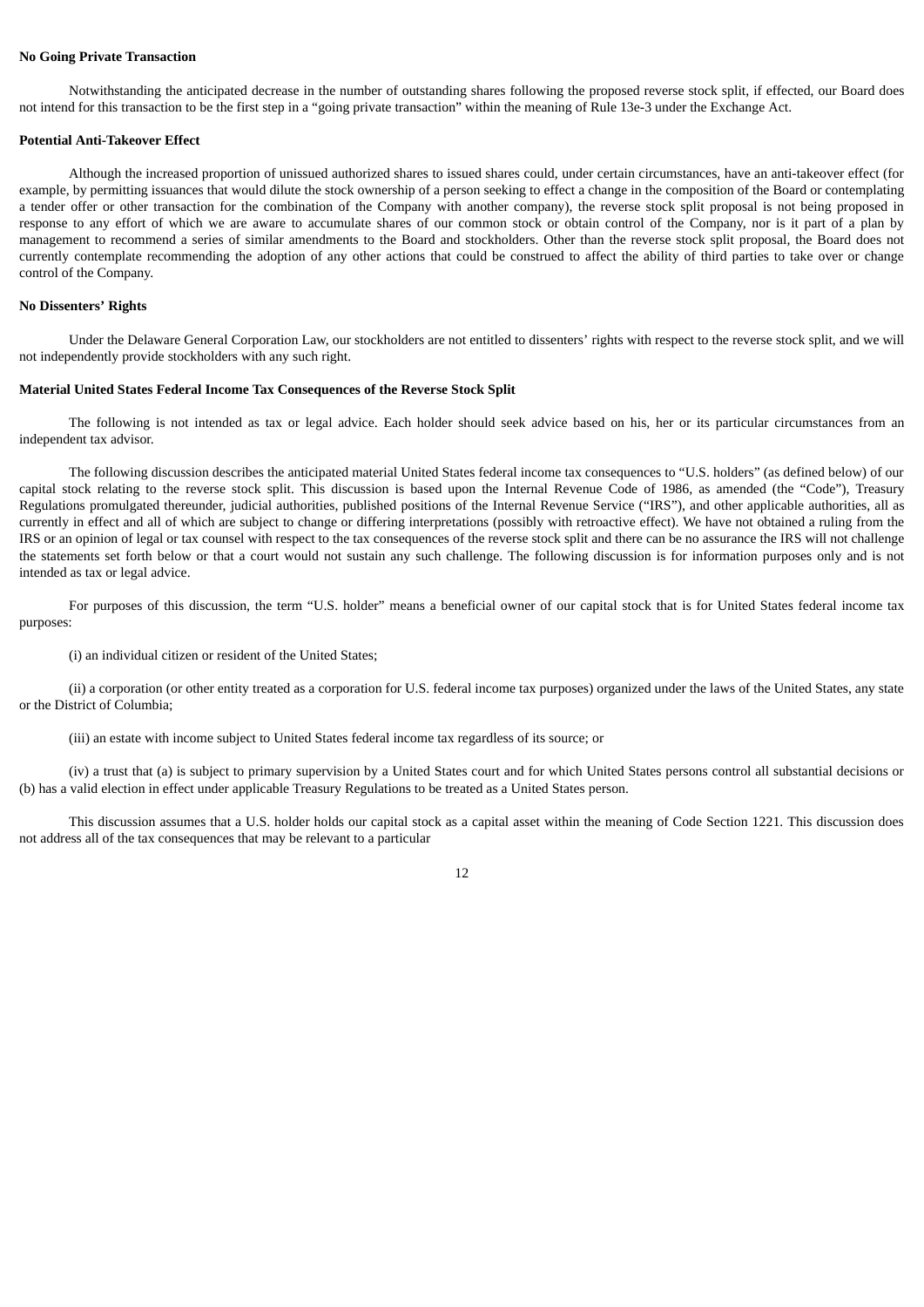stockholder or to stockholders that are subject to special treatment under United States federal income tax laws including, but not limited to, financial institutions, tax-exempt organizations, insurance companies, regulated investment companies, persons that are broker-dealers, traders in securities who elect the mark-to-market method of accounting for their securities, or stockholders holding their shares of our capital stock as part of a "straddle," "hedge," "conversion transaction" or other integrated transaction. In addition, this discussion does not address other United States federal taxes (such as gift or estate taxes or alternative minimum taxes), the tax consequences of the reverse stock split under state, local or foreign tax laws or certain tax reporting requirements that may be applicable with respect to the reverse stock split.

If a partnership (or other entity treated as a partnership for United States federal income tax purposes) is a stockholder, the tax treatment of a partner in the partnership or any equity owner of such other entity will generally depend upon the status of the person and the activities of the partnership or other entity treated as a partnership for United States federal income tax purposes.

#### **Tax Consequences of the Reverse Stock Split Generally**

We believe that the reverse stock split should qualify as a "recapitalization" under Section 368(a)(1)(E) of the Code. Accordingly:

- A U.S. holder will not recognize any gain or loss as a result of the reverse stock split.
- A U.S. holder's aggregate tax basis in his, her or its post-reverse stock split shares will be equal to the aggregate tax basis in the pre-reverse stock split shares exchanged therefor.
- A U.S. holder's holding period for the post-reverse stock split shares will include the period during which such stockholder held the prereverse stock split shares surrendered in the reverse stock split.

Treasury Regulations promulgated under the Code provide detailed rules for allocating the tax basis and holding period of the shares of our common stock surrendered to the shares of our common stock received pursuant to the reverse stock split. Holders of shares of our common stock who acquired their shares on different dates and at different prices should consult their tax advisors regarding the allocation of the tax basis and holding period of such shares among their post-reverse stock split shares.

THE PRECEDING DISCUSSION IS INTENDED ONLY AS A SUMMARY OF CERTAIN FEDERAL INCOME TAX CONSEQUENCES OF THE REVERSE STOCK SPLIT AND DOES NOT PURPORT TO BE A COMPLETE ANALYSIS OR DISCUSSION OF ALL POTENTIAL TAX EFFECTS RELEVANT THERETO. YOU SHOULD CONSULT YOUR OWN TAX ADVISORS AS TO THE PARTICULAR FEDERAL, STATE, LOCAL, FOREIGN AND OTHER TAX CONSEQUENCES OF THE REVERSE STOCK SPLIT IN LIGHT OF YOUR SPECIFIC CIRCUMSTANCES.

# **Interests of Directors and Executive Officers**

Our directors and executive officers have no substantial interests, directly or indirectly, in the matters set forth in this proposal except to the extent of their ownership of shares of our common stock.

# **Reservation of Right to Abandon Reverse Stock Split**

We reserve the right to not file the Certificate of Amendment and to abandon any reverse stock split without further action by our stockholders at any time before the effectiveness of the filing with the Secretary of the State of Delaware of the Certificate of Amendment, even if the authority to effect these amendments is approved by our stockholders at the Special Meeting. By voting in favor of a reverse stock split, you are expressly also authorizing the Board to delay, not proceed with, and abandon, these proposed amendments if it should so decide, in its sole discretion, that such action is in the best interests of our stockholders.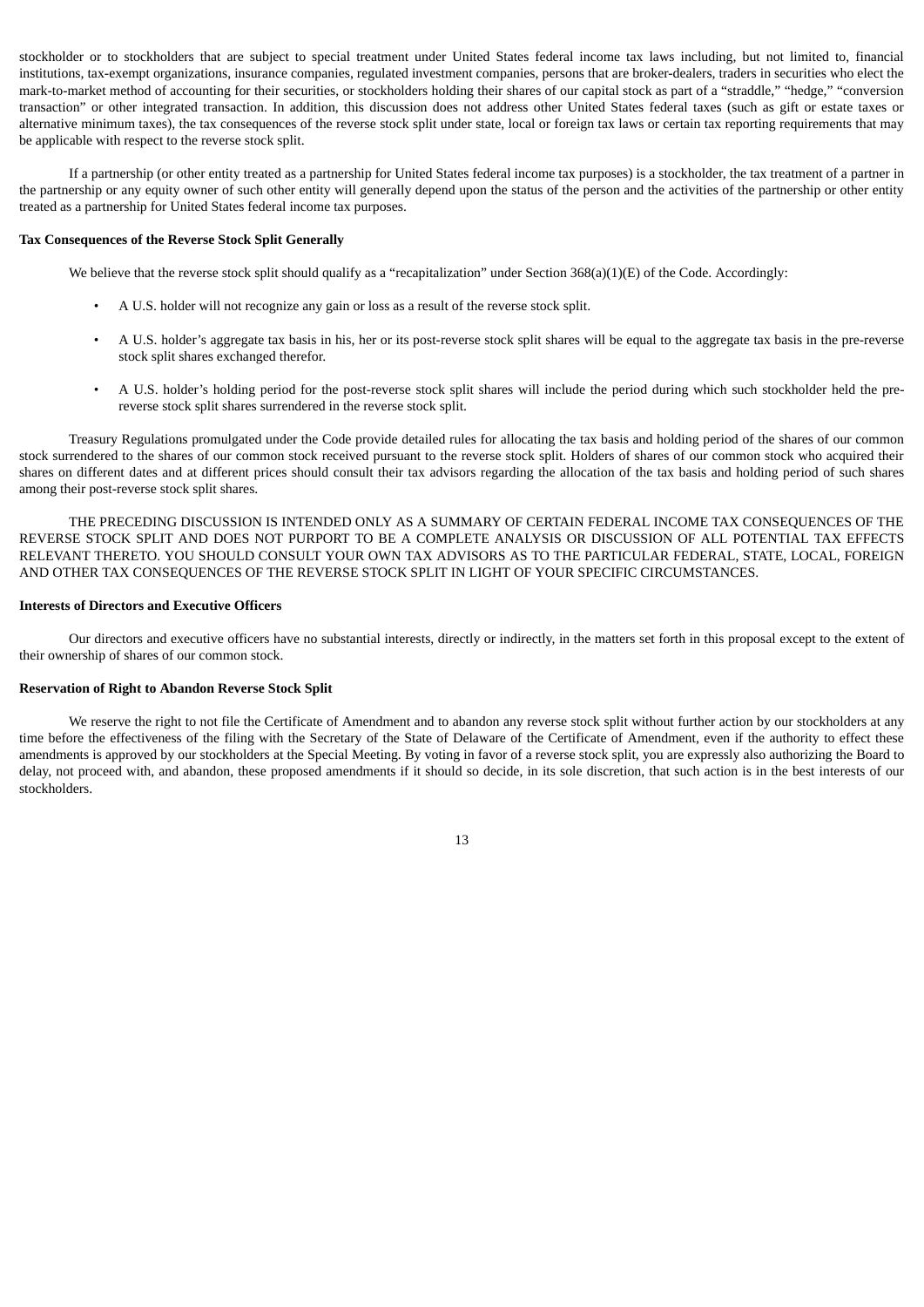#### **Vote Required and Board's Recommendation**

The affirmative vote of the holders of a majority of the shares of our common stock having voting power outstanding on the Record Date is required to approve the amendment to our Certificate of Incorporation to effect (a) a reverse stock split of our common stock, and (b) a reduction in the number of authorized shares.

**THE BOARD RECOMMENDS A VOTE TO AUTHORIZE THE BOARD IN ITS DISCRETION TO AMEND THE AMENDED AND RESTATED CERTIFICATE OF INCORPORATION, AS AMENDED, TO EFFECT (A) A REVERSE STOCK SPLIT OF THE ISSUED AND OUTSTANDING SHARES OF OUR COMMON STOCK (SUCH SPLIT TO COMBINE A NUMBER OF OUTSTANDING SHARES OF OUR** COMMON STOCK BETWEEN FOUR (4) AND TEN (10), SUCH NUMBER CONSISTING OF ONLY WHOLE SHARES, INTO ONE (1) SHARE OF OUR COMMON STOCK), AND (B) A REDUCTION IN THE NUMBER OF AUTHORIZED SHARES OF THE COMPANY'S COMMON STOCK FROM 100,000,000 TO 25,000,000. PROXIES SOLICITED BY THE BOARD WILL BE VOTED IN FAVOR OF THE AMENDMENT **UNLESS A STOCKHOLDER INDICATES OTHERWISE ON THE PROXY.**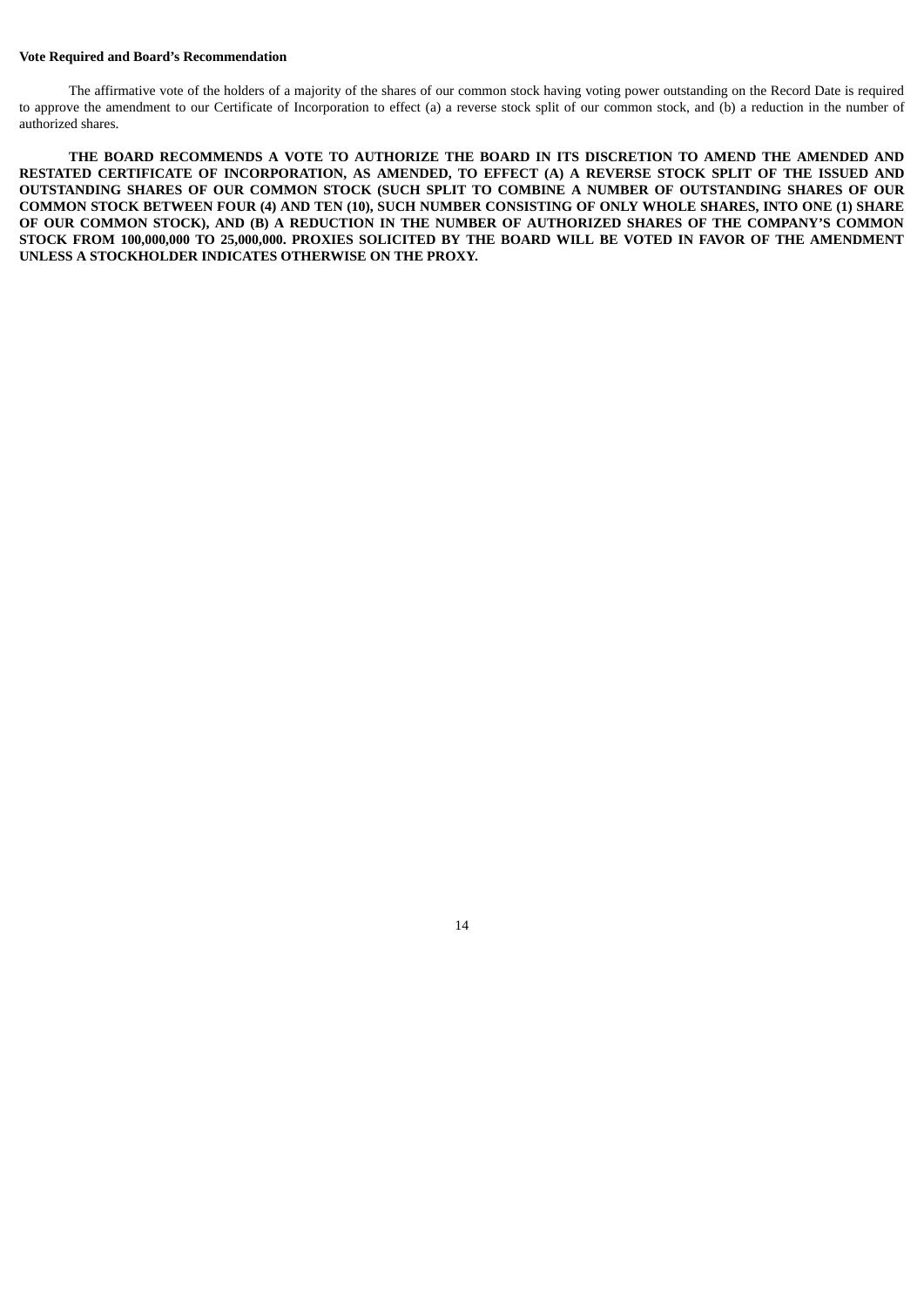# **PROPOSAL 2: APPROVAL OF AN ELEVENTH AMENDED AND RESTATED 2004 STOCK PLAN, WHICH RESERVES AN ADDITIONAL 3,270,000 SHARES OF COMMON STOCK FOR ISSUANCE, THEREBY INCREASING THE TOTAL RESERVED SHARES UNDER THE 2004 STOCK PLAN FROM 1,128,945 SHARES TO 4,398,945 SHARES**

#### **General**

Our Tenth Amended and Restated 2004 Stock Option and Incentive Plan, herein referred to as the 2004 Stock Plan, currently authorizes the grant of stock options and other stock-based awards to officers, employees, non-employee directors, consultants and prospective employees of the Company and its subsidiaries. Currently, 1,128,945 shares of common stock are reserved for issuance pursuant to awards granted under the 2004 Stock Plan. As of October 7, 2019, there were 730,100 shares available for future grant under the 2004 Stock Plan. If the reverse stock split described in Proposal 1 is adopted and implemented, the current number of shares available for future grant under the 2004 Stock Plan will be proportionately adjusted to an amount between 73,010 and 182,525 depending on the ratio of the reverse stock split determined by the Board.

On October 1, 2019, the Board of Directors approved the Eleventh Amended and Restated 2004 Stock Plan, subject to stockholder approval, which increases the aggregate number of shares authorized for issuance under the 2004 Stock Plan by 3,270,000 shares to 4,398,945 shares of common stock (the "Plan Amendment"). If the reverse stock split described in Proposal 1 is adopted and implemented, the increase in the aggregate number of shares authorized for issuance under the 2004 Stock Plan will be proportionately adjusted to an amount between 439,895 and 1,099,736 shares depending on the ratio of the reverse stock split determined by the Board. The Board believes that there is a high likelihood that the reverse stock split will be adopted and implemented.

Our Board of Directors, the Compensation Committee, and management believe that the effective use of stock-based short-term and long-term incentive compensation is vital to our ability to achieve strong performance in the future. The Eleventh Amended and Restated 2004 Stock Plan will maintain and enhance the key policies and practices adopted by our management and Board of Directors to align employee and stockholder interests. In addition, our future success depends, in large part, upon our ability to maintain a competitive position in attracting, retaining and motivating key personnel. If the reverse stock split is adopted and implemented, the current number of shares available in the 2004 Stock Plan for future grant of incentive compensation to expand management and employee ownership in the Company will be inadequate. We believe that the Plan Amendment set forth above is essential to permit our management to provide short-term and long-term, equity-based incentives to present and future key employees, consultants and directors. Accordingly, our Board of Directors believes approval of the Plan Amendment set forth above is in the best interests of us and our stockholders and recommends a vote "FOR" the approval of the Eleventh Amended and Restated 2004 Stock Plan. In the event that this is not approved by our stockholders, the 2004 Stock Plan will continue in effect without the amendment described above.

The Eleventh Amended and Restated 2004 Stock Plan is being submitted to you for approval at the special meeting in order to ensure favorable federal income tax treatment for grants of incentive stock options under Section 422 of the Internal Revenue Code of 1986, as amended, or the Code. Approval by our stockholders of the Eleventh Amended and Restated 2004 Stock Plan is also required by Nasdaq rules.

On October 17, 2019, the closing market price per share of our common stock was \$0.30, as reported by The Nasdaq Capital Market.

**Material Features of the Eleventh Amended and Restated 2004 Stock Plan**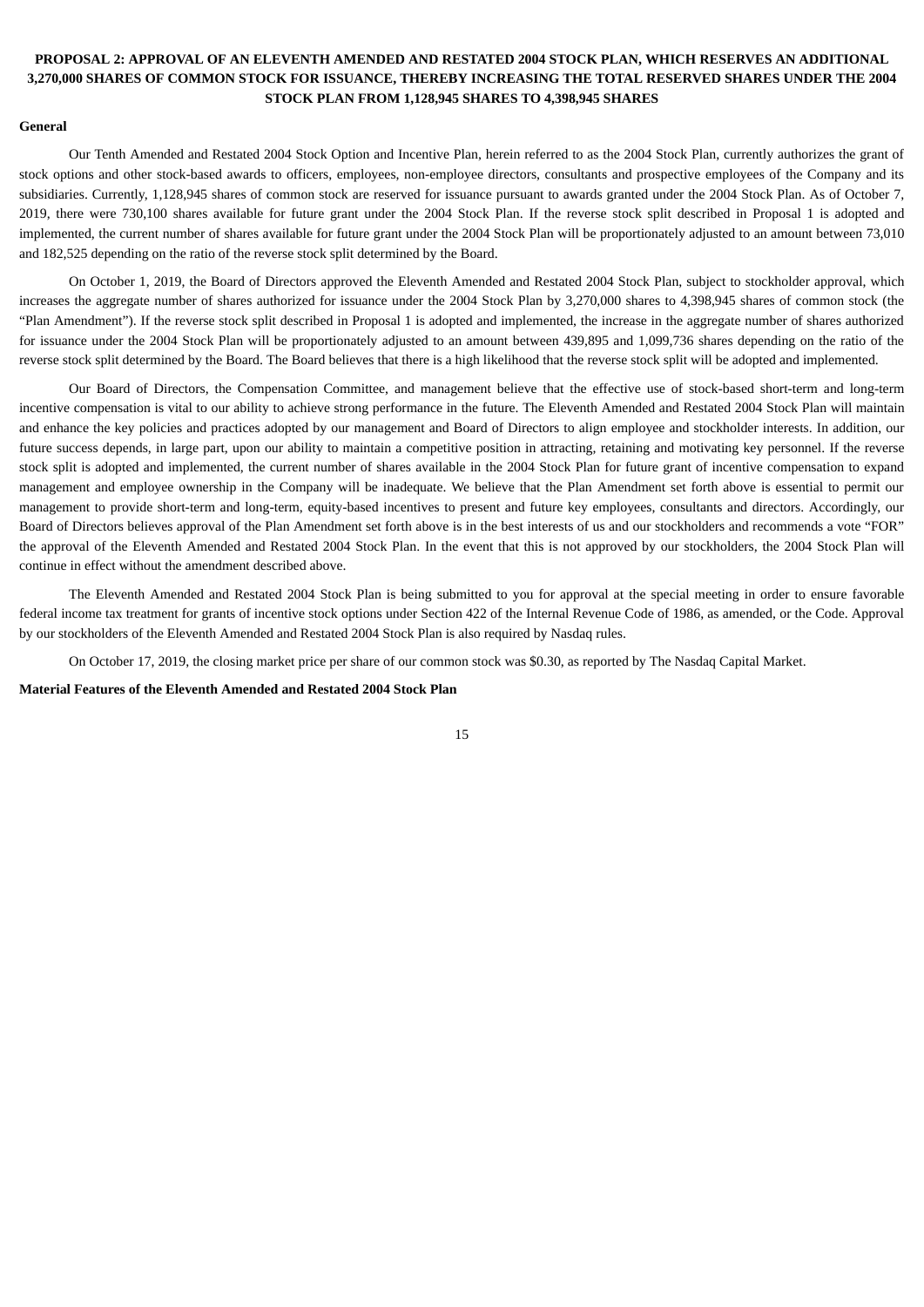The following description of certain material features of the Eleventh Amended and Restated 2004 Stock Plan is intended to be a summary only. This summary is qualified in its entirety by the full text of the Eleventh Amended and Restated 2004 Stock Plan that is attached hereto as Appendix C.

*Shares Available.* The maximum number of shares authorized for issuance under the Eleventh Amended and Restated 2004 Stock Plan will be 4,398,945 shares of common stock, which is an increase of 3,270,000 shares from the number of shares currently authorized for issuance under the 2004 Stock Plan. If the reverse stock split described in Proposal 1 is adopted and implemented, the maximum number of shares authorized for issuance under the Eleventh Amended and Restated 2004 Stock Plan will be proportionately adjusted to an amount between 439,895 and 1,089,736 depending on the ratio of the reverse stock split determined by the Board. The Board believes that there is a high likelihood that the reverse stock split will be adopted and implemented.

The shares underlying any awards that are forfeited, canceled or are otherwise terminated (other than by exercise) under the Eleventh Amended and Restated 2004 Stock Plan will be added back to the shares authorized for issuance under the Eleventh Amended and Restated 2004 Stock Plan. Shares tendered or held back upon exercise of an option or settlement of an award to cover the exercise price or tax withholding will not be available for future issuance under the Eleventh Amended and Restated 2004 Stock Plan. In addition, upon exercise of stock appreciation rights, the gross number of shares exercised shall be deducted from the total number of shares remaining available for issuance under the Eleventh Amended and Restated 2004 Stock Plan.

*Types of Awards.* The Eleventh Amended and Restated 2004 Stock Plan permits us to make grants of incentive stock options, non-qualified stock options, stock appreciation rights, deferred stock awards, restricted stock awards, unrestricted stock awards, cash-based awards and dividend equivalent rights.

*Plan Administration.* The Eleventh Amended and Restated 2004 Stock Plan will be administered by the Compensation Committee of the Board of Directors. The administrator of the Eleventh Amended and Restated 2004 Stock Plan has the power and authority to select the participants to whom awards will be granted; to determine the time or times of grant; to determine the extent, if any, to which any award or any combination of awards is granted to participants; to determine the number of shares of stock to be covered by any award; to accelerate the exercisability or vesting of any award; and to determine the specific terms and conditions of each award, subject to the provisions of the Eleventh Amended and Restated 2004 Stock Plan. The administrator may delegate to the Chief Executive Officer the authority to grant awards to employees, other than our executive officers, provided that the administrator includes a limitation as to the number of shares that may be awarded and provides specific guidelines regarding such awards.

*Eligibility and Limitations on Grants.* All full-time and part-time officers, employees, non-employee directors, and other key persons are eligible to participate in the Eleventh Amended and Restated 2004 Stock Plan subject to the discretion of the administrator. Approximately 25 people are currently eligible to participate in the Eleventh Amended and Restated 2004 Stock Plan.

*Stock Options.* The exercise price of stock options awarded under the Eleventh Amended and Restated 2004 Stock Plan may not be less than the fair market value of the common stock on the date of the option grant. The term of each stock option may not exceed ten years from the date of grant. The administrator will determine at what time or times each option may be exercised and, subject to the provisions of the Eleventh Amended and Restated 2004 Stock Plan, the period of time, if any, after retirement, death, disability or termination of employment during which options may be exercised.

To qualify as incentive stock options, stock options must meet additional federal tax requirements, including a \$100,000 limit on the value of shares subject to incentive stock options which first become exercisable in any one calendar year, and a shorter term and higher minimum exercise price in the case of certain large stockholders.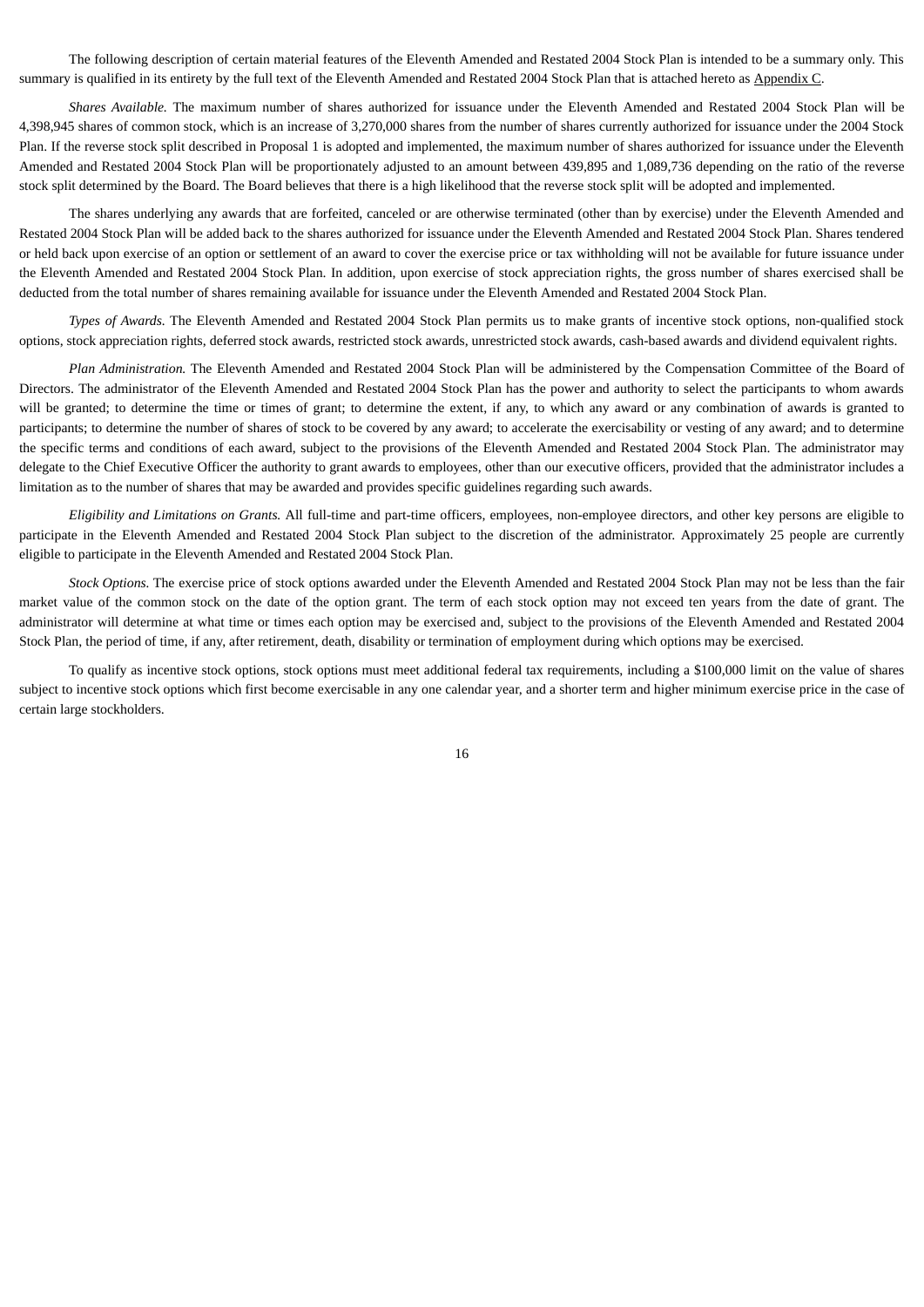*Stock Appreciation Rights.* The administrator may award a stock appreciation right independently of a stock option. The administrator may award stock appreciation rights subject to such conditions and restrictions as the administrator may determine, provided that the exercise price may not be less than the fair market value of the common stock on the date of grant and no stock appreciation right may be exercisable more than ten years after the date of grant. Additionally, all stock appreciation rights are exercisable during the participant's lifetime only by the participant or the participant's legal representative.

*Restricted Stock.* The administrator may award shares to participants subject to such conditions and restrictions as the administrator may determine. These conditions and restrictions may include the achievement of certain performance goals and/or continued employment with the Company through a specified restricted period.

*Deferred Stock.* The administrator may award phantom stock units to participants subject to such conditions and restrictions as the administrator may determine. These conditions and restrictions may include the achievement of certain performance goals and/or continued employment with the Company through a specified restricted period. At the end of the deferral period, the participants shall be paid, to the extent vested, in shares.

*Unrestricted Stock.* The administrator may grant shares (at par value or for a purchase price determined by the administrator) that are free from any restrictions under the Eleventh Amended and Restated 2004 Stock Plan. Unrestricted stock may be issued to participants in recognition of past services or other valid consideration, and may be issued in lieu of cash compensation to be paid to such individuals.

*Cash-Based Awards.* The administrator may grant cash-based awards to any grantee in an amount, upon such terms, and subject to such conditions as the administrator may determine. The administrator shall determine the maximum duration of the cash-based award, the amount of cash to which the cashbased award pertains, the conditions upon which the cash-based award shall become vested or payable, and such other provisions as the administrator shall determine. Each cash-based award shall specify a cash-denominated payment amount, formula or payment ranges as determined by the administrator. Payment, if any, with respect to a cash-based award may be made in cash or in shares of common stock, as the administrator determines.

*Dividend Equivalent Rights.* The administrator may award dividend equivalent rights under the Eleventh Amended and Restated 2004 Stock Plan subject to such conditions and restrictions as the administrator may determine, provided that dividend equivalent rights may only be granted in tandem with restricted stock awards, deferred stock awards or unrestricted stock awards. Dividend equivalents credited to the holder may be paid currently or may be deemed to be reinvested in additional shares of stock, which may thereafter accrue additional equivalents. Any such reinvestment shall be at fair market value on the date of the reinvestment or such other price as may then apply under a dividend reinvestment plan sponsored by us, if any.

*Tax Withholding.* Participants in the Eleventh Amended and Restated 2004 Stock Plan are responsible for the payment of any federal, state or local taxes that the Company is required by law to withhold upon any option exercise or vesting of other awards. Subject to approval by the administrator, participants may elect to have the minimum tax withholding obligations satisfied either by authorizing the Company to withhold shares to be issued pursuant to an option exercise or other award, or by transferring to the Company shares having a value equal to the amount of such taxes.

*Change of Control Provisions.* In the event of a merger, sale or dissolution of the Company, or a similar "sale event," (as defined in the Eleventh Amended and Restated 2004 Stock Plan) all outstanding awards under the Eleventh Amended and Restated 2004 Stock Plan unless otherwise provided for in a particular award, will terminate unless the parties to the transaction, in their discretion, provide for assumption, continuation or appropriate substitutions or adjustments of these awards. In the event that the outstanding awards under the Eleventh Amended and Restated 2004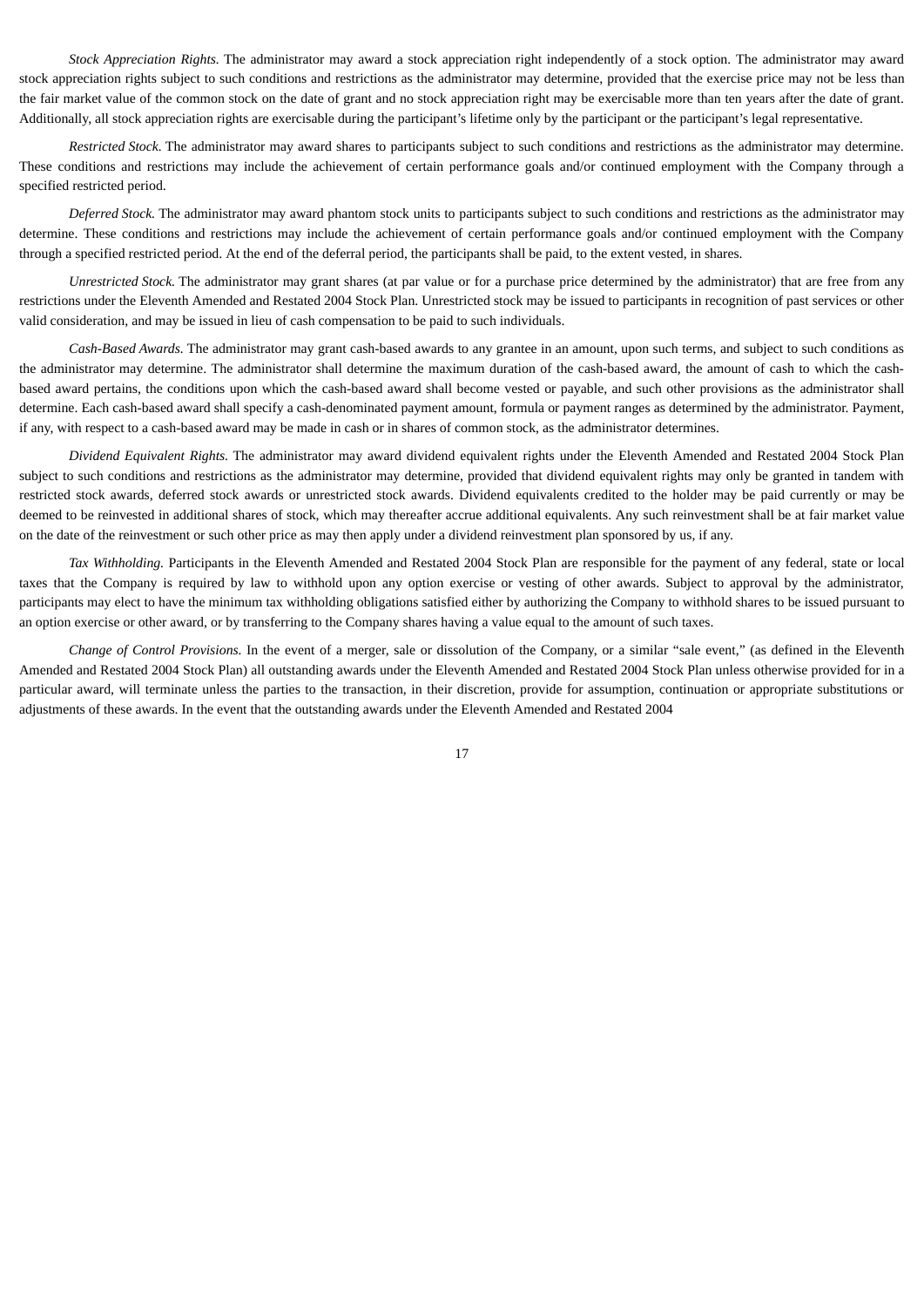Stock Plan terminate in connection with a sale event, all stock options and stock appreciation rights granted under the Eleventh Amended and Restated 2004 Stock Plan will automatically become fully exercisable and all other awards granted under the Eleventh Amended and Restated 2004 Stock Plan will become fully vested and non-forfeitable as of the effective time of the sale event, except as may be otherwise provided in the relevant award agreement, and each holder of an option or a stock appreciation right will be permitted to exercise such award for a specified period prior to the consummation of the sale event. The administrator may also provide for a cash payment with respect to outstanding options and stock appreciation rights in exchange for the cancellation of such awards.

*Term.* No awards may be granted under the Eleventh Amended and Restated 2004 Stock Plan after the 10‑year anniversary of the date that the 2004 Stock Plan is approved by stockholders and no incentive stock option may be granted after the 10‑year anniversary of the date that the 2004 Stock Plan was approved by the Board of Directors.

*Amendments.* The Eleventh Amended and Restated 2004 Stock Plan may not be amended without stockholder approval to the extent required by the Nasdaq rules or necessary to ensure that incentive stock options qualify as such under the Code and compensation earned under awards qualifies as performance-based compensation under the Code. Generally, under the Nasdaq rules, all material amendments to the Eleventh Amended and Restated 2004 Stock Plan will be subject to approval by our stockholders including (1) any material increase in the number of shares to be issued under the Eleventh Amended and Restated 2004 Stock Plan; (2) any material increase in benefits to participants under the Eleventh Amended and Restated 2004 Stock Plan including any material change to: (i) permit a repricing (or decrease in exercise price) of outstanding stock options, (ii) reduce the price at which shares of common stock or stock options may be offered, or (iii) extend the duration of the Eleventh Amended and Restated 2004 Stock Plan; (3) any material expansion of the class of participants eligible to participate in the Eleventh Amended and Restated 2004 Stock Plan; and (4) any expansion in the types of awards provided under the Eleventh Amended and Restated 2004 Stock Plan. Otherwise, the Board of Directors may amend or discontinue the Eleventh Amended and Restated 2004 Stock Plan at any time, provided that no such amendment may adversely affect the rights under any outstanding award without the holder's consent.

*Repricing.* Except in connection with a corporate transaction involving the Company (including, without limitation, any stock dividend, stock split, extraordinary cash dividend, recapitalization, reorganization, merger, consolidation, split-up, spin-off, combination, or exchange of shares), the terms of outstanding awards may not be amended to reduce the exercise price of outstanding stock options or stock appreciation rights, or SARs, or cancel, exchange, buyout or surrender outstanding stock options or SARs in exchange for cash, other awards or stock options or SARs with an exercise price that is less than the exercise price of the original stock options or SARs without stockholder approval.

*Effective Date of the Eleventh Amended and Restated 2004 Stock Plan.* On October 1, 2019, the Board of Directors approved the Eleventh Amended and Restated 2004 Stock Plan, subject to stockholder approval. The Eleventh Amended and Restated 2004 Stock Plan will become effective on the date it is approved by the stockholders. If the Eleventh Amended and Restated 2004 Stock Plan is not approved by the stockholders, the 2004 Stock Plan will continue in effect without the amendments to the 2004 Stock Plan and awards may be granted thereunder in accordance with its terms.

#### **New Plan Benefits**

No grants have been issued with respect to the additional shares to be reserved for issuance under the Eleventh Amended and Restated 2004 Stock Plan. The number of shares that may be granted to the Company's Chief Executive Officer, executive officers, non-employee directors and non-executive officers under the Eleventh Amended and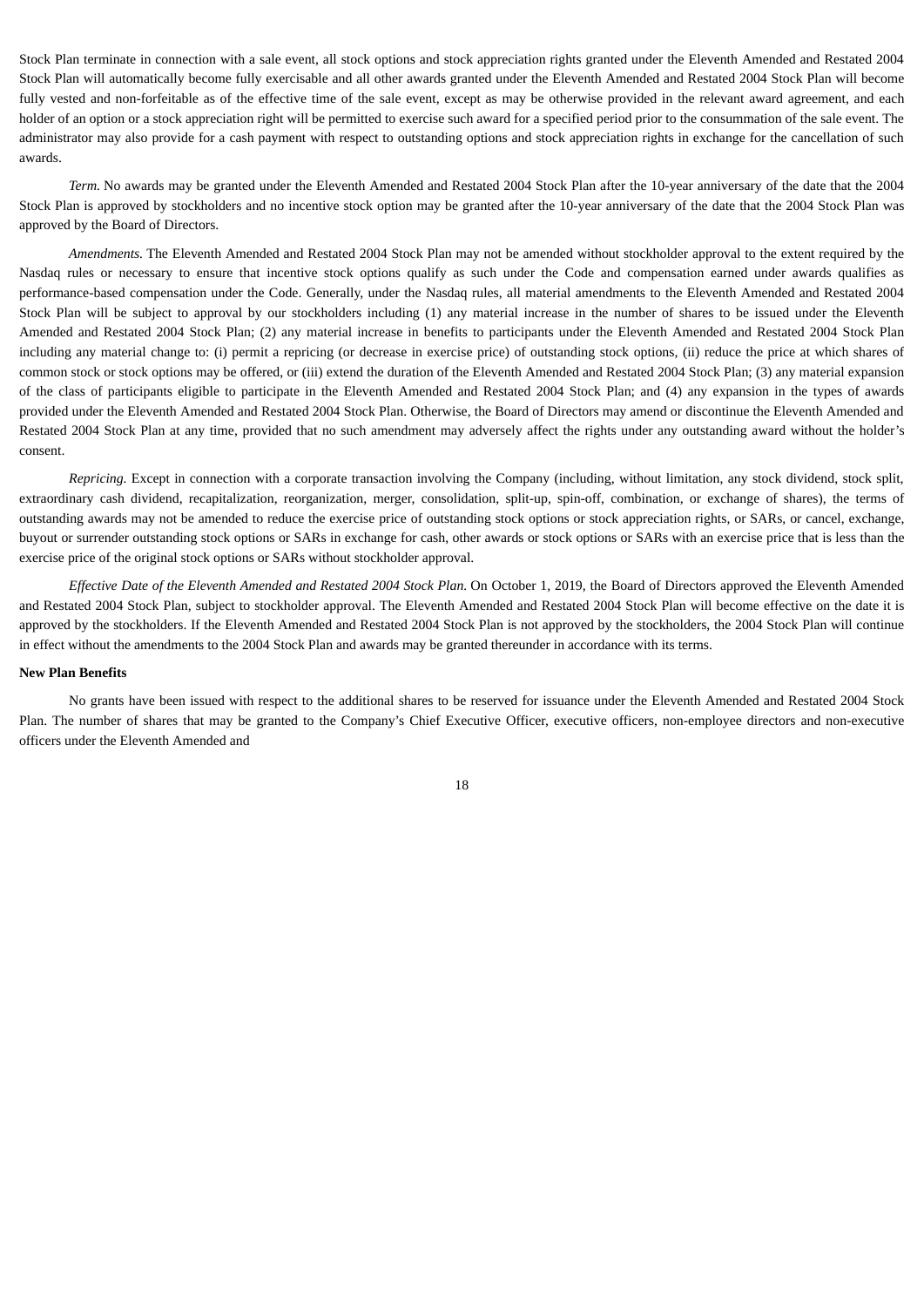Restated 2004 Stock Plan is not determinable at this time, as such grants are subject to the discretion of the Compensation Committee.

# **Tax Aspects Under the Code**

The following is a summary of the principal federal income tax consequences of certain transactions under the Eleventh Amended and Restated 2004 Stock Plan. It does not describe all federal tax consequences under the Eleventh Amended and Restated 2004 Stock Plan nor does it describe state or local tax consequences.

*Incentive Stock Options.* Incentive stock options are intended to qualify for treatment under Section 422 of the Code. An incentive stock option does not result in taxable income to the optionee or deduction to us at the time it is granted or exercised, provided that no disposition is made by the optionee of the shares acquired pursuant to the option within two years after the date of grant of the option nor within one year after the date of issuance of shares to the optionee (referred to as the "ISO holding period"). However, the difference between the fair market value of the shares on the date of exercise and the option price will be an item of tax preference includible in "alternative minimum taxable income" of the optionee. Upon disposition of the shares after the expiration of the ISO holding period, the optionee will generally recognize long term capital gain or loss based on the difference between the disposition proceeds and the option price paid for the shares. If the shares are disposed of prior to the expiration of the ISO holding period, the optionee generally will recognize taxable compensation, and we will have a corresponding deduction, in the year of the disposition, equal to the excess of the fair market value of the shares on the date of exercise of the option over the option price. Any additional gain realized on the disposition will normally constitute capital gain. If the amount realized upon such a disqualifying disposition is less than fair market value of the shares on the date of exercise, the amount of compensation income will be limited to the excess of the amount realized over the optionee's adjusted basis in the shares.

*Non-Qualified Options.* Options otherwise qualifying as incentive stock options, to the extent the aggregate fair market value of shares with respect to which such options are first exercisable by an individual in any calendar year exceeds \$100,000, and options designated as non-qualified options will be treated as options that are not incentive stock options.

A non-qualified option ordinarily will not result in income to the optionee or deduction to us at the time of grant. The optionee will recognize compensation income at the time of exercise of such non-qualified option in an amount equal to the excess of the then value of the shares over the option price per share. Such compensation income of optionees may be subject to withholding taxes, and a deduction may then be allowable to us in an amount equal to the optionee's compensation income.

An optionee's initial basis in shares so acquired will be the amount paid on exercise of the non-qualified option plus the amount of any corresponding compensation income. Any gain or loss as a result of a subsequent disposition of the shares so acquired will be capital gain or loss.

*Stock Grants.* With respect to stock grants under our Eleventh Amended and Restated 2004 Stock Plan that result in the issuance of shares that are either not restricted as to transferability or not subject to a substantial risk of forfeiture, the grantee must generally recognize ordinary income equal to the fair market value of shares received. Thus, deferral of the time of issuance will generally result in the deferral of the time the grantee will be liable for income taxes with respect to such issuance. We generally will be entitled to a deduction in an amount equal to the ordinary income recognized by the grantee.

With respect to stock grants involving the issuance of shares that are restricted as to transferability and subject to a substantial risk of forfeiture, the grantee must generally recognize ordinary income equal to the fair market value of the shares received at the first time the shares become transferable or are not subject to a substantial risk of forfeiture,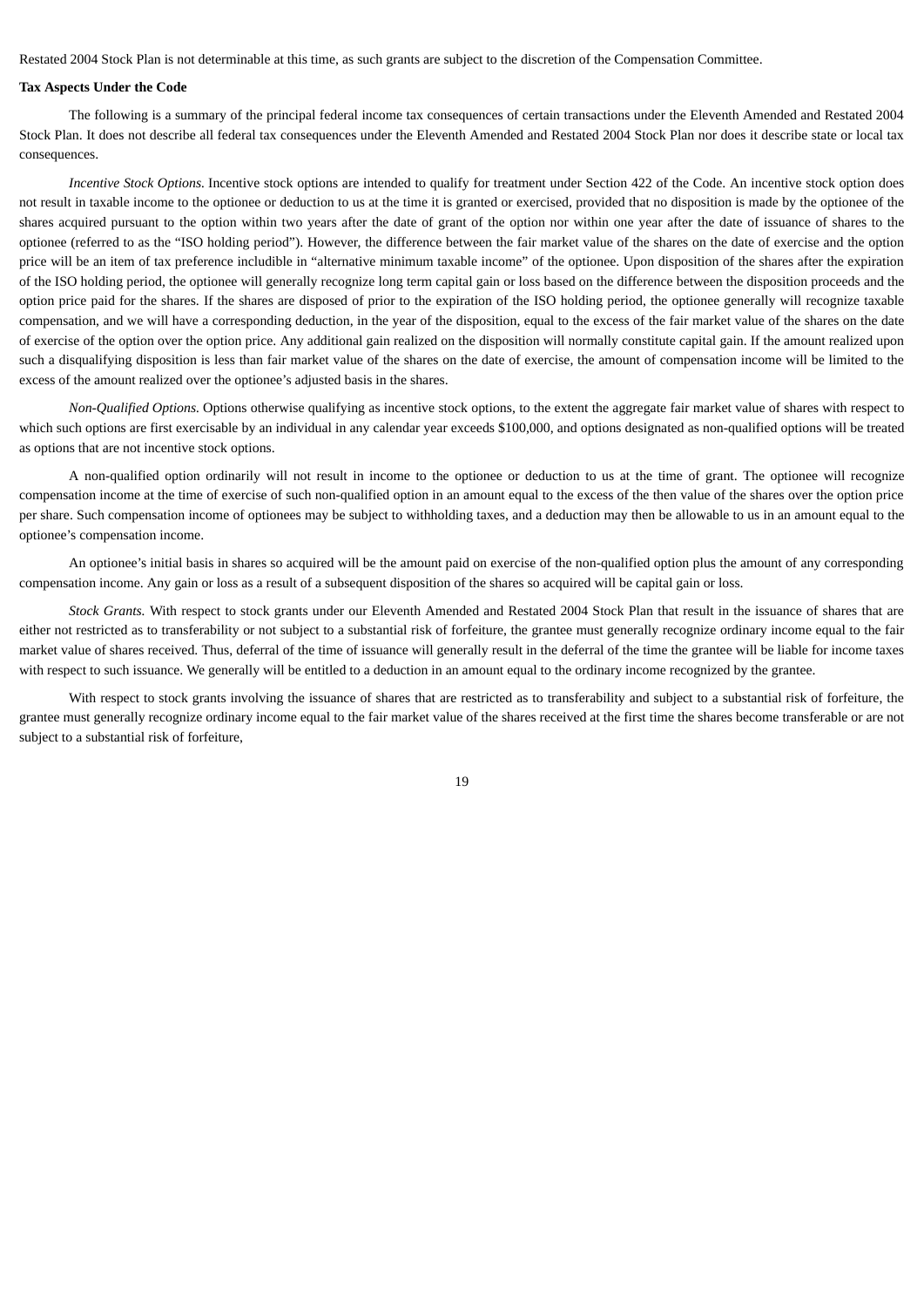whichever occurs earlier. A grantee may elect to be taxed at the time of receipt of shares rather than upon lapse of restrictions on transferability or substantial risk of forfeiture, but if the grantee subsequently forfeits such shares, the grantee would not be entitled to any tax deduction, including as a capital loss, for the value of the shares on which he previously paid tax. The grantee must file such election with the Internal Revenue Service within 30 days of the receipt of the shares. We generally will be entitled to a deduction in an amount equal to the ordinary income recognized by the grantee.

*Stock Units.* The grantee recognizes no income until the issuance of the shares. At that time, the grantee must generally recognize ordinary income equal to the fair market value of the shares received. We generally will be entitled to a deduction in an amount equal to the ordinary income recognized by the grantee.

# **Vote Required**

The Eleventh Amended and Restated 2004 Stock Plan will be approved upon the affirmative vote of a majority of the votes properly cast for and against such matter. Abstentions and broker non-votes are not included in the number of votes cast for and against a matter and therefore have no effect on the vote on such matter.

# **Recommendation**

**THE BOARD UNANIMOUSLY RECOMMENDS A VOTE "FOR" THE APPROVAL OF THE ELEVENTH AMENDED AND RESTATED 2004 STOCK PLAN WHICH RESERVES AN ADDITIONAL 3,270,000 SHARES OF COMMON STOCK FOR ISSUANCE, THEREBY INCREASING THE TOTAL RESERVED SHARES UNDER THE 2004 STOCK PLAN FROM 1,128,945 SHARES TO 4,398,945 SHARES. PROPERLY AUTHORIZED PROXIES SOLICITED BY THE BOARD WILL BE VOTED "FOR" THE ELEVENTH AMENDED AND RESTATED 2004 STOCK PLAN UNLESS A STOCKHOLDER INDICATES OTHERWISE ON THE PROXY.**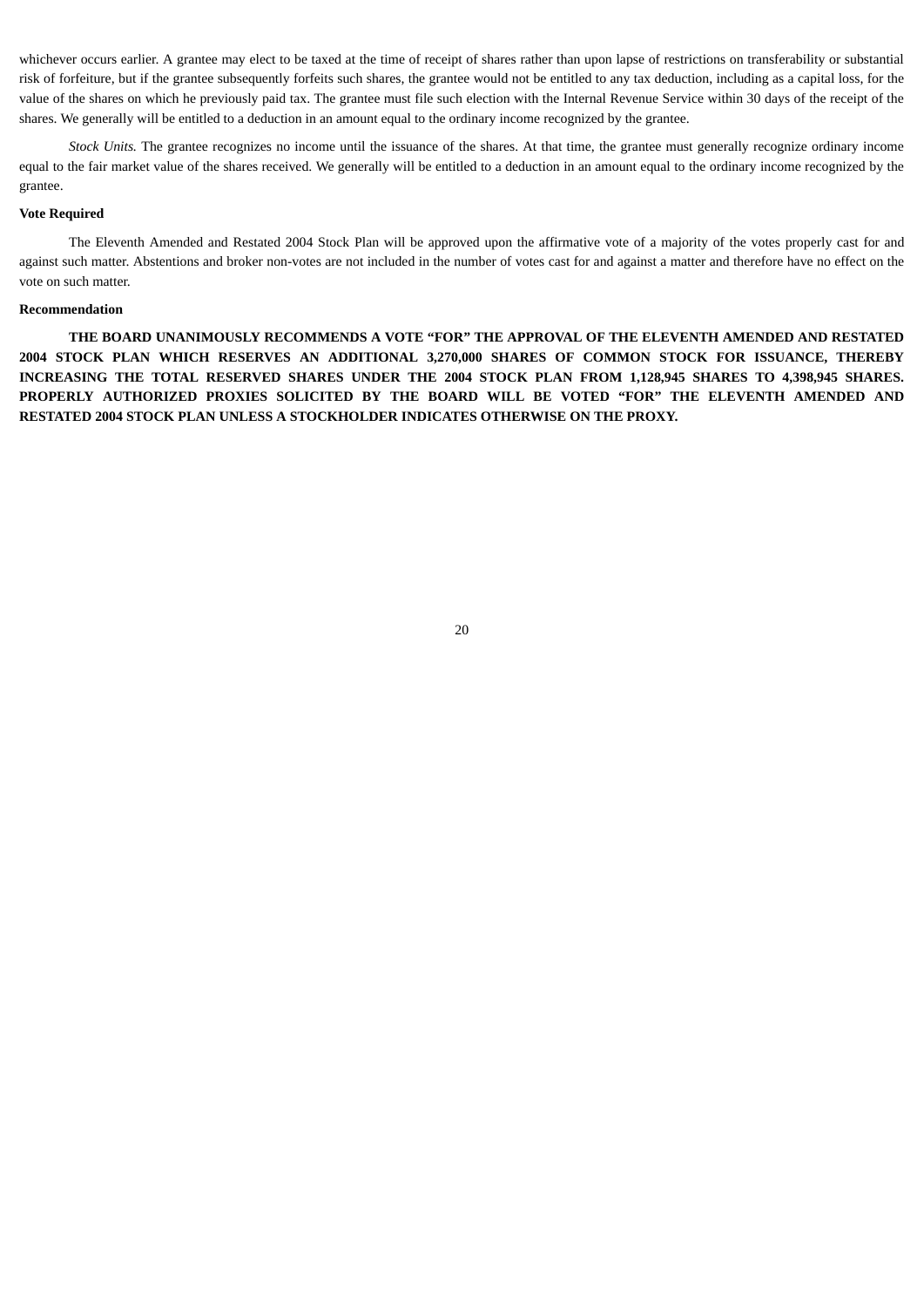# **PROPOSAL 3: APPROVAL OF THE ADJOURNMENT OF THE SPECIAL MEETING, IF NECESSARY, TO SOLICIT ADDITIONAL PROXIES IF THERE ARE NOT SUFFICIENT VOTES IN FAVOR OF PROPOSAL 1**

#### **(Notice Item 3)**

We are asking our stockholders to vote on a proposal to approve the adjournment of the Special Meeting, if necessary, to solicit additional proxies if there are not sufficient votes in favor of Proposal 1.

#### **Vote Required and Board's Recommendation**

Approval of the adjournment of the Special Meeting, if necessary, to solicit additional proxies if there are not sufficient votes in favor of Proposal 1 requires the affirmative vote of the holders of a majority of the shares of common stock present and entitled to vote on the matter either in person or by proxy at the Special Meeting.

**THE BOARD RECOMMENDS A VOTE "FOR" THE ADJOURNMENT OF THE SPECIAL MEETING, IF NECESSARY, TO SOLICIT ADDITIONAL PROXIES IF THERE ARE NOT SUFFICIENT VOTES IN FAVOR OF PROPOSAL 1.**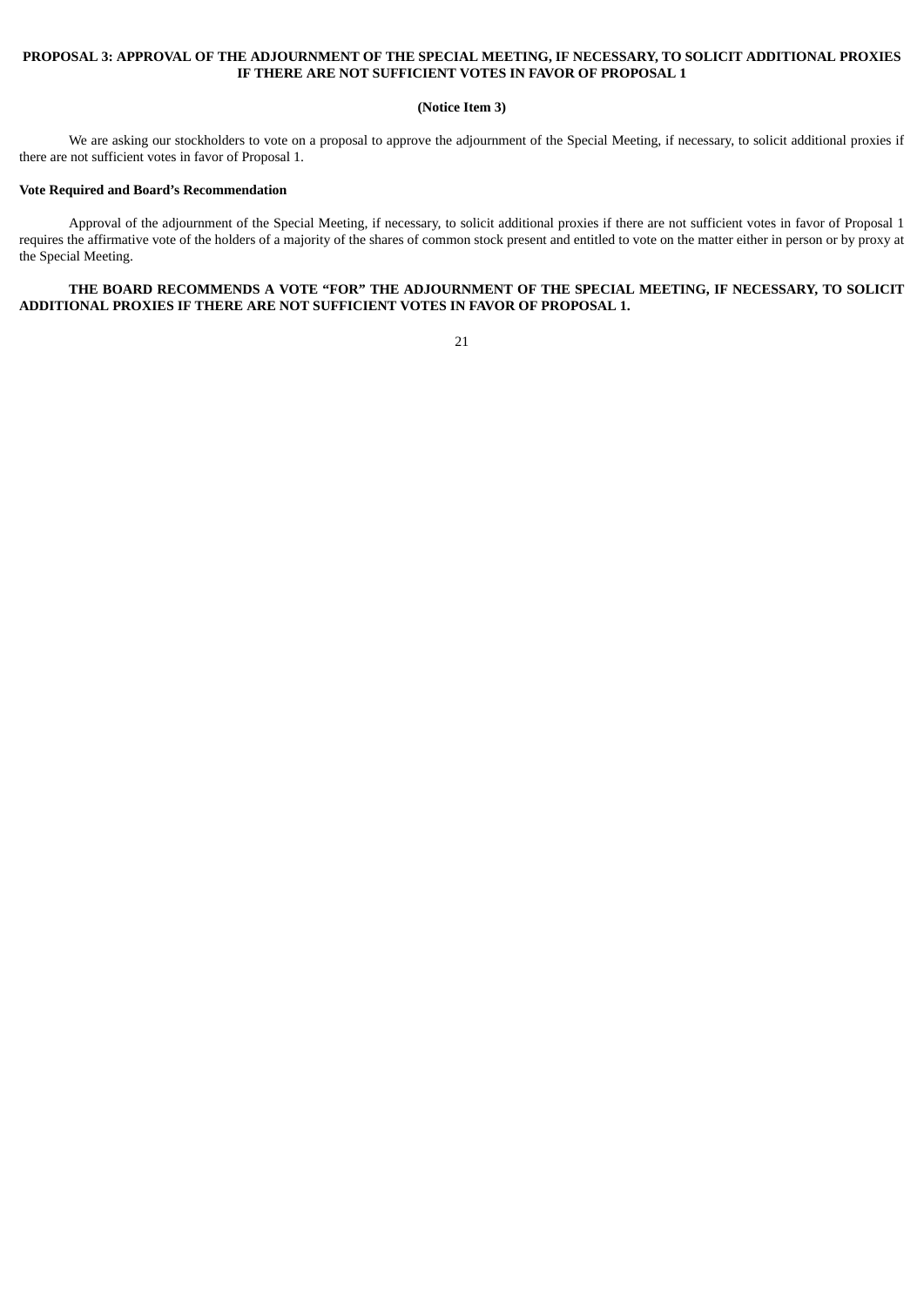#### **OTHER MATTERS**

The Board knows of no other business which will be presented to the Special Meeting. If any other business is properly brought before the Special Meeting, proxies will be voted in accordance with the judgment of the persons named therein.

# **STOCKHOLDER PROPOSALS**

Any stockholder proposals submitted pursuant to Exchange Act Rule 14a-8 for inclusion in the Company's proxy statement and form of proxy for its 2020 annual meeting must be received by the Company on or before November 14, 2019, in order to be considered for inclusion in its proxy statement and form of proxy. Such proposals must also comply with the requirements as to form and substance established by the SEC if such proposals are to be included in the proxy statement and form of proxy. Any such proposal should be mailed to our principal executive offices: NeuroMetrix, Inc., 4 Gill Street, Suite B, Woburn, Massachusetts 01801, Attention: Secretary.

Stockholder proposals to be presented at our 2020 annual meeting of stockholders, other than stockholder proposals submitted pursuant to Exchange Act Rule 14a-8 for inclusion in our proxy statement and form of proxy for our 2020 annual meeting of stockholders, must be presented and received in accordance with the provisions of our by-laws. Our by-laws state that the stockholder must provide timely written notice of any nomination or proposal and supporting documentation. A stockholder's notice will be timely if received by us at our principal executive office not less than 90 days (or January 31, 2020) nor more than 120 days (or January 2, 2020) prior to the anniversary date of the immediately preceding annual meeting (the "Anniversary Date"); provided, however, that in the event the annual meeting is scheduled to be held on a date more than 30 days before the Anniversary Date or more than 60 days after the Anniversary Date, a stockholder's notice shall be timely if received by us at its principal executive office not later than the close of business on the later of (1) the 90th day prior to the scheduled date of such annual meeting or (2) the 10th day following the day on which public announcement of the date of such annual meeting is first made by us. Any such proposals shall be mailed to: NeuroMetrix, Inc., 4 Gill Street, Suite B, Woburn, Massachusetts 01801, Attention: Secretary.

**Woburn, Massachusetts October 18, 2019**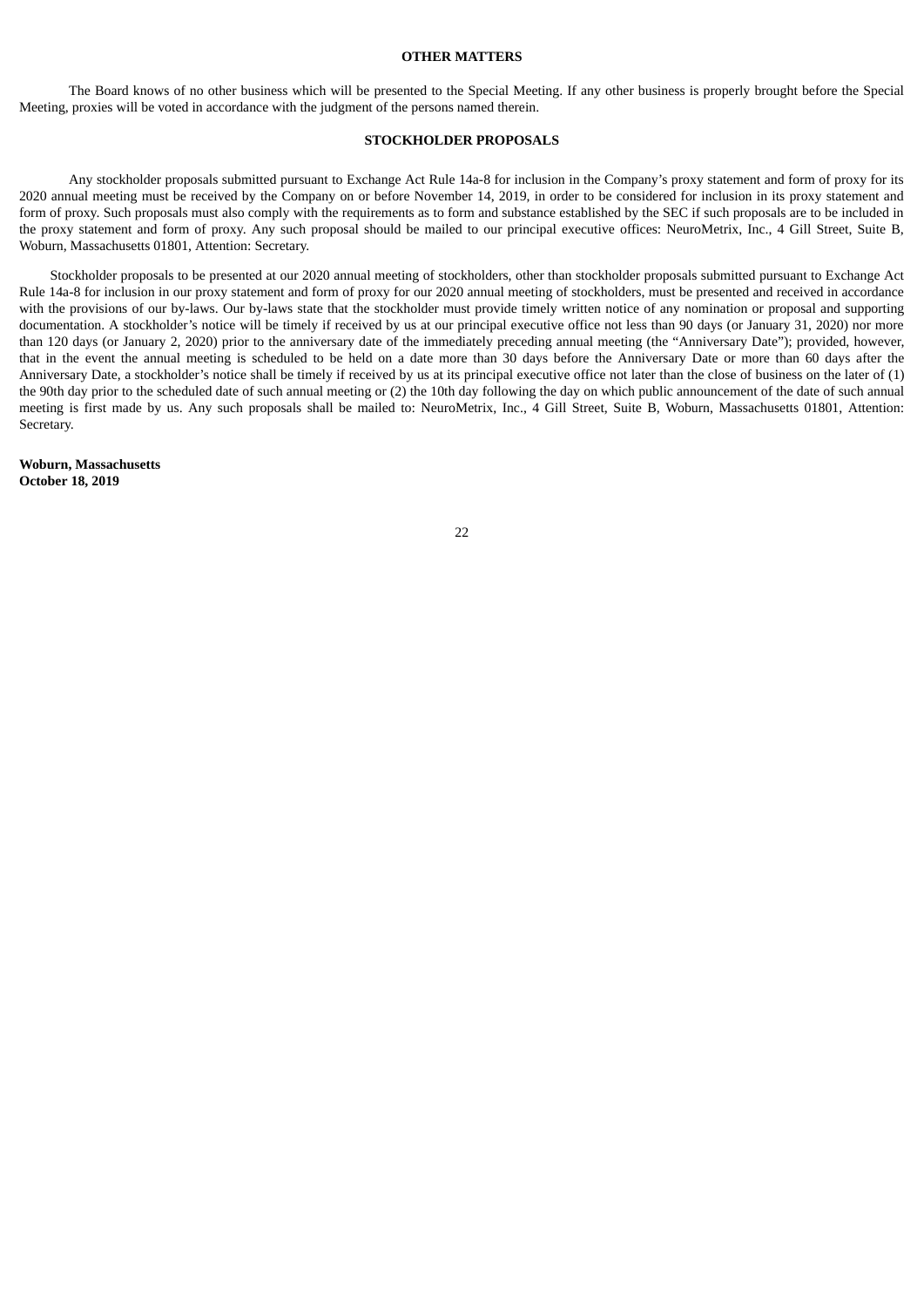# NEUROMETRIX, INC. Special Meeting of Stockholders November 12, 2019

# THIS PROXY IS SOLICITED BY THE BOARD OF DIRECTORS

The undersigned, revoking all other prior proxies, hereby appoints Shai N. Gozani, M.D., Ph.D. and Thomas T. Higgins and each of them (with full power to act alone), the attorneys and proxies of the undersigned, with full power of substitution to each, to vote all shares of common stock, par value \$0.0001 per share, of NeuroMetrix. Inc. (the "Corporation") registered in the name provided in this Proxy which the undersigned is entitled to vote at the Special Meeting of Stockholders of the Corporation, to be held on Tuesday, November 12, 2019 at 9:00 a.m., local time, at the offices of Mintz, Levin, Cohn, Ferris, Glovsky and Popeo, P.C. One Financial Center, Boston, MA 02111, and at any adjournments or postponements thereof, with all powers the undersigned would possess if present, upon the matters set forth in the Notice of Special Meeting of Stockholders and related Proxy Statement dated October 18, 2019, a copy of which has been received by the indersigned IN THEIR DISCRETION, THE PROXIES ARE AUTHORIZED TO VOTE UPON ANY OTHER BUSINESS THAT MAY PROPERLY COME BEFORE THE MEETING OR ANY ADJOURNMENTS OR POSTPONEMENTS THEREOF. Attendance by the undersigned at the meeting or at any adjourned or postponed session thereof will not be deemed to revoke this proxy unless the undersigned affumatively indicates at the meeting the intention of the undersigned to vote said shares in person.

#### CONTINUED AND TO BE SIGNED ON REVERSE

 $\blacktriangle$  PLEASE DETACH ALONG PERFORATED LINE AND MAIL IN THE ENVELOPE PROVIDED.  $\blacktriangle$ 

Important Notice Regarding the Availability of Proxy Materials for the Special Meeting of Stockholders to be held November 12, 2019. The Proxy Statement is available at: https://www.viewproxy.com/neurometrix/2019SM

**FORM OF PROXY CARD**

A- 1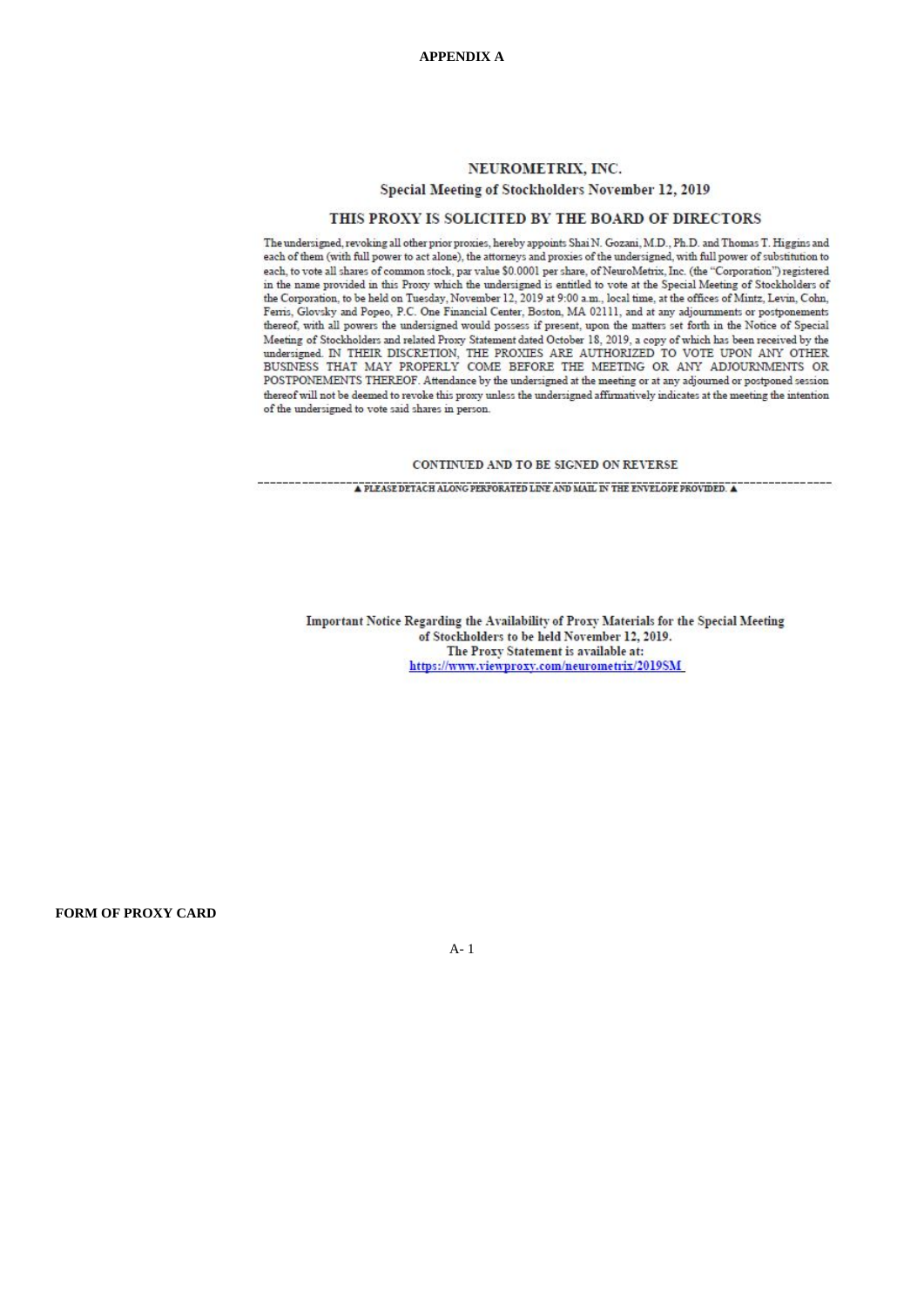

A- 2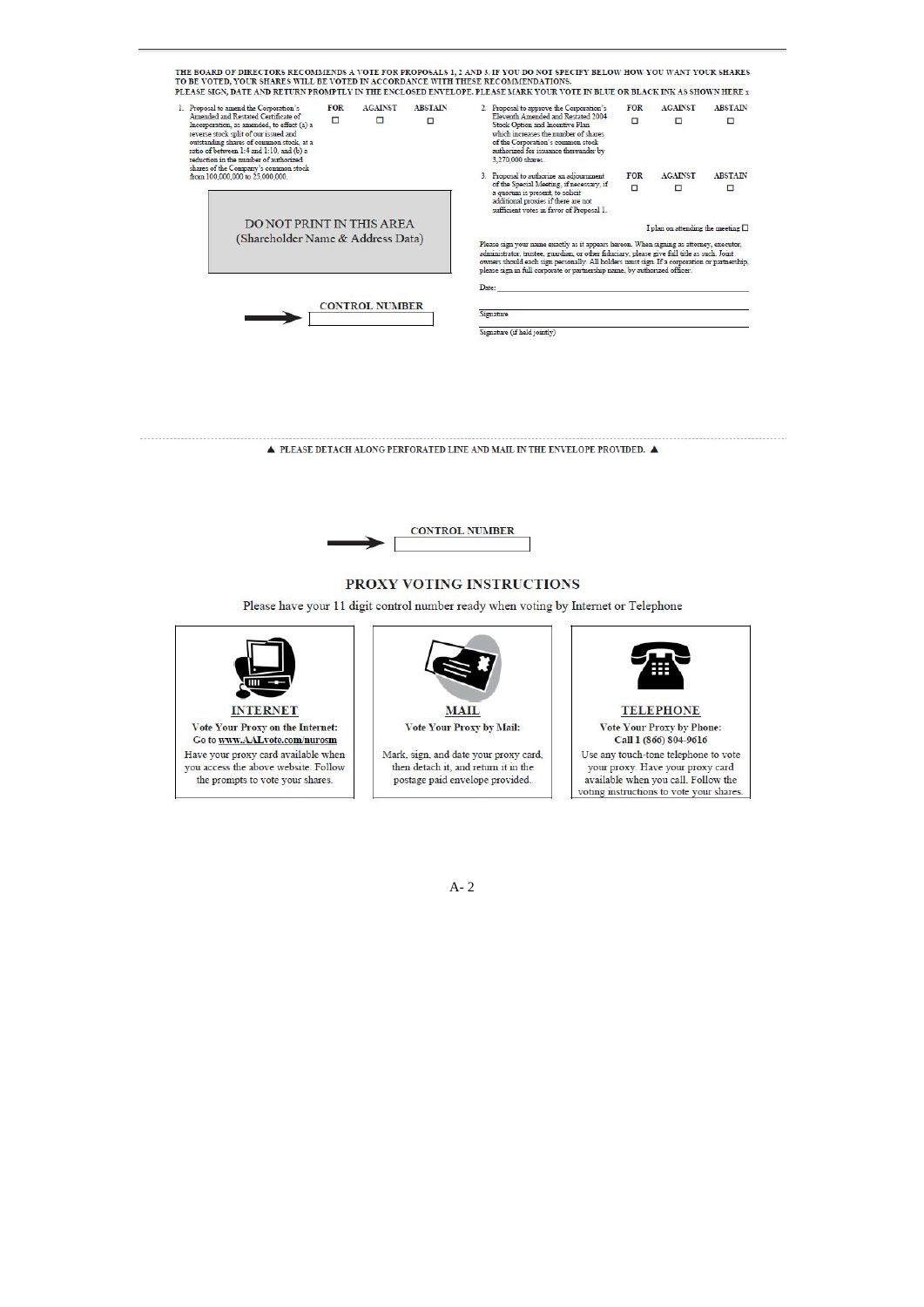#### **APPENDIX B**

# **FORM OF CERTIFICATE OF AMENDMENT TO EFFECT REVERSE STOCK SPLIT**

NeuroMetrix, Inc., a corporation organized and existing under the laws of the State of Delaware (the "Corporation"), hereby certifies as follows:

1. The name of the corporation (hereinafter called the "Corporation") is NeuroMetrix, Inc.

2. The Corporation's original Certificate of Incorporation was filed with the Secretary of State of the State of Delaware (the "Secretary of State") on April 25, 2001 under the name "New NeuroMetrix, Inc." A Certificate of Merger was filed with the Secretary of State on May 14, 2001. An Amended and Restated Certificate of Incorporation was filed on December 19, 2002. Certificates of Amendment to the Amended and Restated Certificate of Incorporation were filed on March 12, 2004 and June 21, 2004. A Second Amended and Restated Certificate of Incorporation was filed on July 15, 2004. A Third Amended and Restated Certificate of Incorporation was filed on July 27, 2004. Certificates of Amendment to the Third Amended and Restated Certificate of Incorporation were filed on September 1, 2011, February 15, 2013, December 1, 2015, and May 11, 2017.

3. The Corporation's Third Amended and Restated Certificate of Incorporation, as amended, is hereby further amended by striking out the first two paragraphs of the section titled "Capital Stock" of Article IV in their entirety and by substituting in lieu thereof the following three paragraphs:

["The total number of shares of capital stock which the Corporation shall have authority to issue is thirty million (30,000,000) shares, of which (i) twenty-five million (25,000,000) shares shall be a class designated as common stock, par value \$0.0001 per share (the "Common Stock"), and (ii) five million (5,000,000) shares shall be a class designated as preferred stock, par value \$0.001 per share, of which twenty-five thousand (25,000) shares shall be designated as Series A Junior Participating Cumulative Preferred Stock, par value \$0.001 per share, one thousand sixty-seven (1,067) shares shall be designated as Series A-1 Convertible Preferred Stock, par value \$0.001 per share, three thousand three hundred seventy-one (3,371) shares shall be designated as Series A-2 Convertible Preferred Stock, par value \$0.001 per share, two thousand six hundred twenty-two (2,622) shares shall be designated as Series A-3 Convertible Preferred Stock, par value \$0.001 per share, four thousand twenty-three (4,023) shares shall be designated as Series A-4 Convertible Preferred Stock, par value \$0.001 per share, one hundred forty-seven thousand (147,000) shares shall be designated as Series B Convertible Preferred Stock, par value \$0.001 per share, thirteen thousand eight hundred (13,800) shares shall be designated as Series C Convertible Preferred Stock, par value \$0.001 per share, twenty-one hundred thousand three hundred (21,300) shares shall be designated as Series D Convertible Preferred Stock, seven thousand (7,000) shares shall be designated as Series E Convertible Preferred Stock, ten thousand six hundred and twenty-one (10,621) shares shall be designated as Series F Convertible Preferred Stock, and four million seven hundred seventy-four thousand eight hundred seventeen (4,764,196) shares shall be undesignated preferred stock, par value \$0.001 per share (the "Undesignated Preferred Stock").

Upon effectiveness of this Certificate of Amendment (the "Effective Time"), the shares of Common Stock issued and outstanding immediately prior to the Effective Time and the shares of Common Stock issued and held in the treasury of the Corporation immediately prior to the Effective Time are reclassified into a smaller number of shares such that each [\_\_] shares of issued Common Stock immediately prior to the Effective Time is reclassified into one (1) share of Common Stock. Notwithstanding the immediately preceding sentence, no fractional shares shall be issued as a result of the reverse stock split. Instead, any stockholder who would otherwise be entitled to a fractional share of our Common Stock as a result of the reclassification shall be entitled to receive a cash payment equal to the product of such resulting fractional interest in one share of our Common Stock multiplied by the closing trading price of our Common Stock on the trading day immediately preceding the effective date of the reverse stock split. Notwithstanding the foregoing, the Corporation shall not be obliged to issue certificates evidencing the shares of Common Stock outstanding as a result of the reverse stock split or cash in lieu of fractional shares, if any, unless and until the certificates evidencing the shares held by a holder prior to the reverse stock split are either delivered to the Corporation or its transfer agent, or

B- 1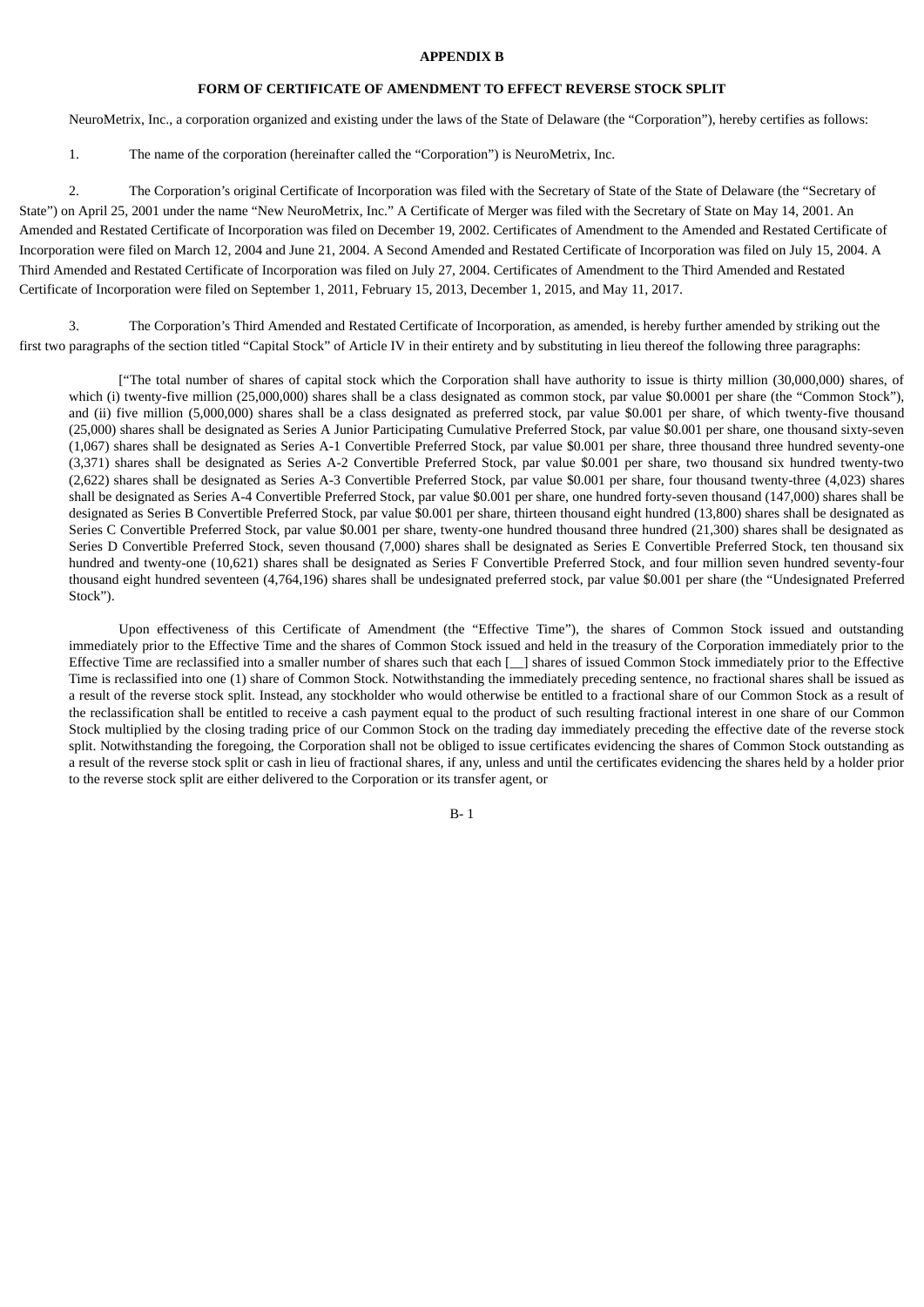the holder notifies the Corporation or its transfer agent that such certificates have been lost, stolen or destroyed and executes an agreement satisfactory to the Corporation to indemnify the Corporation from any loss incurred by it in connection with such certificates.

Each stock certificate that, immediately prior to the Effective Time, represented shares of Common Stock that were issued and outstanding immediately prior to the Effective Time shall, from and after the Effective Time, automatically and without the necessity of presenting the same for exchange, represent the number of whole shares of Common Stock after the Effective Time into which the shares of Common Stock formerly represented by such certificate shall have been reclassified (as well as the right to receive a cash payment in lieu of a fractional share of Common Stock), provided, however, that each person of record holding a certificate that represented shares of Common Stock that were issued and outstanding immediately prior to the Effective Time shall receive, upon surrender of such certificate, a new certificate evidencing and representing the number of whole shares of Common Stock after the Effective Time into which the shares of Common Stock formerly represented by such certificate shall have been reclassified (including the right to receive a cash payment in lieu of a fractional share of Common Stock)."]

4. The Amendment of the Amended and Restated Certificate of Incorporation, as amended, herein certified has been duly adopted in accordance with the provisions of Section 242 of the General Corporation Law of the State of Delaware.

5. The Effective Time of this Certificate of Amendment shall be on [ ] at [ ], Eastern Time."

**IN WITNESS WHEREOF**, the Corporation has caused this Certificate of Amendment to be signed by its duly authorized officer on this [ ] day of  $[$  ], 2019.

# **NEUROMETRIX, INC.**

 $By:$ 

Shai N. Gozani, M.D., Ph.D. *Chairman, Chief Executive*

*Officer and President*

B- 2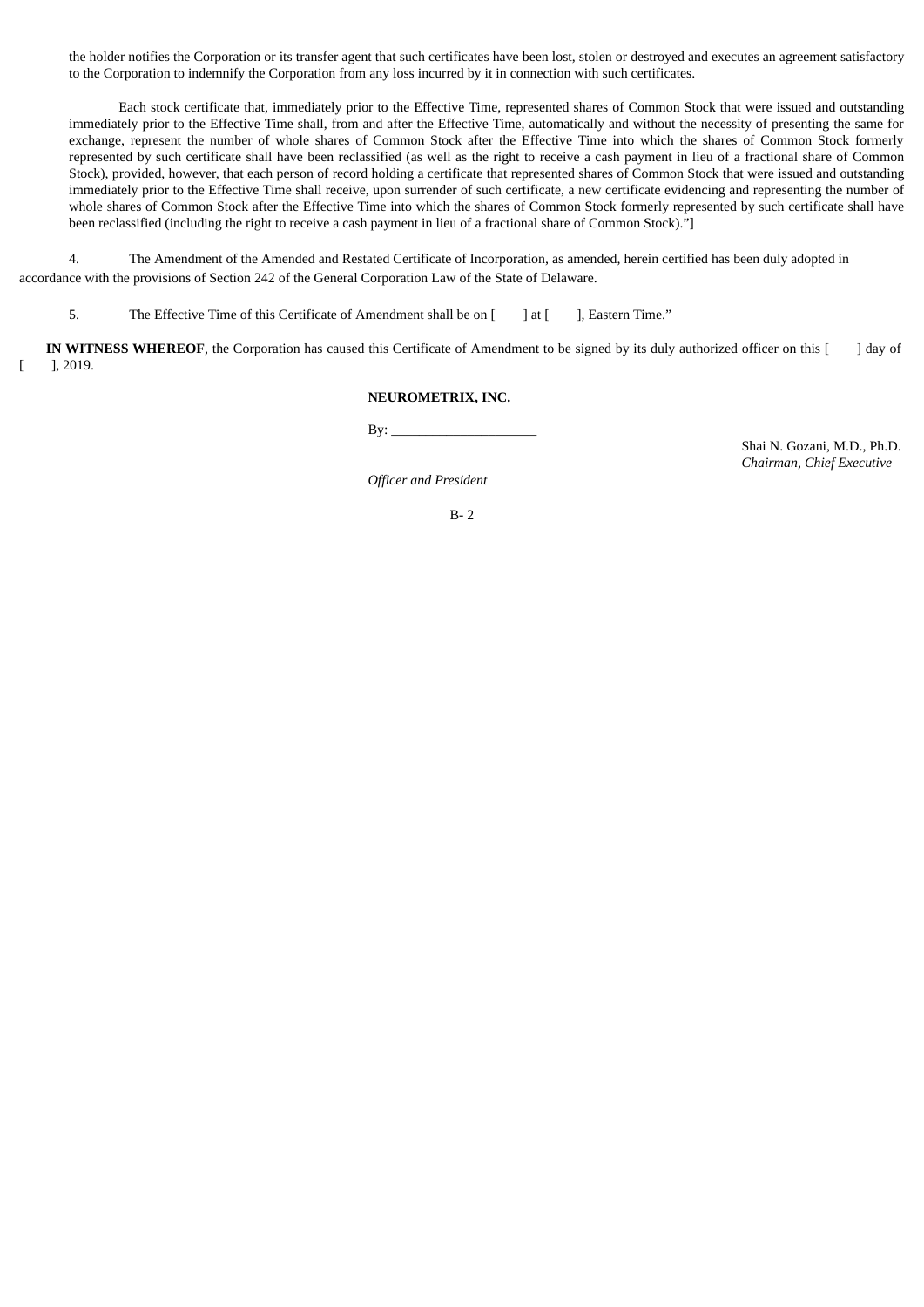# **APPENDIX C**

# **NEUROMETRIX, INC. ELEVENTH AMENDED AND RESTATED 2004 STOCK OPTION AND INCENTIVE PLAN**

#### SECTION 1. *GENERAL PURPOSE OF THE PLAN; DEFINITIONS*

The name of the plan is the NeuroMetrix, Inc. Eleventh Amended and Restated 2004 Stock Option and Incentive Plan (the "Plan"). The purpose of the Plan is to encourage and enable the officers, employees, Non-Employee Directors and other key persons (including consultants and prospective employees) of NeuroMetrix, Inc. (the "Company") and its Subsidiaries upon whose judgment, initiative and efforts the Company largely depends for the successful conduct of its business to acquire a proprietary interest in the Company. It is anticipated that providing such persons with a direct stake in the Company's welfare will assure a closer identification of their interests with those of the Company, thereby stimulating their efforts on the Company's behalf and strengthening their desire to remain with the Company.

The following terms shall be defined as set forth below:

*"Act"* means the Securities Act of 1933, as amended, and the rules and regulations thereunder.

*"Administrator"* is defined in Section 2(a).

*"Award"* or *"Awards,"* except where referring to a particular category of grant under the Plan, shall include Incentive Stock Options, Non-Qualified Stock Options, Stock Appreciation Rights, Deferred Stock Awards, Restricted Stock Awards, Unrestricted Stock Awards and Dividend Equivalent Rights.

*"Board"* means the Board of Directors of the Company.

*"Cash-Based Award"* means an Award entitling the recipient to receive a cash-denominated payment.

*"Code"* means the Internal Revenue Code of 1986, as amended, and any successor Code, and related rules, regulations and interpretations.

*"Committee"* means the Compensation Committee of the Board or a similar committee performing the functions of the Compensation Committee and that is comprised of not less than two Non-Employee Directors who are independent.

*"Covered Employee"* means an employee who is a "Covered Employee" within the meaning of Section 162(m) of the Code.

*"Deferred Stock Award"* means Awards granted pursuant to Section 8.

*"Dividend Equivalent Right"* means Awards granted pursuant to Section 12.

*"Effective Date"* means the date on which the Plan is approved by stockholders as set forth in Section 19.

*"Exchange Act"* means the Securities Exchange Act of 1934, as amended, and the rules and regulations thereunder.

*"Fair Market Value"* of the Stock on any given date means the fair market value of the Stock determined in good faith by the Administrator; provided, however, that if the Stock is traded on a national securities exchange the Fair Market Value of the Stock will equal the closing sales price as reported on the principal exchange or market for the Stock on such date. If there is no trading on such date, the determination shall be made by reference to the last date preceding such date for which there was trading.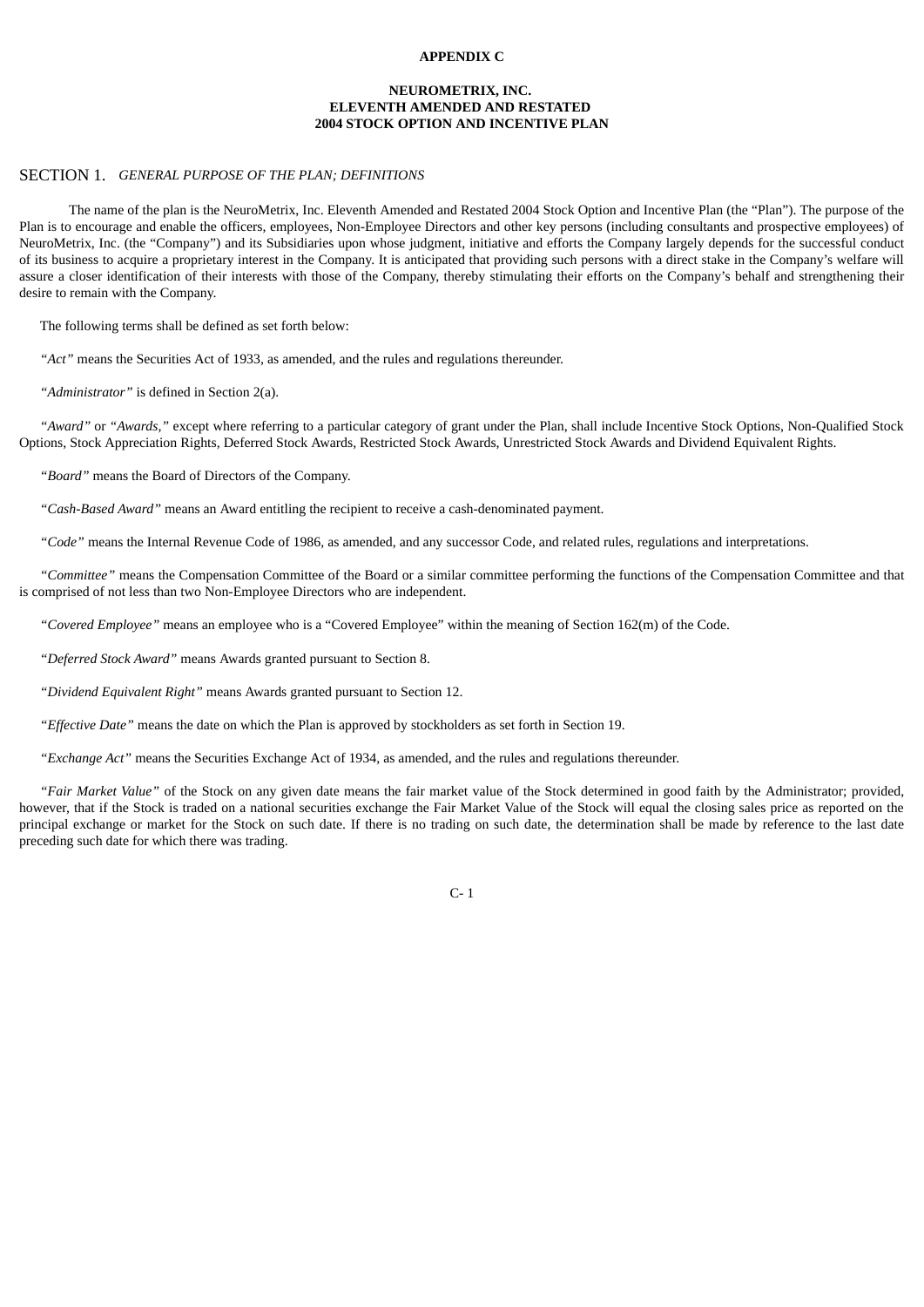*"Incentive Stock Option"* means any Stock Option designated and qualified as an "incentive stock option" as defined in Section 422 of the Code.

*"Non-Employee Director"* means a member of the Board who is not also an employee of the Company or any Subsidiary.

*"Non-Qualified Stock Option"* means any Stock Option that is not an Incentive Stock Option.

*"Option"* or *"Stock Option"* means any option to purchase shares of Stock granted pursuant to Section 5.

*"Performance Cycle"* means one or more periods of time, which may be of varying and overlapping durations, as the Administrator may select, over which the attainment of one or more performance criteria will be measured for the purpose of determining a grantee's right to and the payment of a Restricted Stock Award or Deferred Stock Award. Each such period shall not be less than three months.

*"Restricted Stock Award"* means Awards granted pursuant to Section 7.

*"Section 409A"* means Section 409A of the Code and the regulations and other guidance promulgated thereunder.

*"Stock"* means the Common Stock, par value \$0.0001 per share, of the Company, subject to adjustments pursuant to Section 3.

*"Stock Appreciation Right"* means any Award granted pursuant to Section 6.

*"Subsidiary"* means any corporation or other entity (other than the Company) in which the Company has a controlling interest, either directly or indirectly.

*"Unrestricted Stock Award"* means any Award granted pursuant to Section 9.

# SECTION 2. *ADMINISTRATION OF PLAN; ADMINISTRATOR AUTHORITY TO SELECT GRANTEES AND DETERMINE AWARDS*

(a) *Committee.* The Plan shall be administered by the Compensation Committee (the "Administrator").

(b) *Powers of Administrator.* The Administrator shall have the power and authority to grant Awards consistent with the terms of the Plan, including the power and authority:

(i) to select the individuals to whom Awards may from time to time be granted;

(ii) to determine the time or times of grant, and the extent, if any, of Incentive Stock Options, Non-Qualified Stock Options, Stock Appreciation Rights, Restricted Stock Awards, Deferred Stock Awards, Unrestricted Stock Awards and Dividend Equivalent Rights, or any combination of the foregoing, granted to any one or more grantees;

(iii) to determine the number of shares of Stock to be covered by any Award;

(iv) to determine and modify from time to time the terms and conditions, including restrictions, not inconsistent with the terms of the Plan, of any Award, which terms and conditions may differ among individual Awards and grantees, and to approve the form of written instruments evidencing the Awards;

(v) to accelerate at any time the exercisability or vesting of all or any portion of any Award;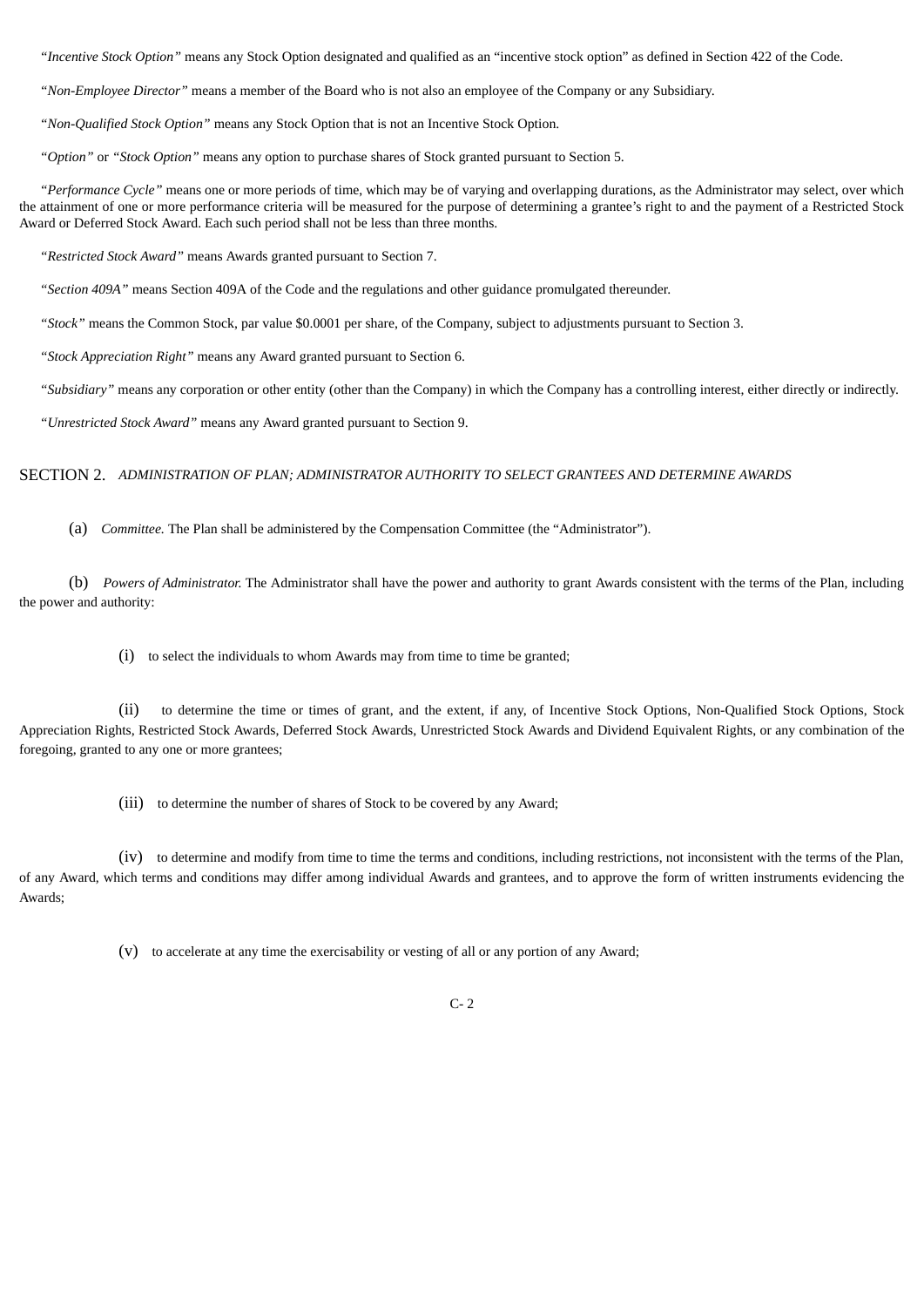(vi) subject to the provisions of Section 5(a)(ii), to extend at any time the period in which Stock Options may be exercised; and

(vii) at any time to adopt, alter and repeal such rules, guidelines and practices for administration of the Plan and for its own acts and proceedings as it shall deem advisable; to interpret the terms and provisions of the Plan and any Award (including related written instruments); to make all determinations it deems advisable for the administration of the Plan; to decide all disputes arising in connection with the Plan; and to otherwise supervise the administration of the Plan.

All decisions and interpretations of the Administrator shall be binding on all persons, including the Company and Plan grantees.

(c) *Delegation of Authority to Grant Awards.* The Administrator, in its discretion, may delegate to the Chief Executive Officer of the Company all or part of the Administrator's authority and duties with respect to the granting of Awards, to individuals who are not subject to the reporting and other provisions of Section 16 of the Exchange Act or "covered employees" within the meaning of Section 162(m) of the Code. Any such delegation by the Administrator shall include a limitation as to the amount of Awards that may be granted during the period of the delegation and shall contain guidelines as to the determination of the exercise price of any Stock Option or Stock Appreciation Right, the conversion ratio or price of other Awards and the vesting criteria. The Administrator may revoke or amend the terms of a delegation at any time but such action shall not invalidate any prior actions of the Administrator's delegate or delegates that were consistent with the terms of the Plan.

(d) *Indemnification.* Neither the Board nor the Committee, nor any member of either or any delegatee thereof, shall be liable for any act, omission, interpretation, construction or determination made in good faith in connection with the Plan, and the members of the Board and the Committee (and any delegatee thereof) shall be entitled in all cases to indemnification and reimbursement by the Company in respect of any claim, loss, damage or expense (including, without limitation, reasonable attorneys' fees) arising or resulting therefrom to the fullest extent permitted by law and/or under the Company's organizational documents or any directors' and officers' liability insurance coverage which may be in effect from time to time and/or any indemnification agreement between such individual and the Company.

# SECTION 3. *STOCK ISSUABLE UNDER THE PLAN; MERGERS; SUBSTITUTION*

(a) *Stock Issuable.* Subject to adjustment as provided in Section 3(b), the maximum number of shares of Stock reserved and available for issuance under the Plan shall be 4,398,945 shares of Stock. For purposes of this limitation, the shares of Stock underlying any Awards that are forfeited, canceled or otherwise terminated (other than by exercise) shall be added back to the shares of Stock available for issuance under the Plan. Shares tendered or held back upon exercise of an Option or settlement of an Award to cover the exercise price or tax withholding shall not be available for future issuance under the Plan. In addition, upon exercise of Stock Appreciation Rights, the gross number of shares exercised shall be deducted from the total number of shares remaining available for issuance under the Plan.

Subject to such overall limitations, shares of Stock may be issued up to such maximum number pursuant to any type or types of Award; provided, however, that Stock Options or Stock Appreciation Rights with respect to no more than 150,000 shares of Stock may be granted to any one individual grantee during any one calendar year period. The shares available for issuance under the Plan may be authorized but unissued shares of Stock or shares of Stock reacquired by the Company.

(b) *Changes in Stock.* Subject to Section 3(c) hereof, if, as a result of any reorganization, recapitalization, reclassification, stock dividend, stock split, reverse stock split or other similar change in the Company's capital stock, the outstanding shares of Stock are increased or decreased or are exchanged for a different number or kind of shares or other securities of the Company, or additional shares or new or different shares or other securities of the Company or other non-cash assets are distributed with respect to such shares of Stock or other securities, or, if, as a result of any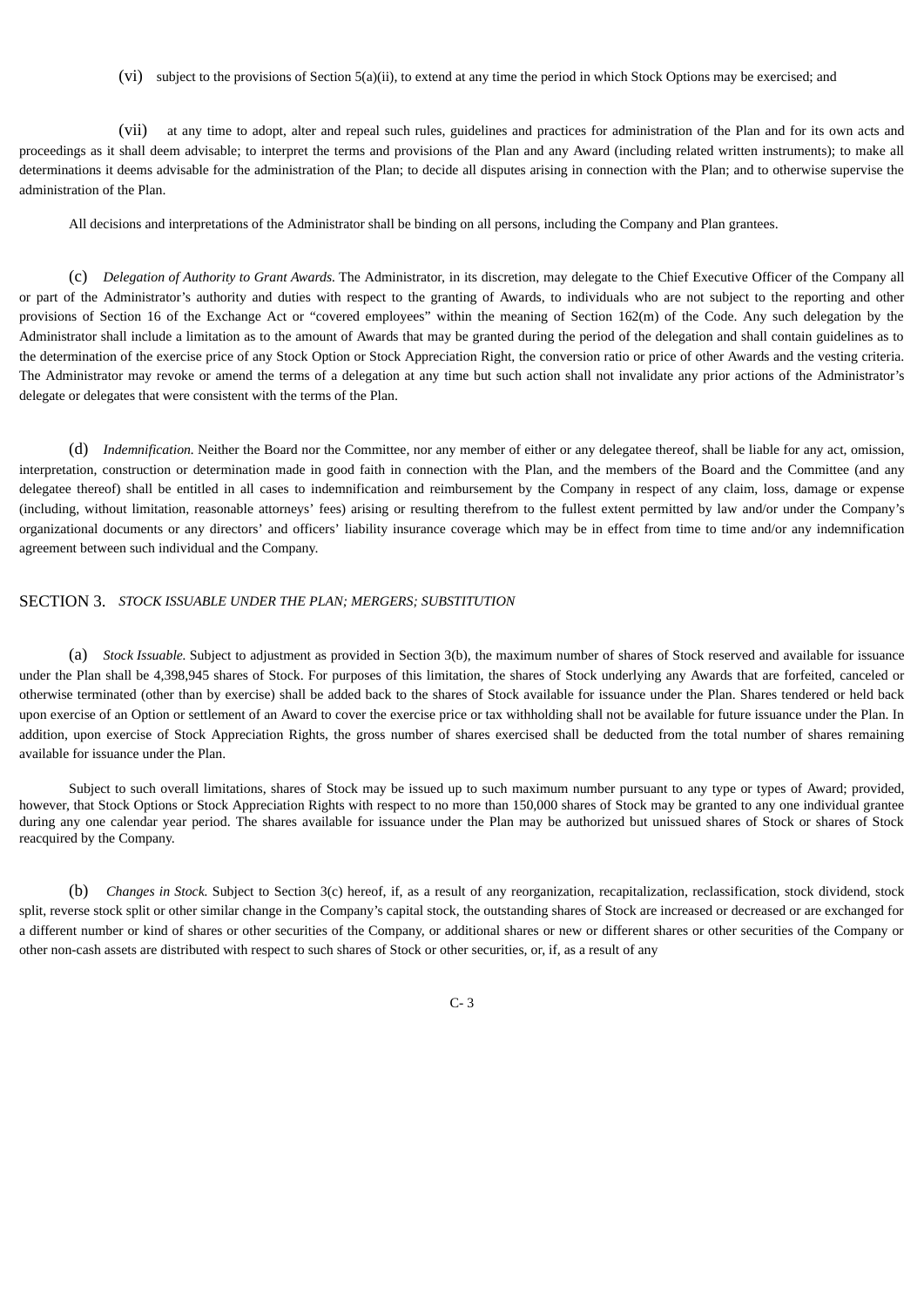merger or consolidation, sale of all or substantially all of the assets of the Company, the outstanding shares of Stock are converted into or exchanged for a different number or kind of securities of the Company or any successor entity (or a parent or subsidiary thereof), the Administrator shall make an appropriate or proportionate adjustment in i) the maximum number of shares reserved for issuance under the Plan, including the maximum number of shares that may be issued in the form of Unrestricted Stock Awards, Restricted Stock Awards or Deferred Stock Awards, (ii) the number of Stock Options or Stock Appreciation Rights that can be granted to any one individual grantee and the maximum number of shares that may be granted under a Performance-based Award, (iii) the number and kind of shares or other securities subject to any then outstanding Awards under the Plan, (iv) the repurchase price, if any, per share subject to each outstanding Restricted Stock Award, (v) the number of Stock Options automatically granted to Non-Employee Directors, and (vi) the price for each share subject to any then outstanding Stock Options and Stock Appreciation Rights under the Plan, without changing the aggregate exercise price (i.e., the exercise price multiplied by the number of Stock Options and Stock Appreciation Rights) as to which such Stock Options and Stock Appreciation Rights remain exercisable. The adjustment by the Administrator shall be final, binding and conclusive. No fractional shares of Stock shall be issued under the Plan resulting from any such adjustment, but the Administrator in its discretion may make a cash payment in lieu of fractional shares.

The Administrator shall also adjust the number of shares subject to outstanding Awards and the exercise price and the terms of outstanding Awards to take into consideration material changes in accounting practices or principles, extraordinary dividends, acquisitions or dispositions of stock or property or any other event if it is determined by the Administrator that such adjustment is appropriate to avoid distortion in the operation of the Plan, provided that no such adjustment shall be made in the case of an Incentive Stock Option, without the consent of the grantee, if it would constitute a modification, extension or renewal of the Option within the meaning of Section 424(h) of the Code.

(c) *Mergers and Other Transactions.* In the case of and subject to the consummation of (i) the dissolution or liquidation of the Company, (ii) the sale of all or substantially all of the assets of the Company on a consolidated basis to an unrelated person or entity, (iii) a merger, reorganization or consolidation in which the outstanding shares of Stock are converted into or exchanged for a different kind of securities of the successor entity and the holders of the Company's outstanding voting power immediately prior to such transaction do not own a majority of the outstanding voting power of the successor entity immediately upon completion of such transaction, or (iv) the sale of all of the Stock of the Company to an unrelated person or entity (in each case, a "Sale Event"), the Plan and all outstanding Awards granted hereunder shall terminate, unless provision is made in connection with the Sale Event in the sole discretion of the parties thereto for the assumption or continuation of Awards theretofore granted by the successor entity, or the substitution of such Awards with new Awards of the successor entity or parent thereof, with appropriate adjustment as to the number and kind of shares and, if appropriate, the per share exercise prices, as such parties shall agree. In the event of such termination, all Options and Stock Appreciation Rights that are not exercisable immediately prior to the effective time of the Sale Event shall become fully exercisable as of the effective time of the Sale Event and all other Awards shall become fully vested and nonforfeitable as of the effective time of the Sale Event, except as the Administrator may otherwise specify with respect to particular Awards in the relevant Award documentation, and each grantee shall be permitted, within a specified period of time prior to the consummation of the Sale Event as determined by the Administrator, to exercise all outstanding Options and Stock Appreciation Rights held by such grantee, including those that will become exercisable upon the consummation of the Sale Event; provided, however, that the exercise of Options and Stock Appreciation Rights not exercisable prior to the Sale Event shall be subject to the consummation of the Sale Event.

Notwithstanding anything to the contrary in this Section 3(c), in the event of a Sale Event pursuant to which holders of the Stock of the Company will receive upon consummation thereof a cash payment for each share surrendered in the Sale Event, the Company shall have the right, but not the obligation, to make or provide for a cash payment to the grantees holding Options and Stock Appreciation Rights, in exchange for the cancellation thereof, in an amount equal to the difference between (A) the value as determined by the Administrator of the consideration payable per share of Stock pursuant to the Sale Event (the "Sale Price") times the number of shares of Stock subject to outstanding Options and Stock Appreciation Rights (to the extent then exercisable at prices not in excess of the Sale Price) and (B) the aggregate exercise price of all such outstanding Options and Stock Appreciation Rights.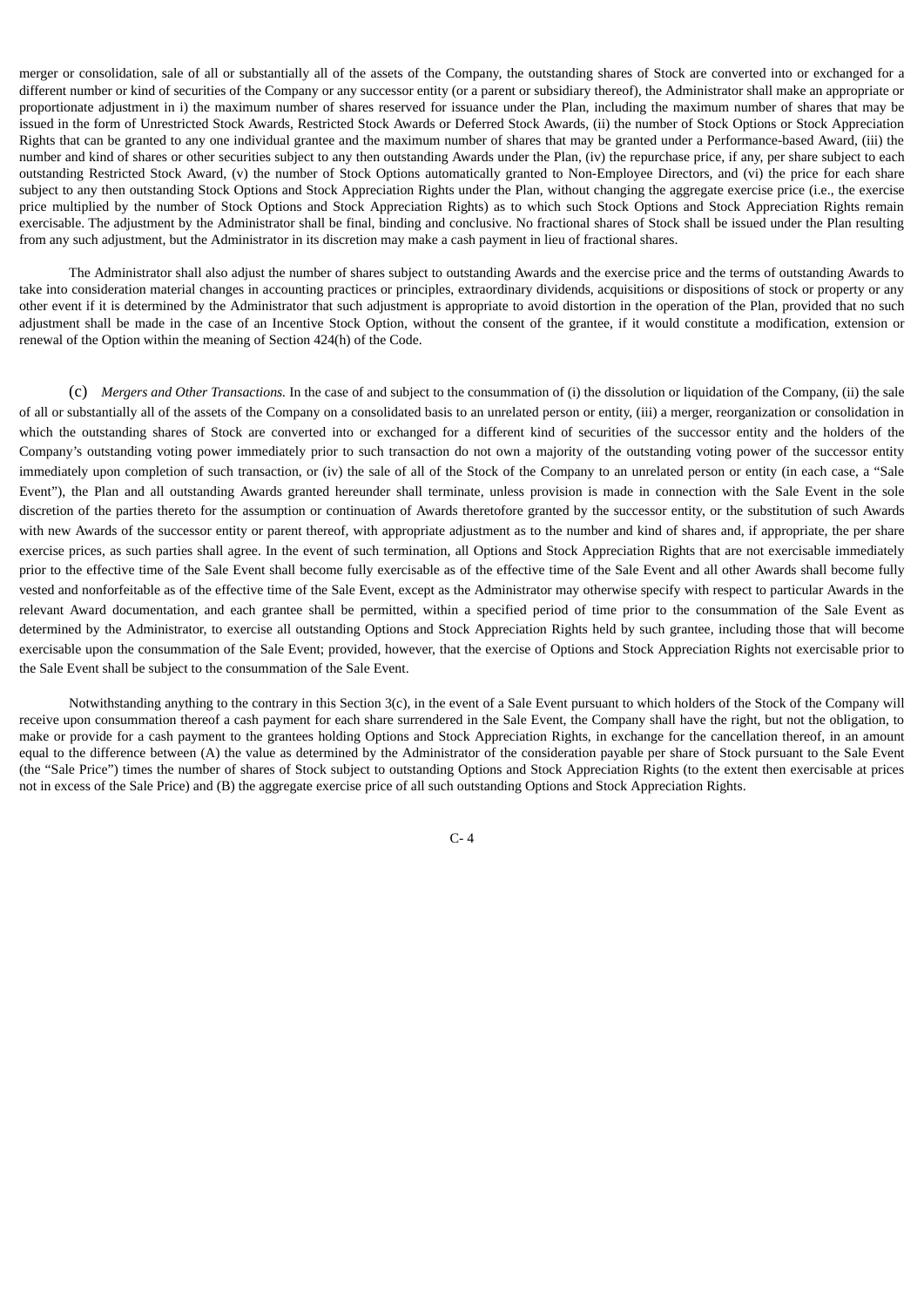(d) *Substitute Awards.* The Administrator may grant Awards under the Plan in substitution for stock and stock based awards held by employees, directors or other key persons of another corporation in connection with the merger or consolidation of the employing corporation with the Company or a Subsidiary or the acquisition by the Company or a Subsidiary of property or stock of the employing corporation. The Administrator may direct that the substitute awards be granted on such terms and conditions as the Administrator considers appropriate in the circumstances. Any substitute Awards granted under the Plan shall not count against the share limitation set forth in Section 3(a).

#### SECTION 4. *ELIGIBILITY*

Grantees under the Plan will be such full or part-time officers and other employees, Non-Employee Directors and key persons (including consultants and prospective employees) of the Company and its Subsidiaries as are selected from time to time by the Administrator in its sole discretion.

# SECTION 5. *STOCK OPTIONS*

Any Stock Option granted under the Plan shall be in such form as the Administrator may from time to time approve.

Stock Options granted under the Plan may be either Incentive Stock Options or Non-Qualified Stock Options. Incentive Stock Options may be granted only to employees of the Company or any Subsidiary that is a "subsidiary corporation" within the meaning of Section 424(f) of the Code. To the extent that any Option does not qualify as an Incentive Stock Option, it shall be deemed a Non-Qualified Stock Option.

(a) *Stock Options Granted to Employees and Key Persons.* The Administrator in its discretion may grant Stock Options to eligible employees and key persons of the Company or any Subsidiary. Stock Options granted pursuant to this Section 5(a) shall be subject to the following terms and conditions and shall contain such additional terms and conditions, not inconsistent with the terms of the Plan, as the Administrator shall deem desirable. If the Administrator so determines, Stock Options may be granted in lieu of cash compensation at the optionee's election, subject to such terms and conditions as the Administrator may establish.

(i) *Exercise Price.* The exercise price per share for the Stock covered by a Stock Option granted pursuant to this Section 5(a) shall be determined by the Administrator at the time of grant but shall not be less than 100 percent of the Fair Market Value on the date of grant. If an employee owns or is deemed to own (by reason of the attribution rules of Section 424(d) of the Code) more than 10 percent of the combined voting power of all classes of stock of the Company or any parent or subsidiary corporation and an Incentive Stock Option is granted to such employee, the option price of such Incentive Stock Option shall be not less than 110 percent of the Fair Market Value on the grant date.

(ii) *Option Term.* The term of each Stock Option shall be fixed by the Administrator, but no Stock Option shall be exercisable more than 10 years after the date the Stock Option is granted. If an employee owns or is deemed to own (by reason of the attribution rules of Section 424(d) of the Code) more than 10 percent of the combined voting power of all classes of stock of the Company or any parent or subsidiary corporation and an Incentive Stock Option is granted to such employee, the term of such Stock Option shall be no more than five years from the date of grant.

(iii) *Exercisability; Rights of a Stockholder.* Stock Options shall become exercisable at such time or times, whether or not in installments, as shall be determined by the Administrator at or after the grant date. The Administrator may at any time accelerate the exercisability of all or any portion of any Stock Option. An optionee shall have the rights of a stockholder only as to shares acquired upon the exercise of a Stock Option and not as to unexercised Stock Options.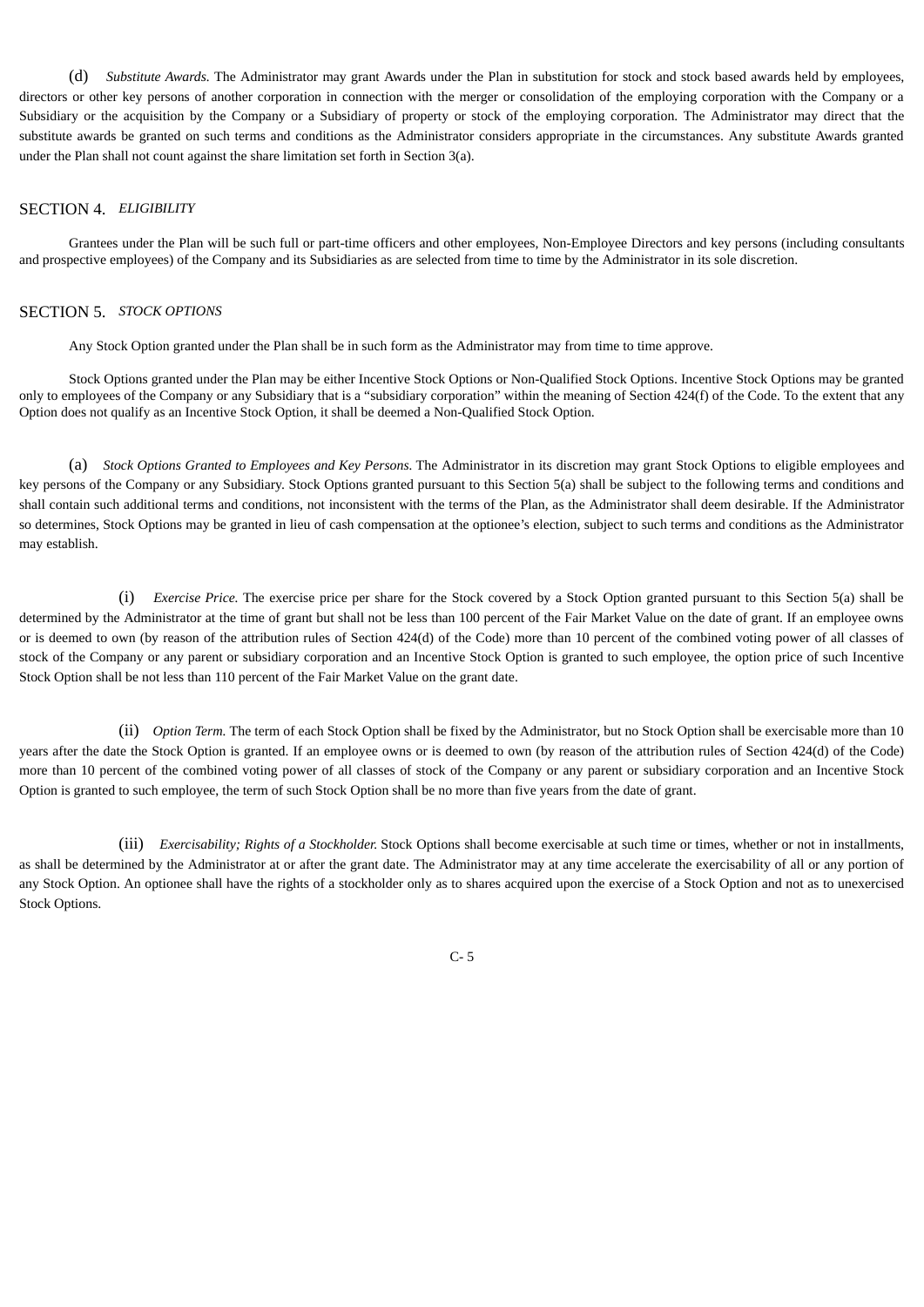(iv) *Method of Exercise.* Stock Options may be exercised in whole or in part, by giving written notice of exercise to the Company, specifying the number of shares to be purchased. Payment of the purchase price may be made by one or more of the following methods to the extent provided in the Option Award agreement:

(A) In cash, by certified or bank check or other instrument acceptable to the Administrator;

(B) Through the delivery (or attestation to the ownership) of shares of Stock that have been purchased by the optionee on the open market or that have been beneficially owned by the optionee for at least six months and are not then subject to restrictions under any Company plan. Such surrendered shares shall be valued at Fair Market Value on the exercise date; or

(C) By the optionee delivering to the Company a properly executed exercise notice together with irrevocable instructions to a broker to promptly deliver to the Company cash or a check payable and acceptable to the Company for the purchase price; provided that in the event the optionee chooses to pay the purchase price as so provided, the optionee and the broker shall comply with such procedures and enter into such agreements of indemnity and other agreements as the Administrator shall prescribe as a condition of such payment procedure.

Payment instruments will be received subject to collection. The transfer to the optionee on the records of the Company or of the transfer agent of the shares of Stock to be purchased pursuant to the exercise of a Stock Option will be contingent upon receipt from the optionee (or a purchaser acting in his stead in accordance with the provisions of the Stock Option) by the Company of the full purchase price for such shares and the fulfillment of any other requirements contained in the Option Award agreement or applicable provisions of laws (including the satisfaction of any withholding taxes that the Company is obligated to withhold with respect to the optionee). In the event an optionee chooses to pay the purchase price by previously-owned shares of Stock through the attestation method, the number of shares of Stock transferred to the optionee upon the exercise of the Stock Option shall be net of the number of attested shares. In the event that the Company establishes, for itself or using the services of a third party, an automated system for the exercise of Stock Options, such as a system using an Internet website or interactive voice response, then the paperless exercise of Stock Options may be permitted through the use of such an automated system.

(v) *Annual Limit on Incentive Stock Options.* To the extent required for "incentive stock option" treatment under Section 422 of the Code, the aggregate Fair Market Value (determined as of the time of grant) of the shares of Stock with respect to which Incentive Stock Options granted under this Plan and any other plan of the Company or its parent and subsidiary corporations become exercisable for the first time by an optionee during any calendar year shall not exceed \$100,000. To the extent that any Stock Option exceeds this limit, it shall constitute a Non-Qualified Stock Option.

(b) *Non-transferability of Options.* No Stock Option shall be transferable by the optionee otherwise than by will or by the laws of descent and distribution and all Stock Options shall be exercisable, during the optionee's lifetime, only by the optionee, or by the optionee's legal representative or guardian in the event of the optionee's incapacity. Notwithstanding the foregoing, the Administrator, in its sole discretion, may provide in the Award agreement regarding a given Option that the optionee may transfer his Non-Qualified Stock Options to members of his immediate family, to trusts for the benefit of such family members, or to partnerships in which such family members are the only partners, provided that the transferee agrees in writing with the Company to be bound by all of the terms and conditions of this Plan and the applicable Option.

# SECTION 6. *STOCK APPRECIATION RIGHTS*

(a) *Nature of Stock Appreciation Rights.* A Stock Appreciation Right is an Award entitling the recipient to receive shares of Stock having a value equal to the excess of the Fair Market Value of the Stock on the date of exercise over the exercise price of the Stock Appreciation Right, which price shall not be less than 100 percent of the Fair Market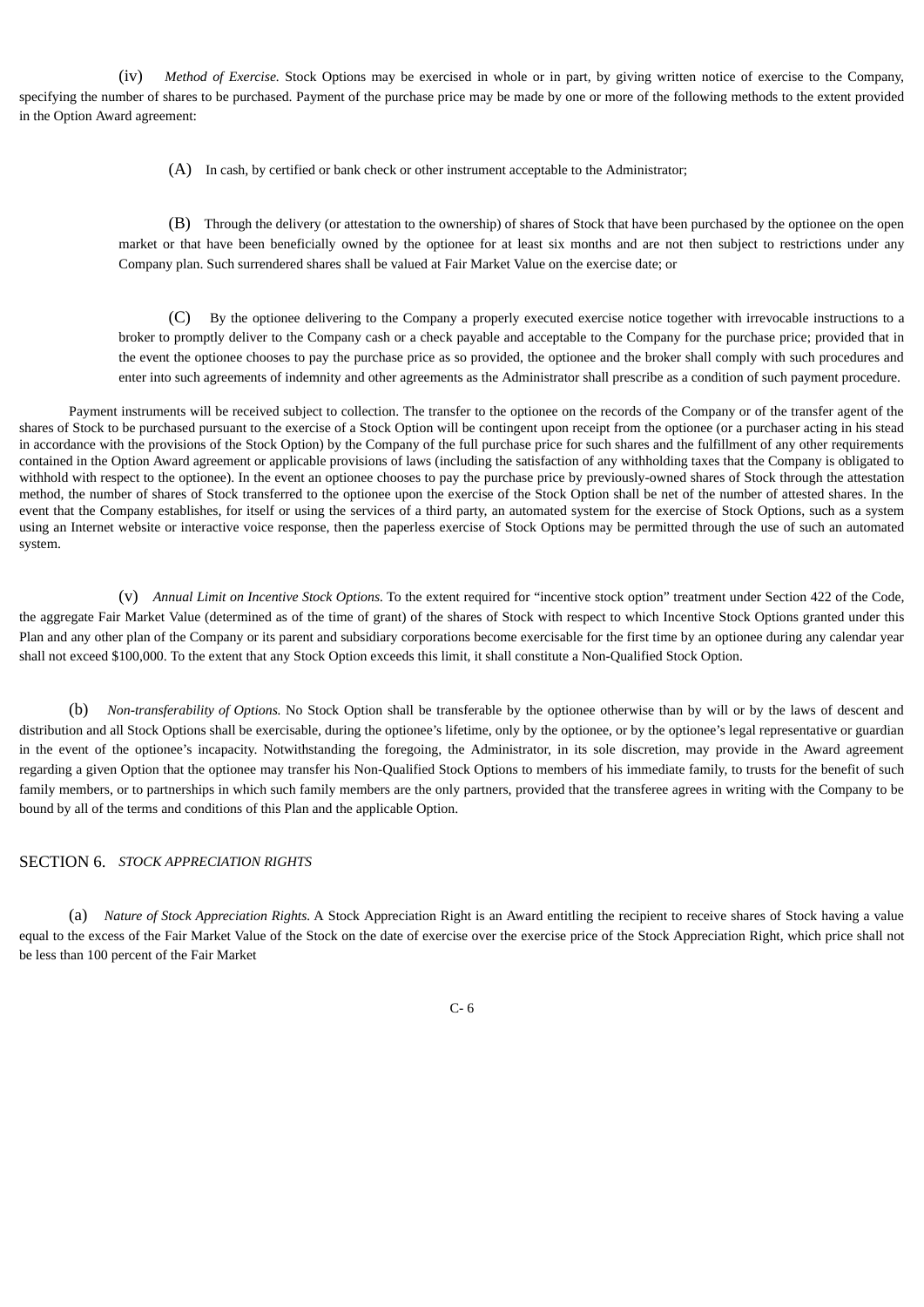Value of the Stock on the date of grant multiplied by the number of shares of Stock with respect to which the Stock Appreciation Right shall have been exercised.

(b) *Grant and Exercise of Stock Appreciation Rights.* Stock Appreciation Rights may be granted by the Administrator independently of any Stock Option granted pursuant to Section 5 of the Plan.

(c) *Terms and Conditions of Stock Appreciation Rights.* Stock Appreciation Rights shall be subject to such terms and conditions as shall be determined from time to time by the Administrator, provided that all Stock Appreciation Rights shall be exercisable during the grantee's lifetime only by the grantee or the grantee's legal representative.

(d) *Stock Appreciation Rights Term.* The term of each Stock Appreciation Right shall be fixed by the Administrator, but no Stock Appreciation Right shall be exercisable more than ten years after the date the Stock Appreciation Right is granted.

# SECTION 7. *RESTRICTED STOCK AWARDS*

(a) *Nature of Restricted Stock Awards.* A Restricted Stock Award is an Award entitling the recipient to acquire, at such purchase price (which may be zero) as determined by the Administrator, shares of Stock subject to such restrictions and conditions as the Administrator may determine at the time of grant ("Restricted Stock"). Conditions may be based on continuing employment (or other service relationship) and/or achievement of pre-established performance goals and objectives. The grant of a Restricted Stock Award is contingent on the grantee executing the Restricted Stock Award agreement. The terms and conditions of each such agreement shall be determined by the Administrator, and such terms and conditions may differ among individual Awards and grantees.

(b) *Rights as a Stockholder.* Upon execution of a written instrument setting forth the Restricted Stock Award and payment of any applicable purchase price, a grantee shall have the rights of a stockholder with respect to the voting of the Restricted Stock, subject to such conditions contained in the written instrument evidencing the Restricted Stock Award. Unless the Administrator shall otherwise determine, (i) uncertificated Restricted Stock shall be accompanied by a notation on the records of the Company or the transfer agent to the effect that they are subject to forfeiture until such Restricted Stock are vested as provided in Section 7(d) below, and (ii) certificated Restricted Stock shall remain in the possession of the Company until such Restricted Stock is vested as provided in Section 7(d) below, and the grantee shall be required, as a condition of the grant, to deliver to the Company such instruments of transfer as the Administrator may prescribe.

(c) *Restrictions.* Restricted Stock may not be sold, assigned, transferred, pledged or otherwise encumbered or disposed of except as specifically provided herein or in the Restricted Stock Award agreement. Except as may otherwise be provided by the Administrator either in the Award agreement or, subject to Section 15 below, in writing after the Award agreement is issued, if any, if a grantee's employment (or other service relationship) with the Company and its Subsidiaries terminates for any reason, any Restricted Stock that has not vested at the time of termination shall automatically and without any requirement of notice to such grantee from or other action by or on behalf of, the Company be deemed to have been reacquired by the Company at its original purchase price from such grantee or such grantee's legal representative simultaneously with such termination of employment (or other service relationship), and thereafter shall cease to represent any ownership of the Company by the grantee or rights of the grantee as a shareholder. Following such deemed reacquisition of unvested Restricted Stock that are represented by physical certificates, grantee shall surrender such certificates to the Company upon request without consideration.

(d) *Vesting of Restricted Stock.* The Administrator at the time of grant shall specify the date or dates and/or the attainment of pre-established performance goals, objectives and other conditions on which the non-transferability of the Restricted Stock and the Company's right of repurchase or forfeiture shall lapse. Subsequent to such date or dates and/or the attainment of such pre-established performance goals, objectives and other conditions, the shares on which all restrictions have lapsed shall no longer be Restricted Stock and shall be deemed "vested." Except as may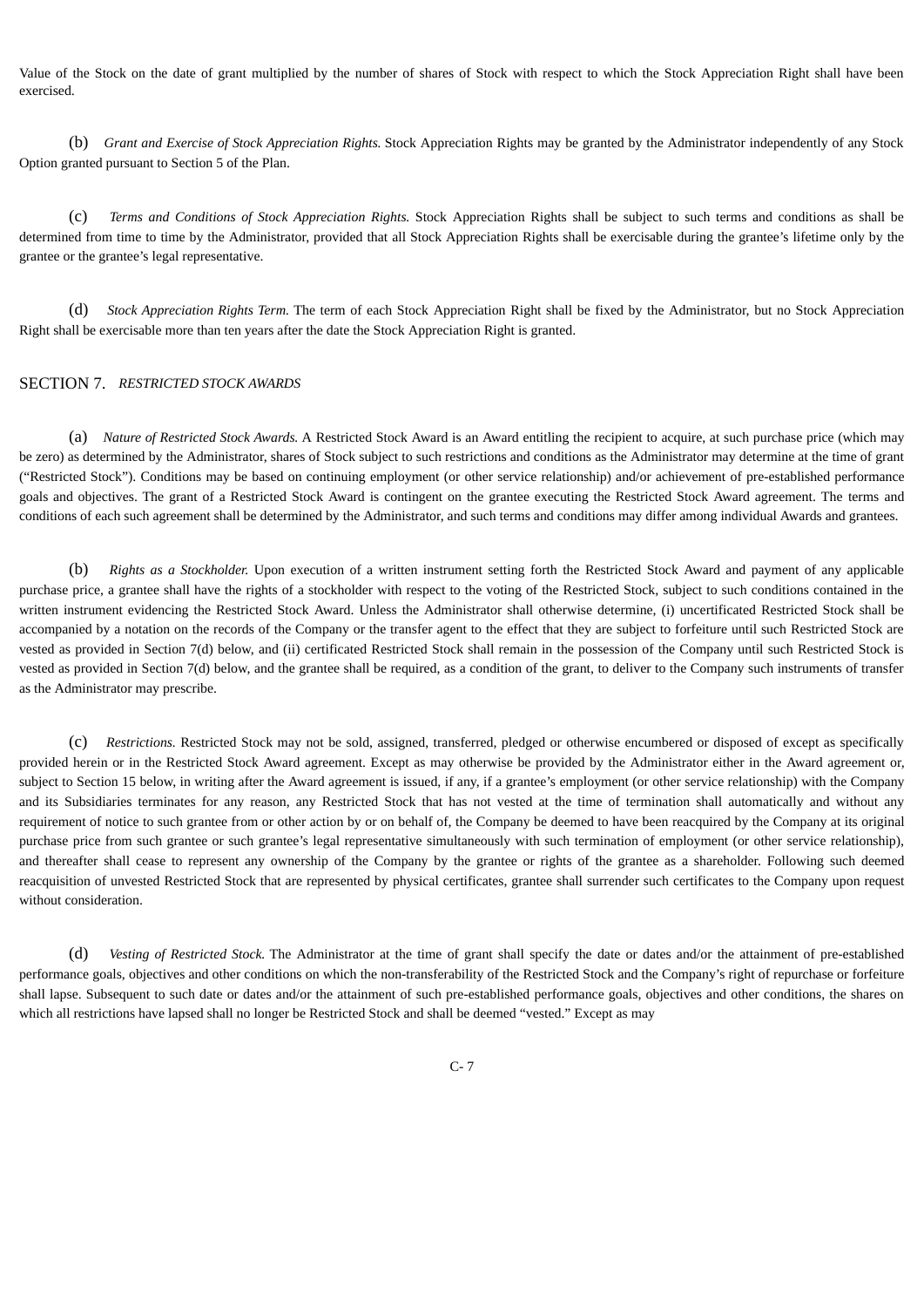otherwise be provided by the Administrator either in the Award agreement or, subject to Section 15 below, in writing after the Award agreement is issued, a grantee's rights in any shares of Restricted Stock that have not vested shall automatically terminate upon the grantee's termination of employment (or other service relationship) with the Company and its Subsidiaries and such shares shall be subject to the provisions of Section 7(c) above.

# SECTION 8. *DEFERRED STOCK AWARDS*

(a) *Nature of Deferred Stock Awards.* A Deferred Stock Award is an Award of phantom stock units to a grantee, subject to restrictions and conditions as the Administrator may determine at the time of grant. Conditions may be based on continuing employment (or other service relationship) and/or achievement of pre-established performance goals and objectives. The grant of a Deferred Stock Award is contingent on the grantee executing the Deferred Stock Award agreement. The terms and conditions of each such agreement shall be determined by the Administrator, and such terms and conditions may differ among individual Awards and grantees. At the end of the deferral period, the Deferred Stock Award, to the extent vested, shall be paid to the grantee in the form of shares of Stock. To the extent that a Deferred Stock Award is subject to Section 409A, it may contain such additional terms and conditions as the Administrator shall determine in its sole discretion in order for such Award to comply with the requirements of Section 409A.

(b) *Election to Receive Deferred Stock Awards in Lieu of Compensation.* The Administrator may, in its sole discretion, permit a grantee to elect to receive a portion of the cash compensation or Restricted Stock Award otherwise due to such grantee in the form of a Deferred Stock Award. Any such election shall be made in writing and shall be delivered to the Company no later than the date specified by the Administrator and in accordance with Section 409A and such other rules and procedures established by the Administrator. The Administrator shall have the sole right to determine whether and under what circumstances to permit such elections and to impose such limitations and other terms and conditions thereon as the Administrator deems appropriate.

(c) *Rights as a Stockholder.* During the deferral period, a grantee shall have no rights as a stockholder; provided, however, that the grantee may be credited with Dividend Equivalent Rights with respect to the phantom stock units underlying his Deferred Stock Award, subject to such terms and conditions as the Administrator may determine.

(d) *Restrictions.* A Deferred Stock Award may not be sold, assigned, transferred, pledged or otherwise encumbered or disposed of during the deferral period.

(e) *Termination.* Except as may otherwise be provided by the Administrator either in the Award agreement or, subject to Section 15 below, in writing after the Award agreement is issued, a grantee's right in all Deferred Stock Awards that have not vested shall automatically terminate upon the grantee's termination of employment (or cessation of service relationship) with the Company and its Subsidiaries for any reason.

#### SECTION 9. *UNRESTRICTED STOCK AWARDS*

*Grant or Sale of Unrestricted Stock.* The Administrator may, in its sole discretion, grant (or sell at par value or such higher purchase price determined by the Administrator) an Unrestricted Stock Award to any grantee pursuant to which such grantee may receive shares of Stock free of any restrictions ("Unrestricted Stock") under the Plan. Unrestricted Stock Awards may be granted in respect of past services or other valid consideration, or in lieu of cash compensation due to such grantee.

#### SECTION 10. *CASH-BASED AWARDS*

The Administrator may, in its sole discretion, grant Cash-Based Awards to any grantee in such number or amount and upon such terms, and subject to such conditions, as the Administrator shall determine at the time of grant. The Administrator shall determine the maximum duration of the Cash-Based Award, the amount of cash to which the Cash-Based Award pertains, the conditions upon which the Cash-Based Award shall become vested or payable, and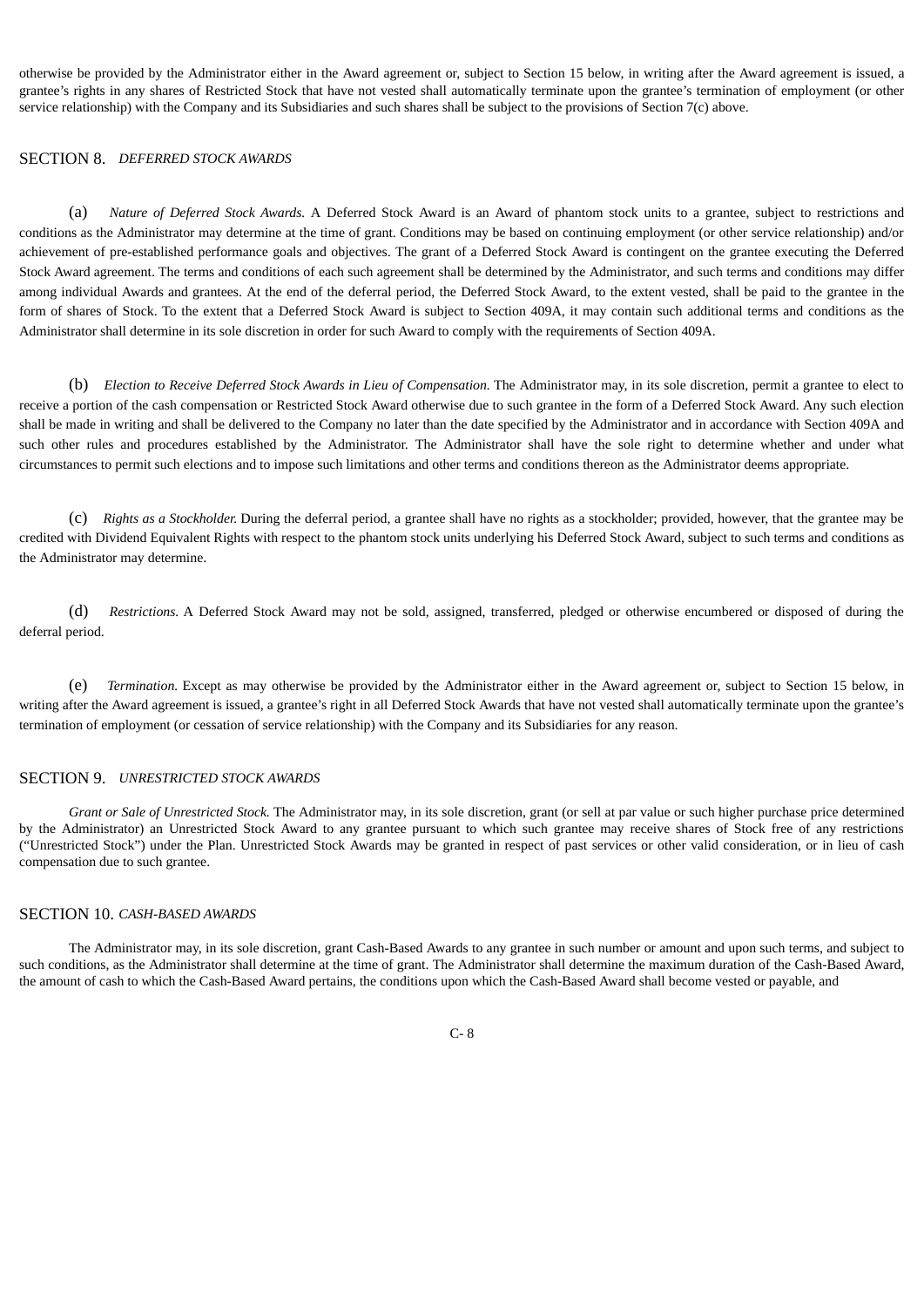such other provisions as the Administrator shall determine. Each Cash-Based Award shall specify a cash-denominated payment amount, formula or payment ranges as determined by the Administrator. Payment, if any, with respect to a Cash-Based Award shall be made in accordance with the terms of the Award and may be made in cash or in shares of Stock, as the Administrator determines.

#### SECTION 11. *PERFORMANCE-BASED AWARDS TO COVERED EMPLOYEES*

Notwithstanding anything to the contrary contained herein, if any Restricted Stock Award, Cash-Based Award or Deferred Stock Award granted to a Covered Employee is intended to qualify as "Performance-based Compensation" under Section 162(m) of the Code and the regulations promulgated thereunder (a "Performance-based Award"), such Award shall comply with the provisions set forth below:

(a) *Performance Criteria.* The Administrator shall define in an objective fashion the manner of calculating the Performance Criteria it selects to use for any Performance Cycle. The Administrator, in its discretion, may adjust or modify the calculation of Performance Goals for such Performance Cycle in order to prevent the dilution or enlargement of the rights of an individual (x) in the event of, or in anticipation of, any unusual or extraordinary corporate item, transaction, event or development, (y) in recognition of, or in anticipation of, any other unusual or nonrecurring events affecting the Company, or the financial statements of the Company, or (z) in response to, or in anticipation of, changes in applicable laws, regulations, accounting principles, or business conditions provided however, that the Administrator may not exercise such discretion in a manner that would increase the Performance-Based Award granted to a Covered Employee. The performance criteria used in performance goals governing Performance-based Awards granted to Covered Employees may include any or all of the following: (i) return on equity, assets, capital or investment: (ii) pre-tax or after-tax profit levels; (iii) cash flow, funds from operations or similar measure; (iv) total shareholder return; (v) changes in the market price of the Stock; (vi) revenues, sales or market share; (vii) net income (loss) or earnings per share; (viii) computer support availability; (ix) expense margins or operating efficiency (including budgeted spending limits) or (x) project development milestones, any of which may relate to the Company or any Subsidiary, division, operating unit or business segment of the Company, or any combination of the foregoing, and may be measured either in absolute terms or as compared to any incremental increase or as compared to results of a peer group and, for financial measures, may be based on numbers calculated in accordance with U.S. generally accepted accounting principles or on an as adjusted basis.

(b) *Grant of Performance-based Awards.* With respect to each Performance-based Award granted to a Covered Employee, the Committee shall select, within the first 90 days of a Performance Cycle (or, if shorter, within the maximum period allowed under Section 162(m) of the Code) the performance criteria for such grant, and the achievement targets with respect to each performance criterion (including a threshold level of performance below which no amount will become payable with respect to such Award). Each Performance-based Award will specify the amount payable, or the formula for determining the amount payable, upon achievement of the various applicable performance targets. The performance criteria established by the Committee may be (but need not be) different for each Performance Cycle and different goals may be applicable to Performance-based Awards to different Covered Employees.

(c) *Payment of Performance-based Awards.* Following the completion of a Performance Cycle, the Committee shall meet to review and certify in writing whether, and to what extent, the performance criteria for the Performance Cycle have been achieved and, if so, to also calculate and certify in writing the amount of the Performance-based Awards earned for the Performance Cycle. The Committee shall then determine the actual size of each Covered Employee's Performance-based Award, and, in doing so, may reduce or eliminate the amount of the Performance-based Award for a Covered Employee if, in its sole judgment, such reduction or elimination is appropriate.

(d) *Maximum Award Payable.* The maximum Performance-based Award payable to any one Covered Employee under the Plan for a Performance Cycle is 150,000 Shares (subject to adjustment as provided in Section 3(b) hereof) or \$1,000,000 in the case of a Performance-Based Award that is a Cash-Based Award.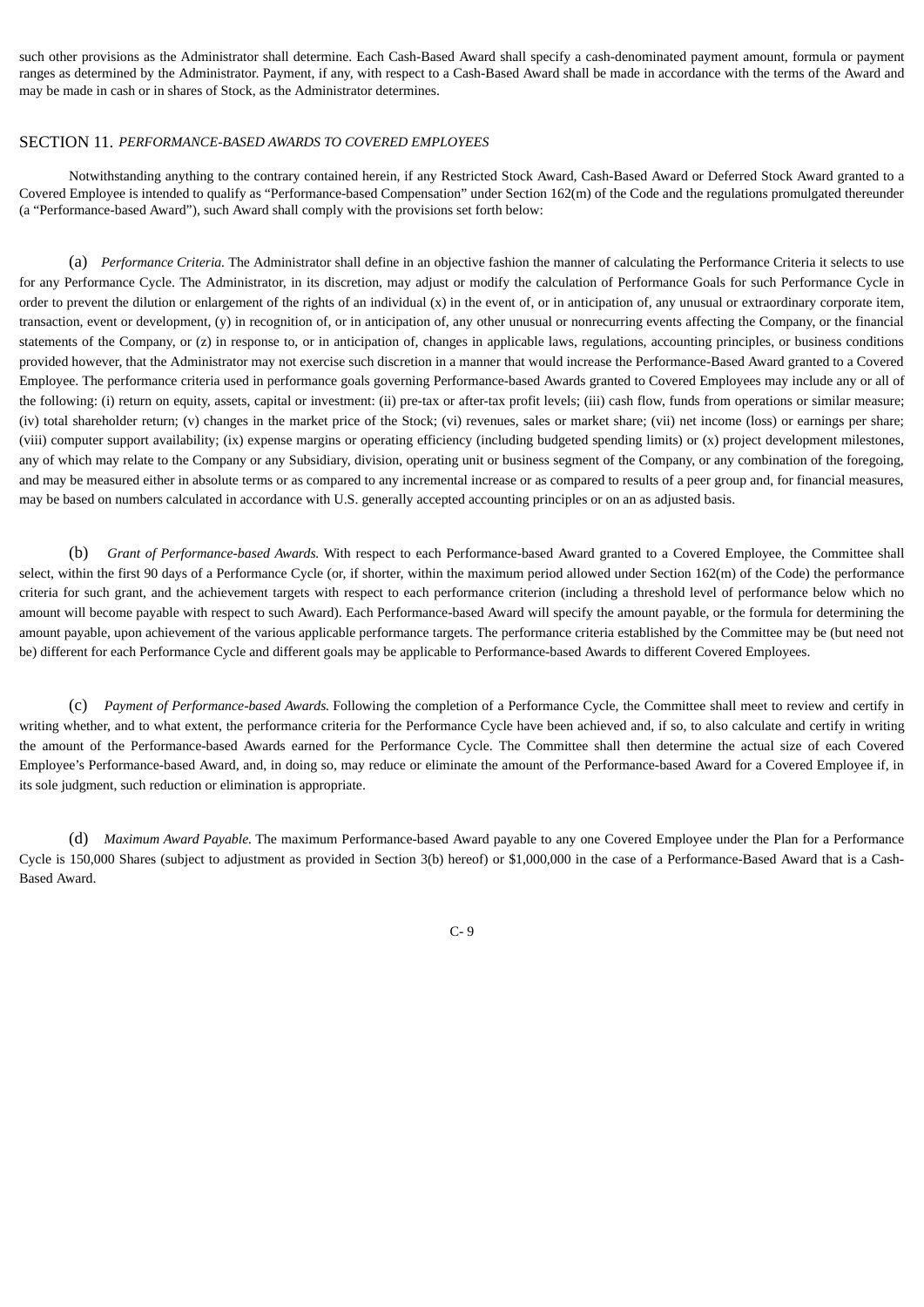# SECTION 12. *DIVIDEND EQUIVALENT RIGHTS*

(a) *Dividend Equivalent Rights.* A Dividend Equivalent Right is an Award entitling the grantee to receive credits based on cash dividends that would have been paid on the shares of Stock specified in the Dividend Equivalent Right (or other award to which it relates) if such shares had been issued to and held by the grantee. A Dividend Equivalent Right may be granted hereunder to any grantee only as a component of an Unrestricted Stock Award, a Restricted Stock Award or a Deferred Stock Award. The terms and conditions of Dividend Equivalent Rights shall be specified in the Award agreement. Dividend equivalents credited to the holder of a Dividend Equivalent Right may be paid currently or may be deemed to be reinvested in additional shares of Stock, which may thereafter accrue additional equivalents. Any such reinvestment shall be at Fair Market Value on the date of reinvestment or such other price as may then apply under a dividend reinvestment plan sponsored by the Company, if any. Dividend Equivalent Rights may be settled in cash or shares of Stock or a combination thereof, in a single installment or installments. A Dividend Equivalent Right granted as a component of another Award may provide that such Dividend Equivalent Right shall be settled upon exercise, settlement, or payment of, or lapse of restrictions on, such other award, and that such Dividend Equivalent Right shall expire or be forfeited or annulled under the same conditions as such other award. A Dividend Equivalent Right granted as a component of another Award may also contain terms and conditions different from such other award.

(b) *Interest Equivalents.* Any Award under this Plan that is settled in whole or in part in cash on a deferred basis may provide in the grant for interest equivalents to be credited with respect to such cash payment. Interest equivalents may be compounded and shall be paid upon such terms and conditions as may be specified by the grant.

(c) *Termination.* Except as may otherwise be provided by the Administrator either in the Award agreement or, subject to Section 15 below, in writing after the Award agreement is issued, a grantee's rights in all Dividend Equivalent Rights or interest equivalents granted as a component of another Award that has not vested shall automatically terminate upon the grantee's termination of employment (or cessation of service relationship) with the Company and its Subsidiaries for any reason.

# SECTION 13. *TAX WITHHOLDING*

(a) *Payment by Grantee.* Each grantee shall, no later than the date as of which the value of an Award or of any Stock or other amounts received thereunder first becomes includable in the gross income of the grantee for Federal income tax purposes, pay to the Company, or make arrangements satisfactory to the Administrator regarding payment of, any Federal, state, or local taxes of any kind required by law to be withheld with respect to such income. The Company and its Subsidiaries shall, to the extent permitted by law, have the right to deduct any such taxes from any payment of any kind otherwise due to the grantee. The Company's obligation to deliver stock certificates to any grantee is subject to and conditioned on tax obligations being satisfied by the grantee.

(b) *Payment in Stock.* Subject to approval by the Administrator, a grantee may elect to have the minimum required tax withholding obligation satisfied, in whole or in part, by (i) authorizing the Company to withhold from shares of Stock to be issued pursuant to any Award a number of shares with an aggregate Fair Market Value (as of the date the withholding is effected) that would satisfy the withholding amount due, or (ii) transferring to the Company shares of Stock owned by the grantee with an aggregate Fair Market Value (as of the date the withholding is effected) that would satisfy the withholding amount due.

#### SECTION 14. *TRANSFER, LEAVE OF ABSENCE, ETC.*

For purposes of the Plan, the following events shall not be deemed a termination of employment: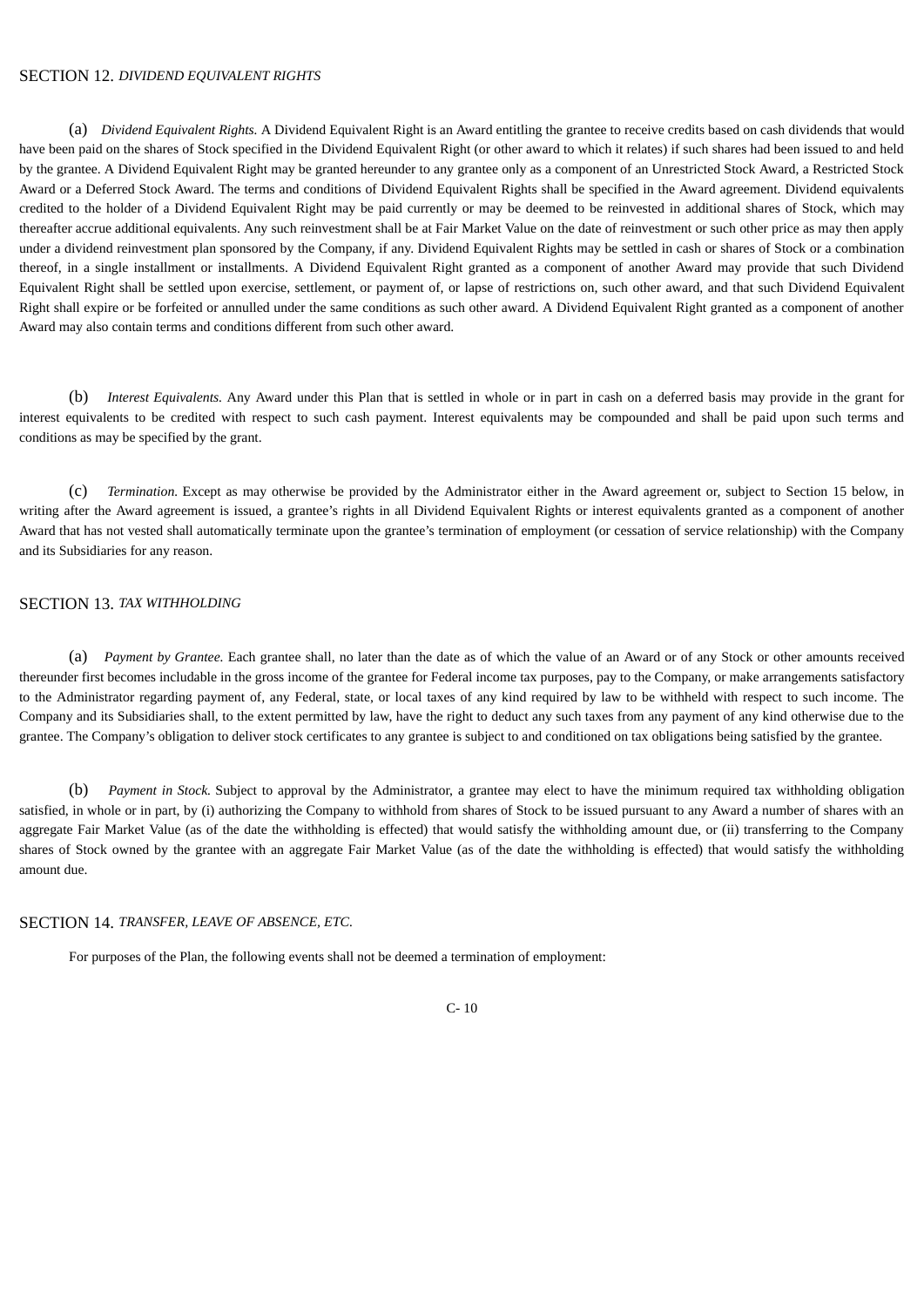(a) a transfer to the employment of the Company from a Subsidiary or from the Company to a Subsidiary, or from one Subsidiary to another; or

(b) an approved leave of absence for military service or sickness, or for any other purpose approved by the Company, if the employee's right to reemployment is guaranteed either by a statute or by contract or under the policy pursuant to which the leave of absence was granted or if the Administrator otherwise so provides in writing.

#### SECTION 15. *AMENDMENTS AND TERMINATION*

The Board may, at any time, amend or discontinue the Plan and the Administrator may, at any time, amend or cancel any outstanding Award for the purpose of satisfying changes in law or for any other lawful purpose, but no such action shall adversely affect rights under any outstanding Award without the holder's consent. Except as provided in Section 3(b) or 3(c), in no event may the Administrator exercise its discretion to reduce the exercise price of outstanding Stock Options or Stock Appreciation Rights or effect repricing through cancellation and re-grants or by exchanging a Stock Option or Stock Appreciation Right for any other Award. To the extent required under the rules of any securities exchange or market system on which the Stock is listed, to the extent determined by the Administrator to be required by the Code to ensure that Incentive Stock Options granted under the Plan are qualified under Section 422 of the Code or to ensure that compensation earned under Awards qualifies as performance-based compensation under Section 162(m) of the Code, Plan amendments shall be subject to approval by the Company stockholders entitled to vote at a meeting of stockholders. Nothing in this Section 15 shall limit the Administrator's authority to take any action permitted pursuant to Section 3(c).

#### SECTION 16. *STATUS OF PLAN*

With respect to the portion of any Award that has not been exercised and any payments in cash, Stock or other consideration not received by a grantee, a grantee shall have no rights greater than those of a general creditor of the Company unless the Administrator shall otherwise expressly determine in connection with any Award or Awards. In its sole discretion, the Administrator may authorize the creation of trusts or other arrangements to meet the Company's obligations to deliver Stock or make payments with respect to Awards hereunder, provided that the existence of such trusts or other arrangements is consistent with the foregoing sentence.

#### SECTION 17. *SECTION 409A AWARDS*

To the extent that any Award is determined to constitute "nonqualified deferred compensation" within the meaning of Section 409A (a "409A Award"), the Award shall be subject to such additional rules and requirements as specified by the Administrator from time to time in order to comply with Section 409A. In this regard, if any amount under a 409A Award is payable upon a "separation from service" (within the meaning of Section 409A) to a grantee who is then considered a "specified employee" (within the meaning of Section 409A), then no such payment shall be made prior to the date that is the earlier of (i) six months and one day after the grantee's separation from service, or (ii) the grantee's death, but only to the extent such delay is necessary to prevent such payment from being subject to interest, penalties and/or additional tax imposed pursuant to Section 409A. Further, the settlement of any such Award may not be accelerated except to the extent permitted by Section 409A.

#### SECTION 18. *GENERAL PROVISIONS*

(a) *No Distribution; Compliance with Legal Requirements.* The Administrator may require each person acquiring Stock pursuant to an Award to represent to and agree with the Company in writing that such person is acquiring the shares without a view to distribution thereof.

No shares of Stock shall be issued pursuant to an Award until all applicable securities law and other legal and stock exchange or similar requirements have been satisfied. The Administrator may require the placing of such stop-orders and restrictive legends on certificates for Stock and Awards as it deems appropriate.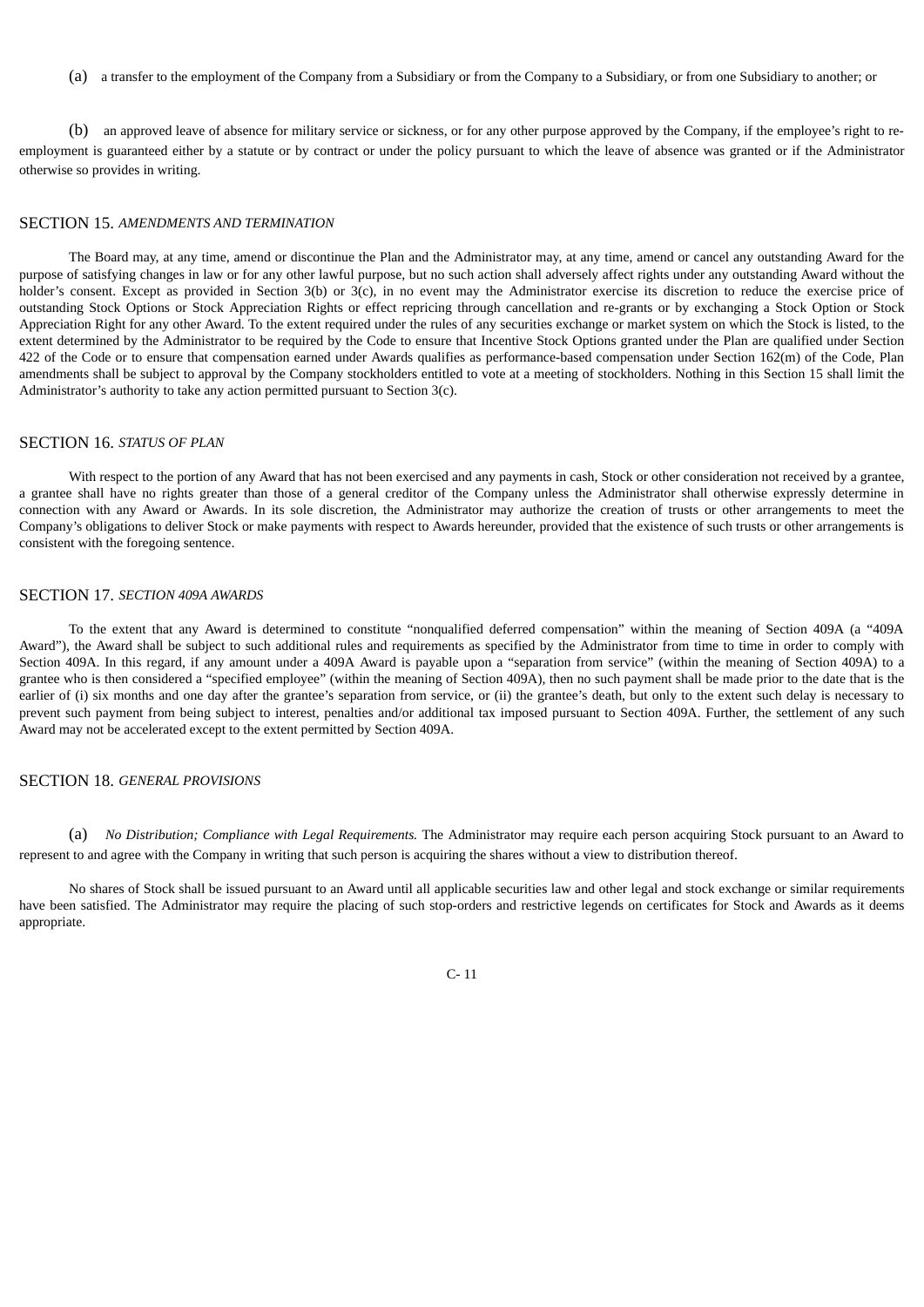(b) *Delivery of Stock Certificates.* Stock certificates to grantees under this Plan shall be deemed delivered for all purposes when the Company or a stock transfer agent of the Company shall have mailed such certificates in the United States mail, addressed to the grantee, at the grantee's last known address on file with the Company. Uncertificated Stock shall be deemed delivered for all purposes when the Company or a Stock transfer agent of the Company shall have given to the grantee by electronic mail (with proof of receipt) or by United States mail, addressed to the grantee, at the grantee's last known address on file with the Company, notice of issuance and recorded the issuance in its records (which may include electronic "book entry" records). Notwithstanding anything herein to the contrary, the Company shall not be required to issue or deliver any certificates evidencing shares of Stock pursuant to the exercise of any Award, unless and until the Administrator has determined, with advice of counsel (to the extent the Administrator deems such advice necessary or advisable), that the issuance and delivery of such certificates is in compliance with all applicable laws, regulations of governmental authorities and, if applicable, the requirements of any exchange on which the shares of Stock are listed, quoted or traded. All Stock certificates delivered pursuant to the Plan shall be subject to any stop-transfer orders and other restrictions as the Administrator deems necessary or advisable to comply with federal, state or foreign jurisdiction, securities or other laws, rules and quotation system on which the Stock is listed, quoted or traded. The Administrator may place legends on any Stock certificate to reference restrictions applicable to the Stock. In addition to the terms and conditions provided herein, the Administrator may require that an individual make such reasonable covenants, agreements, and representations as the Administrator, in its discretion, deems necessary or advisable in order to comply with any such laws, regulations, or requirements. The Administrator shall have the right to require any individual to comply with any timing or other restrictions with respect to the settlement or exercise of any Award, including a window-period limitation, as may be imposed in the discretion of the Administrator.

(c) *Stockholder Rights.* Until Stock is deemed delivered in accordance with Section 18(b), no right to vote or receive dividends or any other rights of a stockholder will exist with respect to shares of Stock to be issued in connection with an Award, notwithstanding the exercise of a Stock Option or any other action by the grantee with respect to an Award.

(d) *Other Compensation Arrangements; No Employment Rights.* Nothing contained in this Plan shall prevent the Board from adopting other or additional compensation arrangements, including trusts, and such arrangements may be either generally applicable or applicable only in specific cases. The adoption of this Plan and the grant of Awards do not confer upon any employee any right to continued employment with the Company or any Subsidiary.

(e) *Trading Policy Restrictions*. Option exercises and other Awards under the Plan shall be subject to such Company's insider trading policy and procedures, as in effect from time to time.

(f) *Designation of Beneficiary.* Each grantee to whom an Award has been made under the Plan may designate a beneficiary or beneficiaries to exercise any Award or receive any payment under any Award payable on or after the grantee's death. Any such designation shall be on a form provided for that purpose by the Administrator and shall not be effective until received by the Administrator. If no beneficiary has been designated by a deceased grantee, or if the designated beneficiaries have predeceased the grantee, the beneficiary shall be the grantee's estate.

# SECTION 19. *EFFECTIVE DATE OF PLAN*

This Plan shall become effective upon approval by the holders of a majority of the votes cast at a meeting of stockholders at which a quorum is present. Subject to such approval by the stockholders and to the requirement that no Stock may be issued hereunder prior to such approval, Stock Options and other Awards may be granted hereunder on and after adoption of this Plan by the Board. No Incentive Stock Option may be granted under the Plan after the 10 year anniversary of the most recent prior date on which the Plan was approved by the Board of Directors (provided that the Plan was approved by stockholders within one year of such date) and no other Award may be granted under the Plan after the 10-year anniversary of the most recent prior date on which the Plan was approved by stockholders.